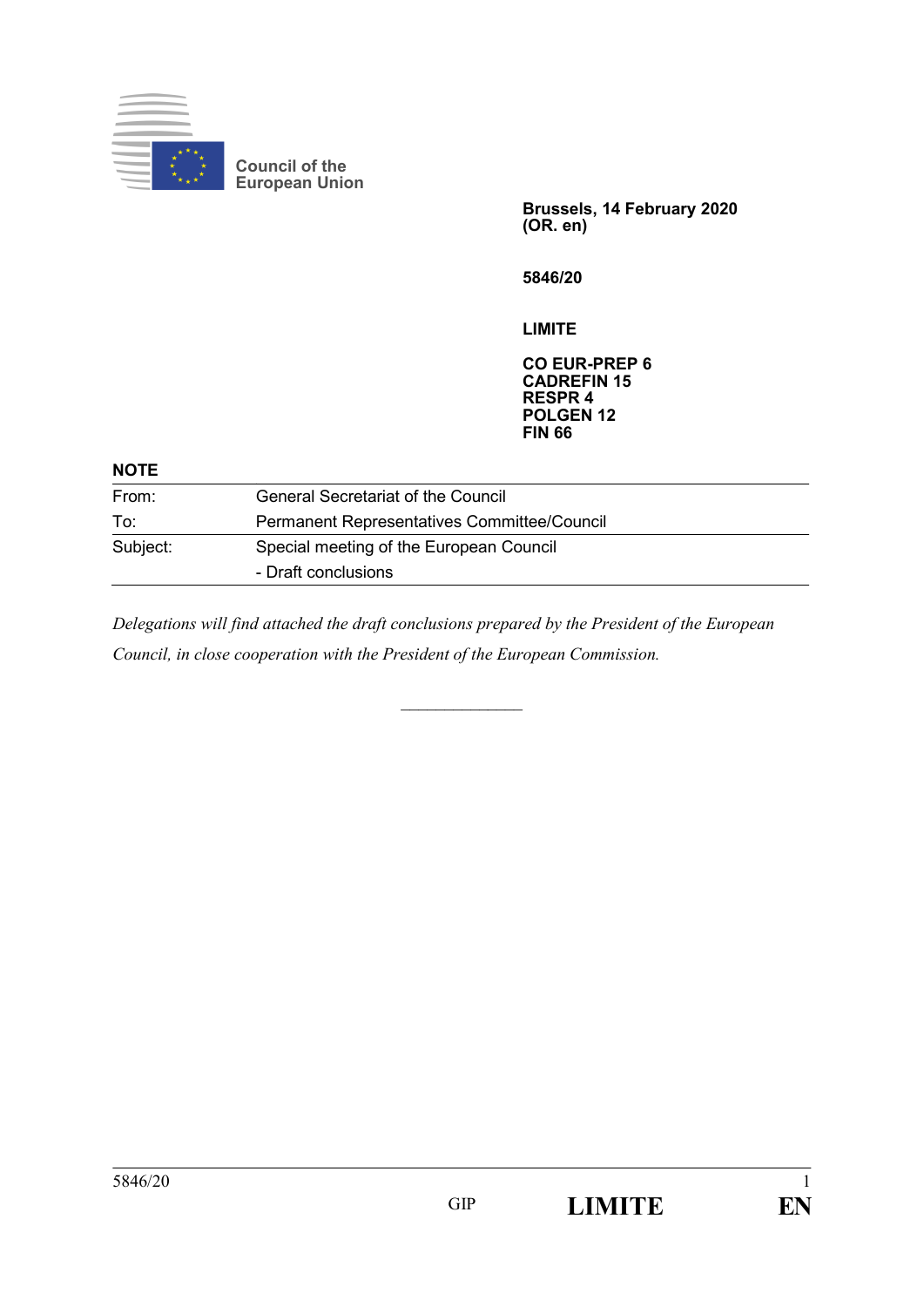# **I. HORIZONTAL**

- 1. The new Multiannual Financial Framework (MFF) will cover seven years between 2021 and 2027. The budget will enable the European Union to respond to current and future challenges and to fulfil its political priorities, in the light of the Bratislava roadmap, as well as the Rome and Sibiu declarations and the Strategic Agenda for 2019-2024.
- 2. The MFF for the period 2021-2027 will have the following structure:
	- Heading 1 "Single Market, Innovation and Digital":
	- Heading 2 "Cohesion and Values" which will include a sub-Heading for economic, social and territorial cohesion;
	- Heading 3 "Natural Resources and Environment" which will include a sub-ceiling for market related expenditure and direct payments;
	- Heading 4 "Migration and Border Management";
	- Heading 5 "Security and Defence";
	- Heading 6 "Neighbourhood and the World";
	- Heading 7 "European Public Administration" which will include a sub-ceiling for administrative expenditure of the institutions.

The grouping of expenditure in Headings and policy clusters is designed to reflect the Union's political priorities and provide for the necessary flexibility in the interest of efficient allocation of resources. In addition, the reduction in the number of programmes aims to ensure coherence and promote synergies. The overall framework will reflect simplification and lead to a reduction of red tape for beneficiaries and managing authorities, it will promote equal opportunities by ensuring that activities and actions in relevant programmes and instruments are gender-mainstreamed and contribute to equality between women and men.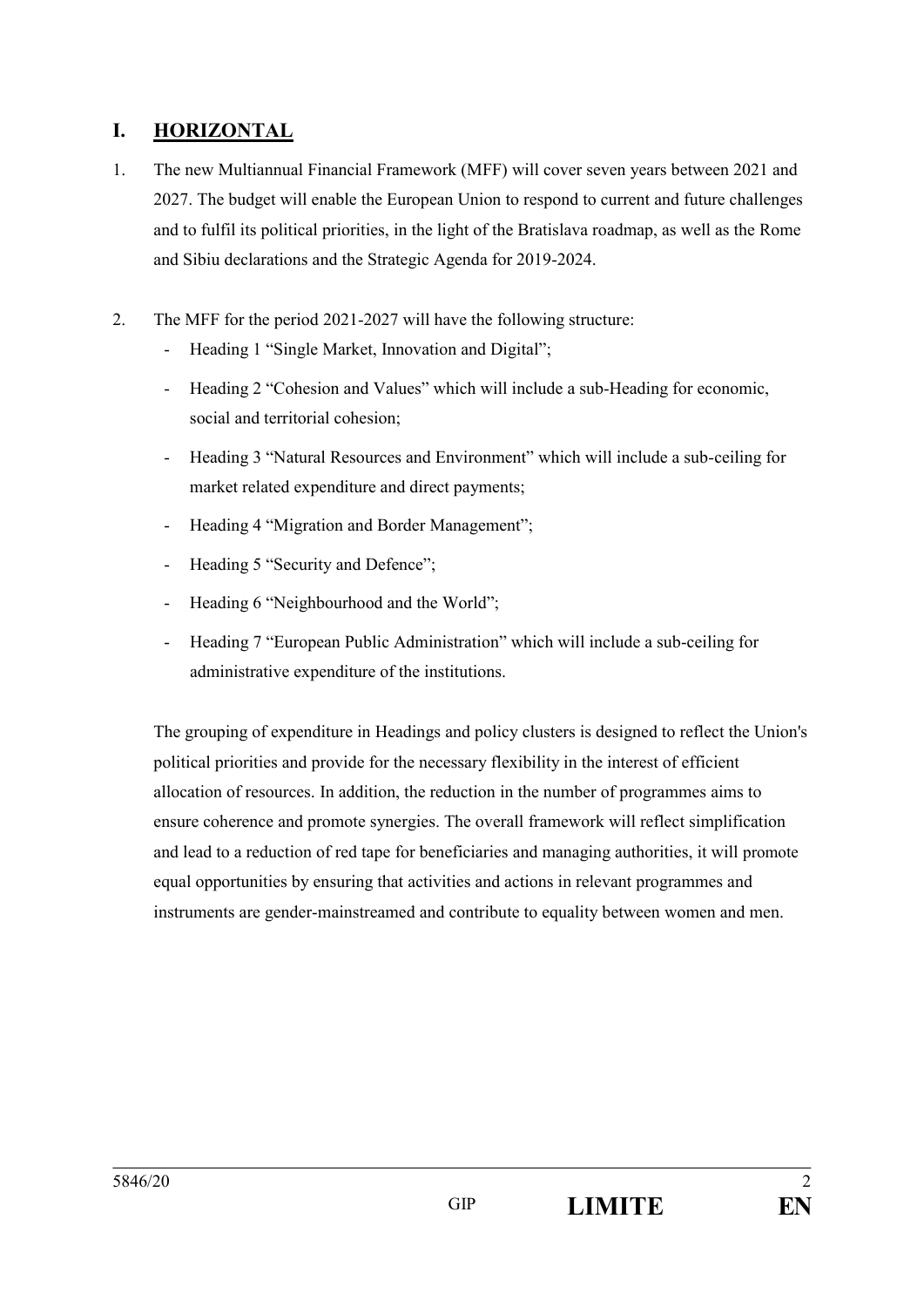3. The maximum total figure for expenditure for the EU-27 for the period 2021-2027 is EUR 1 094 827 million in appropriations for commitments, representing 1.074% of EU GNI, including 0.03% related to the integration of the European Development Fund, and EUR 1 084 054 million in appropriations for payments, representing 1.06% of EU GNI. The breakdown of appropriations for commitments is described below. The same figures are also set out in the table contained in Annex I which equally sets out the schedule of appropriations for payments. All figures are expressed using constant 2018 prices. There will be automatic annual technical adjustments for inflation using a fixed deflator of 2%.

Once the negotiation is finalised, the figures will also be presented in current prices using the agreed deflator.

- 4. It is crucial to boost the financing of the economy to take the climate and digital transitions forward, while supporting growth and jobs in the European Union. To mobilise EUR 500 000 million of additional investments to meet the Union's ambitions in fighting climate change and digitalising Europe's economy, the subscribed capital of the European Investment Bank (EIB) should be increased by EUR 100 000 million, of which EUR 10 000 million of paid-in capital, with a view to increasing its lending capacity by EUR 200 000 million. This decision should be taken by the EIB Board of Governors so as to ensure that it enters into force no later than 31 December 2020. The EIB will ensure a timely reporting to the European Parliament on the implementation of this investment programme.
- 5. The Council will seek the consent of the European Parliament in accordance with Article 312(2) TFEU which provides that the Council shall adopt the MFF regulation after obtaining the consent of the European Parliament.
- 6. There shall be no mid-term review of the MFF.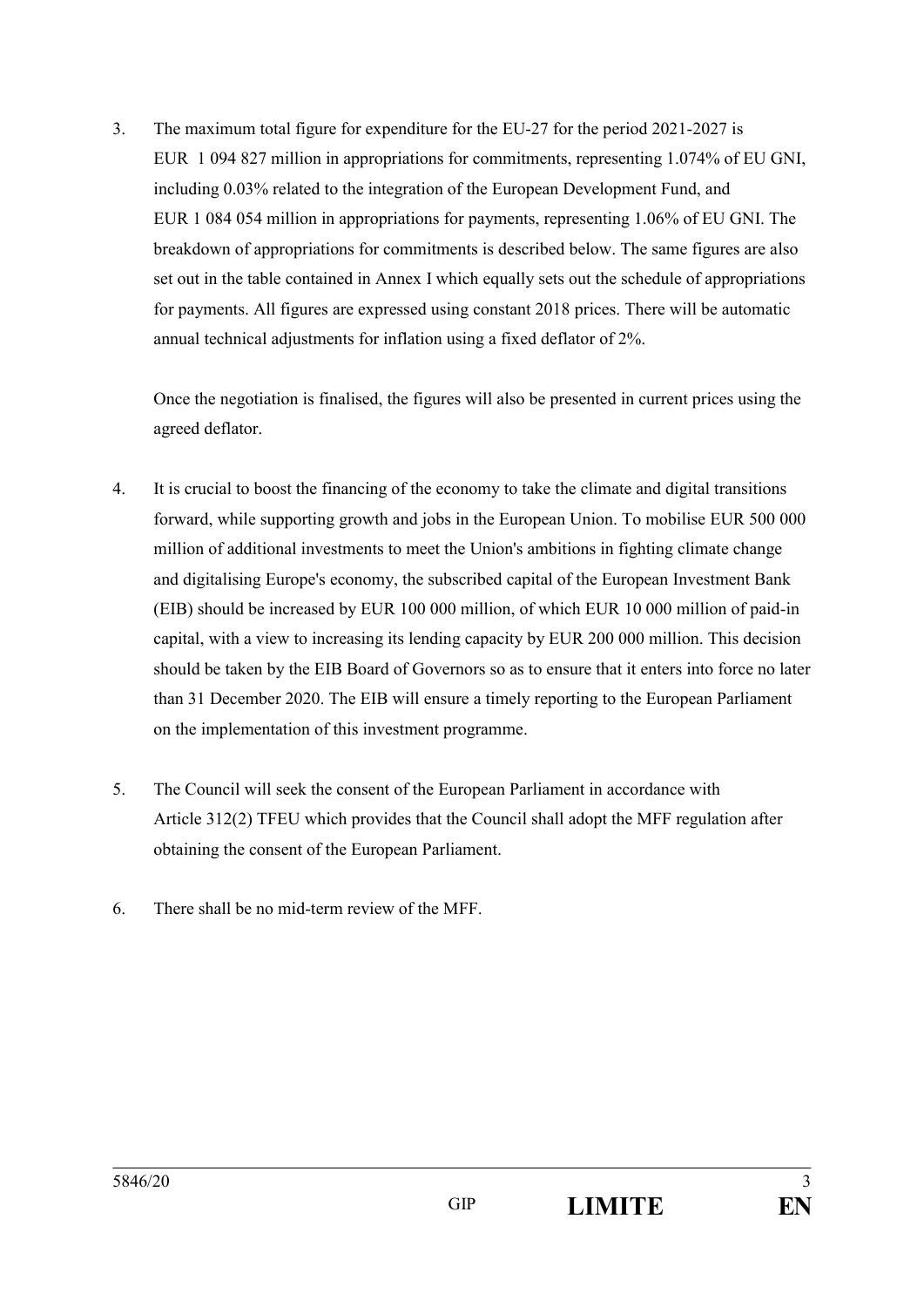- 7. The RAL (reste à liquider) is an inevitable by-product of multi-annual programming and differentiated appropriations. However, the RAL is expected to be more than EUR 303 000 million in current prices by the end of the financial framework for the period 2014-2020, leading to payments from the current MFF constituting a significant amount of overall payments in the first years of the next MFF. In order to ensure a predictable level and profile as well as an orderly progression of payments, several measures are taken, such as simplifying implementation and setting appropriate pre-financing rates, de-commitment rules and timely adoption of the sectoral legislation for the MFF 2021-2027.
- 8. Following the principle of budgetary unity, as a rule, all items of EU financing will be included in the MFF. However, given their specificities, all Special Instruments will be placed outside the MFF ceilings in commitment and payment appropriations or constitute off-budget items. The Union must have the capacity to respond to exceptional circumstances, whether internal or external. At the same time, the need for flexibility must be weighed against the principle of budgetary discipline and transparency of EU expenditure respecting the binding character of the MFF ceilings.
- 9. The duration of the sectoral programmes should, as a rule, be aligned with time frame of the current MFF.
- 10. In order to respect the competences of the respective institutions as well as to comply with relevant case-law of the Court of Justice of the European Union, delegated acts shall be limited to non-essential elements of the respective legislative acts.
- 11. The relevant legislative texts now need to be adopted as soon as possible following the procedures enshrined in the Treaty and respecting the role of the different institutions. On the basis of the levels of commitments in this agreement, the Council and the European Parliament are invited to come to a timely agreement on the appropriate funding of each of the proposed instruments, programmes and funds financed under the MFF.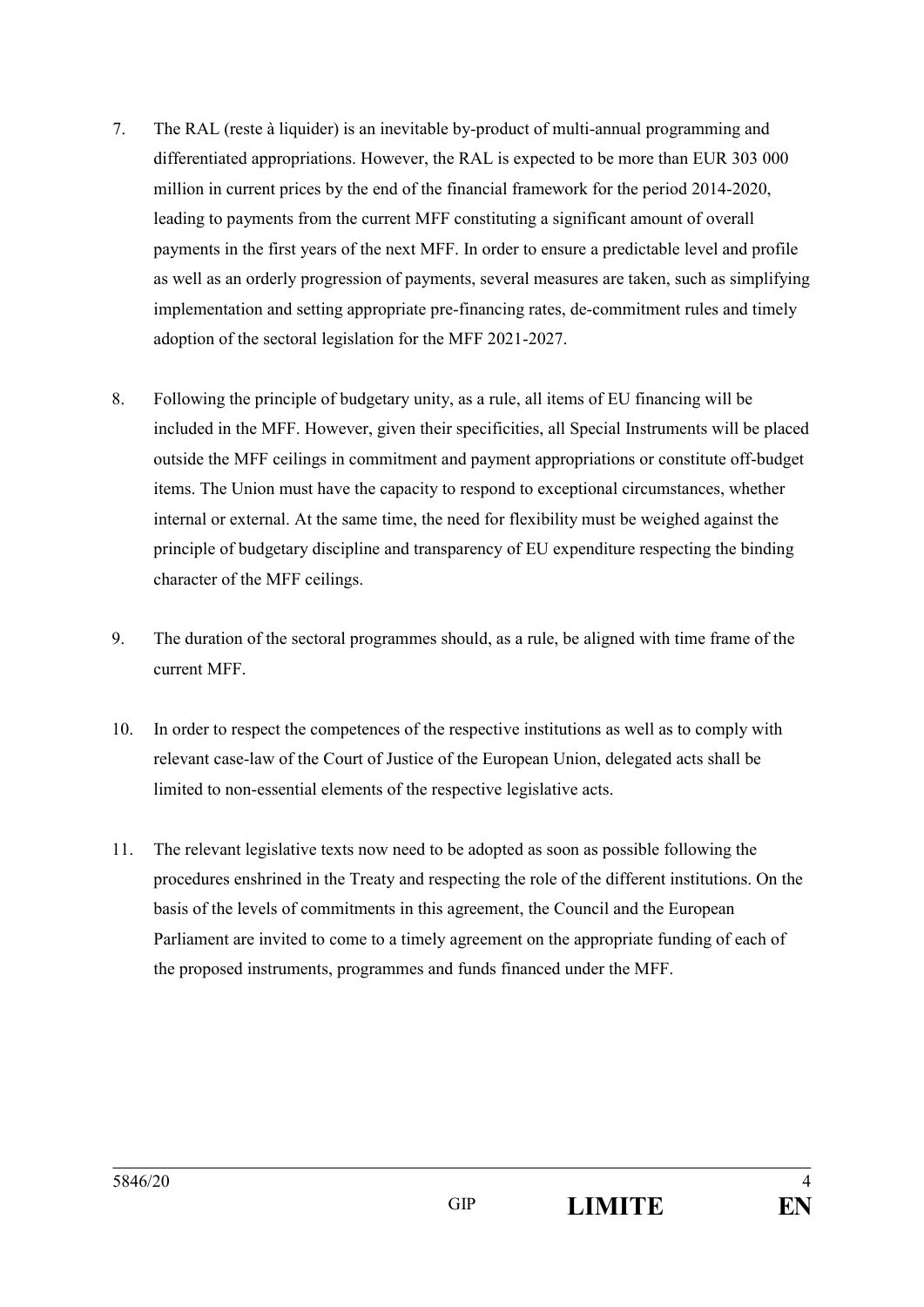- 12. Recalling the regular contacts held with the European Parliament, notably in the margins of the meetings of the General Affairs Council, the European Council invites the Presidency to take forward discussions with the European Parliament.
- 13. The Commission is invited to provide all assistance and support to facilitate the decisionmaking process.
- 14. Appropriate margins will be set within Headings. Within certain programmes, a thematic facility is established that would be programmed on a needs basis, other programmes will foresee similar unallocated funds as in-built flexibility.
- 15. a) Possible deviation from the reference amounts for multiannual programmes shall not be more than 15% of the amount for the entire duration of the programme.
	- b) Member States may request, on a voluntary basis, during programming process, at the beginning of the period and during implementation, the transfer of:
		- i. up to 5% in total of the initial national allocation from any of the funds of Common Provisions Regulation1 under shared management to any instrument under direct or indirect management for the benefit of the Member State concerned or to any other fund of the Common Provisions Regulation under shared management, except for transfers which are possible only under ii, and,
		- ii. up to 10% of the respective initial financial allocation of the ERDF, CF and the ESF+ towards ERDF, CF and the ESF+ within a Member State's allocation for "Investment in jobs and growth" goal.

 $\mathbf{1}$ **<sup>1</sup>** The European Regional Development Fund, the European Social Fund Plus, the Cohesion Fund, the European Maritime and Fisheries Fund, the Asylum and Migration Fund, the Internal Security Fund and the Border Management and Visa Instrument.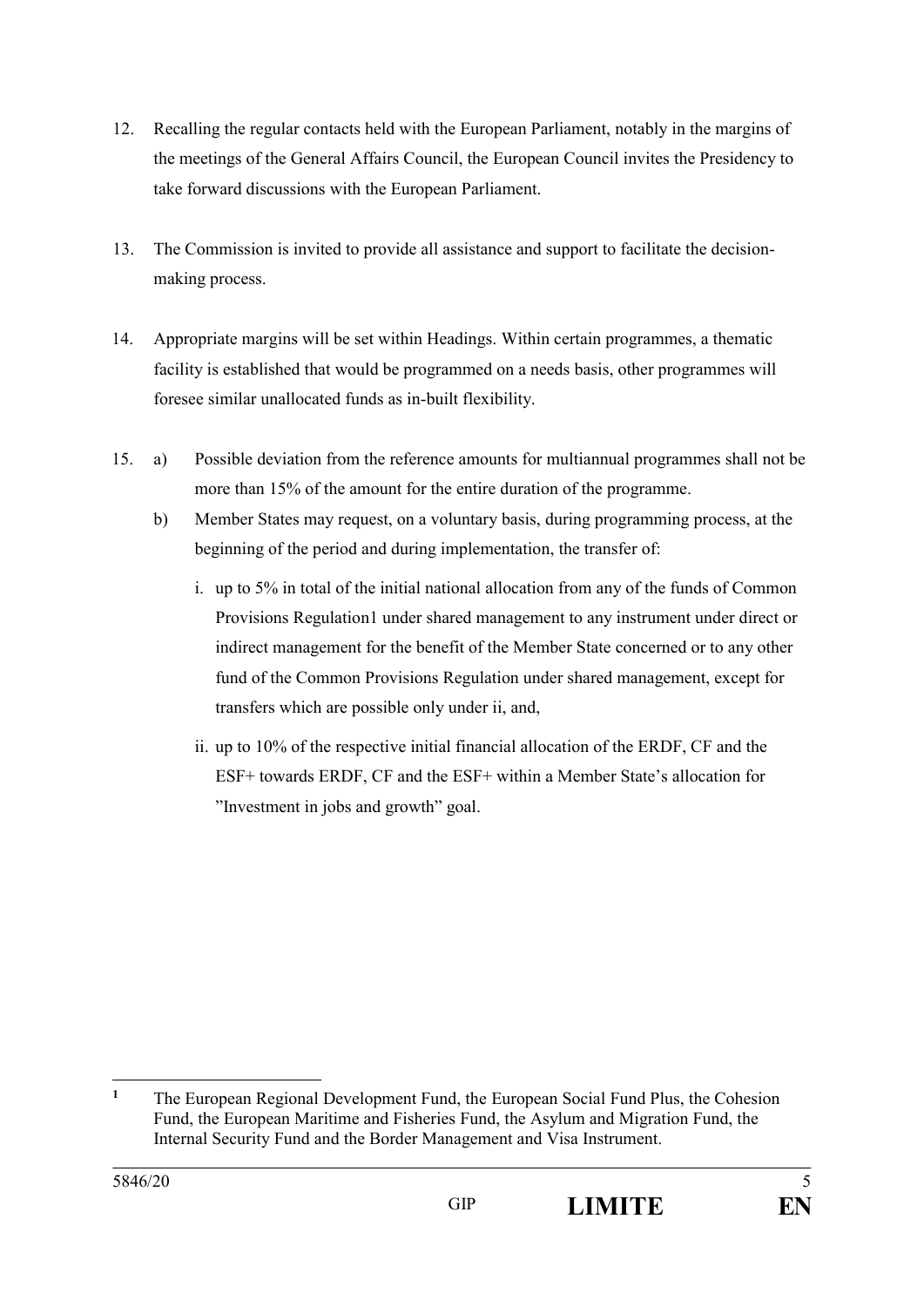- 16. In line with the overall effort of consolidation, financial instruments and budgetary guarantees are further streamlined, notably in InvestEU and as part of the Neighbourhood, Development and International Cooperation Instrument (NDICI), thereby respecting the principle that the use of these instruments is strictly limited to circumstances where there is a clear market failure and sub-optimal investment situations. While recognizing the opportunities of this type of funding, financial liabilities arising from financial instruments, budgetary guarantees and financial assistance need to be closely monitored.
- 17. The role of the EU budget in supporting the effective implementation of EU wide policy objectives should be further enhanced, notably by strengthening the link between the EU budget and the European Semester including facilitating the implementation of the European Pillar of Social Rights as well as in the areas of migration, environment and climate change and equality between women and men as well as rights and equal opportunities for all.
- 18. Reflecting the importance of tackling climate change in line with the Union's commitments to implement the Paris Agreement and the United Nations Sustainable Development Goals, programmes and instruments should contribute to mainstream climate actions and to the achievement of an overall target of at least 25% of the Union budget expenditures supporting climate objectives. As a general principle, all EU expenditure should be consistent with Paris Agreement objectives. An effective methodology for monitoring climate-spending, including reporting and relevant measures in case of insufficient progress, should ensure that the next MFF as a whole contributes to the implementation of the Paris Agreement. The Commission shall report annually on climate expenditure. In order to address the social and economic consequences of the objective of reaching climate neutrality by 2050, a Just Transition Mechanism, including a Just Transition Fund, will be created.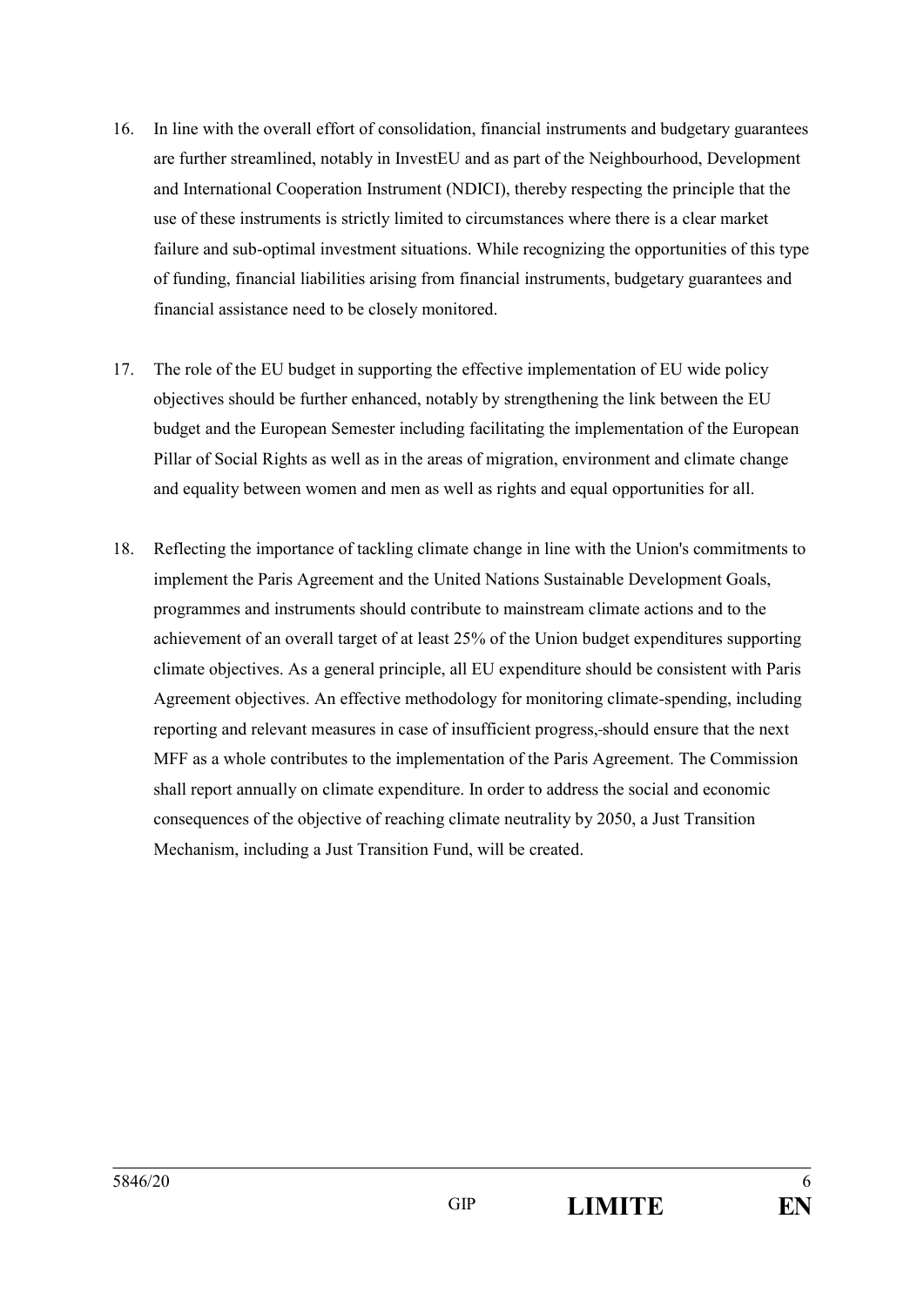- 19. A comprehensive approach to migration which combines more effective control of EU external borders, increased external action and the internal aspects, in line with EU principles and values, must be ensured. This will be achieved in a more coordinated manner in programmes across the relevant Headings, including rapid mobilisation of funds, taking into account the needs relating to migration flows. For that purpose, dedicated and significant components will be used to address external migration issues in Headings 4, 5 and 6.
- 20. Equality between women and men, as well as rights and equal opportunities for all, and the mainstreaming of these objectives should be taken into account and promoted throughout the preparation, implementation and monitoring of relevant programmes.
- 21. Union programmes should be open to EEA countries, acceding countries, candidate countries and potential candidates, as well as to partners covered by the European Neighbourhood Policy in accordance with the principles and terms and conditions for the participation of these partners in Union programmes established in the respective framework agreements and decisions or other instruments taken under such agreements. The participation of other third countries should be subject to an agreement laying down the conditions applicable to the participation of the third country concerned in any programme. Such an agreement should ensure a fair balance as regards the contribution and benefits of the third country participating in the Union programmes, not confer any decision-making power on these programmes and contain rules for protecting the Union's financial interests.
- 22. A general regime of conditionality will be introduced to tackle manifest generalised deficiencies in the good governance of Member State authorities as regards respect for the rule of law when necessary to protect the sound implementation of the EU budget and the financial interests of the Union.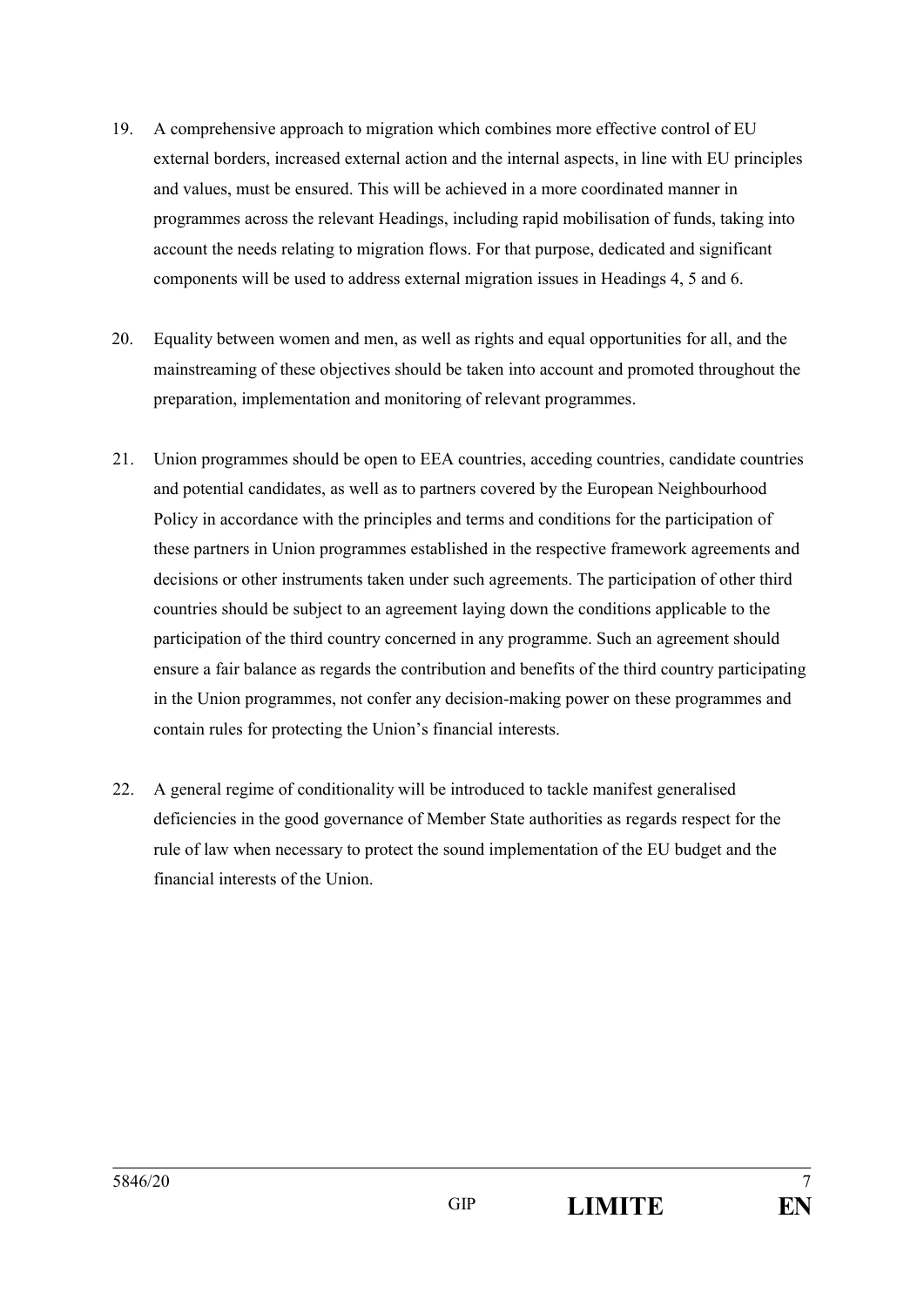- 23. The further work on the mechanism will have to ensure that conditionality under the regime will be genuine; the aim will be to tackle instances of deficiencies which affect or risk affecting the sound implementation of the EU budget or the financial interests of the Union in a sufficiently direct way. The instances of deficiencies will be identified with clear and sufficiently precise criteria.
- 24. In the case of such deficiencies, the Commission will propose appropriate and proportionate measures that will have to be approved by the Council by qualified majority.
- 25. This regime will be separate and autonomous from the procedures provided for in the Treaties and complementary to any peer review mechanism decided for the future.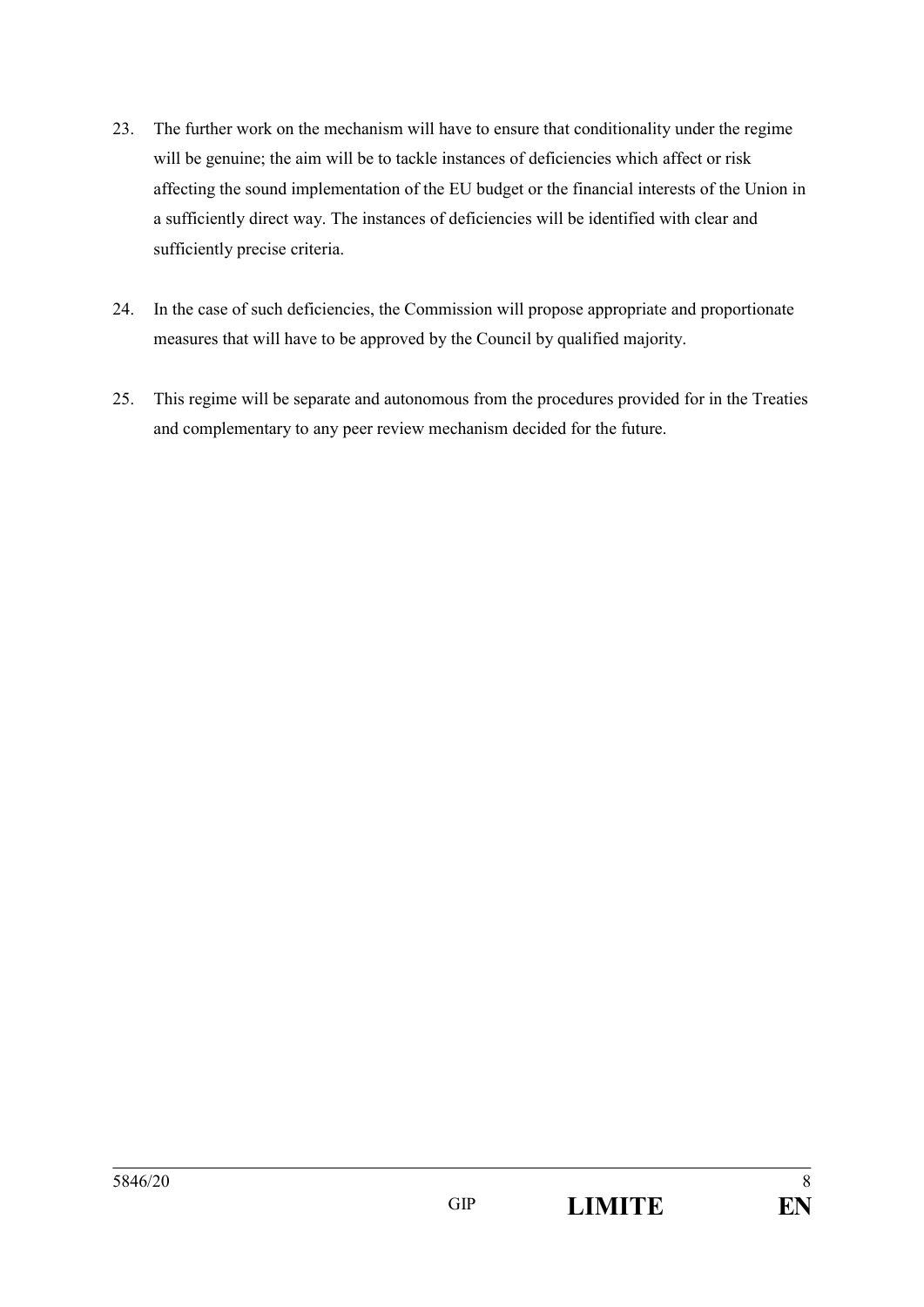# **II. PART I : EXPENDITURE**

## **HEADING 1 - SINGLE MARKET, INNOVATION AND DIGITAL**

- 26. Single Market, Innovation and Digital corresponds to an area where EU action has significant value added. The programmes under this Heading have a high potential to contribute to the Bratislava and Rome priorities, in particular as regards the promotion of research, innovation and the digital transformation, European Strategic Investments, action in favour of the Single Market and competitiveness of enterprises and SMEs. In allocating funding within this Heading, particular priority shall be given to delivering a substantial and progressive enhancement of the EU's research and innovation effort. At the same time, complementarity between programmes under this Heading, such as in the area of digital, should be ensured.
- 27. The level of commitments for this Heading will not exceed EUR 149 502 million:

| HEADING 1 - SINGLE MARKET, INNOVATION AND DIGITAL |      |      |      |      |      |      |  |  |
|---------------------------------------------------|------|------|------|------|------|------|--|--|
| (Million euros, 2018 prices)                      |      |      |      |      |      |      |  |  |
| 2021                                              | 2022 | 2023 | 2024 | 2025 | 2026 | 2027 |  |  |
| X<br>X<br>X<br>X<br>X<br>X<br>X                   |      |      |      |      |      |      |  |  |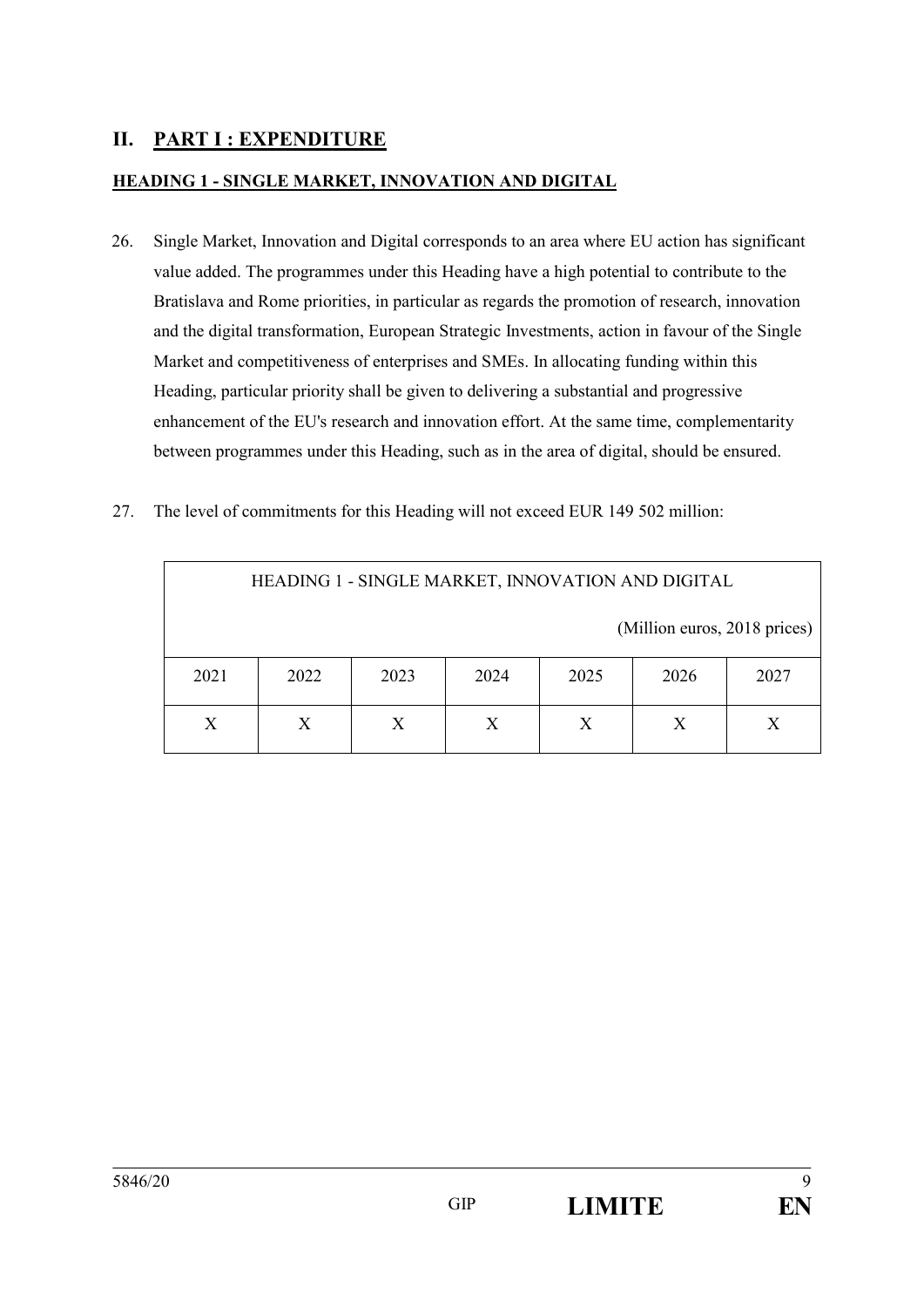#### **Large Scale Projects**

- 28. This Heading will continue to support funding to large scale projects in the new European Space Programme as well as to the International Thermonuclear Experimental Reactor project (ITER):
	- i. The financial envelope for the implementation of ITER for the period 2021-2027 will be a maximum of EUR 5 000 million.
	- ii. The financial envelope for the implementation of the Space Programme for the period 2021-2027 will be a maximum of EUR 13 202 million, of which EUR 8 000 million will be dedicated to Galileo and EUR 4 810 million to Copernicus.

## **Horizon Europe**

29. There is a need to reinforce and extend the excellence of the Union's science and innovation base. The effort in research, development and innovation will therefore be based on excellence. The Horizon Europe Programme shall assist widening countries to increase participation in the Programme. At the same time, the participation gap and the innovation divide must continue to be addressed by various measures and initiatives such as incentives for consortia contributing to closing this gap. This, together with a single set of rules, will ensure an efficient and effective future European Research Policy which will also offer better opportunities for SMEs and newcomers to participate in the programmes. Better links between research and innovation institutions throughout Europe will be facilitated to strengthen research collaboration across the Union. Particular attention will be paid to the coordination of activities funded through Horizon Europe with those supported under other Union programmes, including through cohesion policy. In this context, important synergies will be needed between Horizon Europe and the structural funds for the purpose of "sharing" excellence", thereby enhancing regional  $R\&I$  capacity and the ability of all regions to develop clusters of excellence.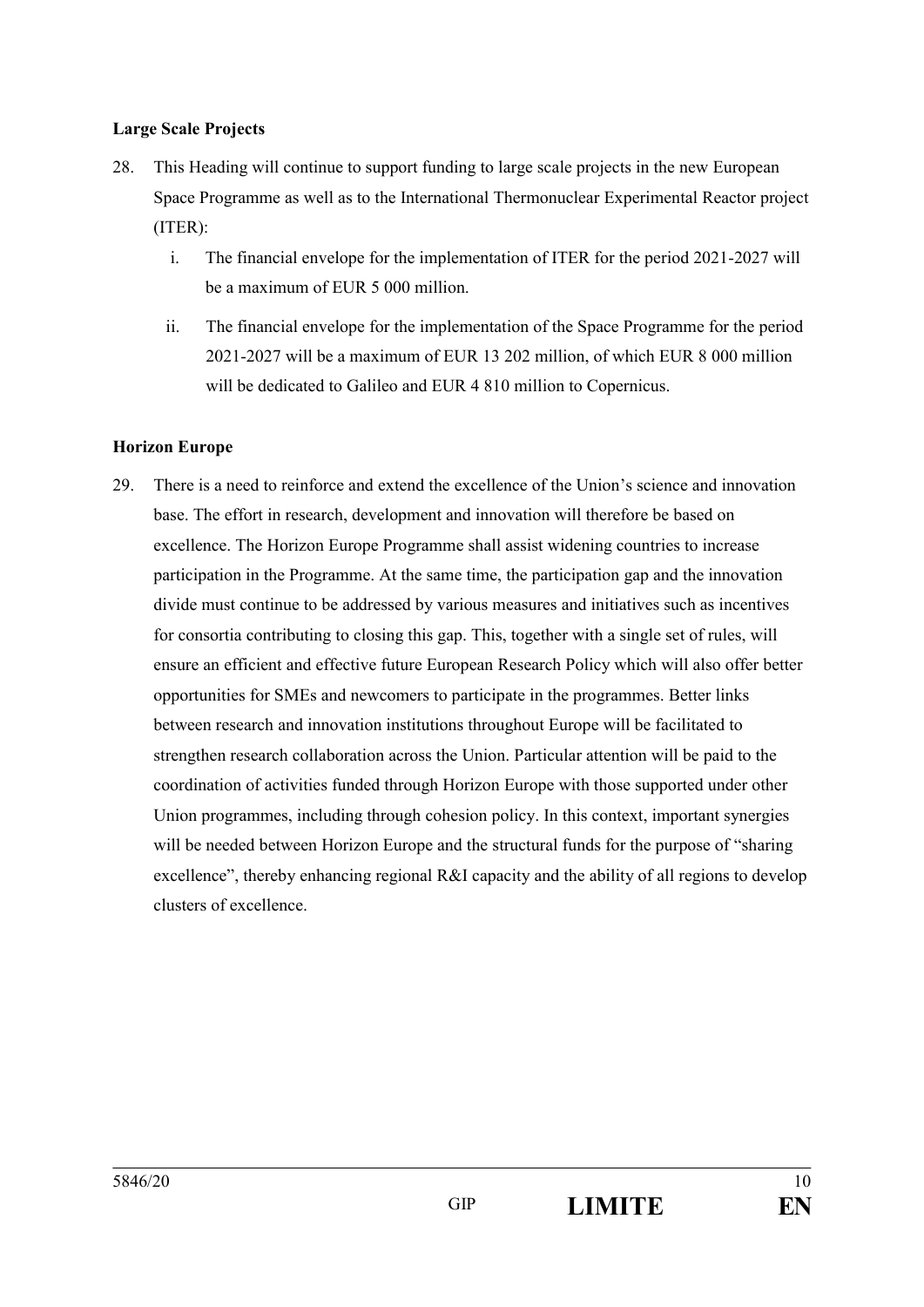30. The financial envelope for the implementation of the Horizon Europe Programme for the period 2021-2027 will be EUR 80 900 million. Together with the support under the InvestEU programme of EUR 3 113 million the funding to research and innovation will amount to EUR 84 013 million.

#### **InvestEU**

31. The InvestEU Fund will act as a single EU investment support mechanism for internal action, replacing all existing financial instruments. Its overall objective is to support the policy objectives of the Union by mobilising public and private investment within the EU that fulfil the criterion of additionality, thereby addressing market failures and sub-optimal investment situations that hamper the achievement of EU goals regarding sustainability, competitiveness and inclusive growth. Clear provisions within the relevant basic acts will set out the various financial interactions between the applicable expenditure programmes and the InvestEU Fund. The allocation for the InvestEU Fund for the period 2021-2027 is EUR 11 300 million which will be complemented by reflows stemming from the instruments prior to 2021. A dedicated Just Transition Scheme will be established under Invest EU as the second pillar of the Just Transition Mechanism.

## **Connecting Europe Facility**

32. In order to achieve smart, sustainable and inclusive growth and stimulate job creation, the Union needs an up-to-date, high-performance infrastructure to help connect and integrate the Union and all its regions, in the transport, energy and digital sectors. Those connections are key for the free movement of persons, goods, capital and services. The trans-European networks facilitate cross-border connections, such as Rail Baltica, foster greater economic, social and territorial cohesion and contribute to a more competitive social market economy and to combating climate change by taking into account decarbonisation commitments. All Member States should be treated equally, disadvantages resulting from permanent geographic vulnerabilities should be duly taken into account.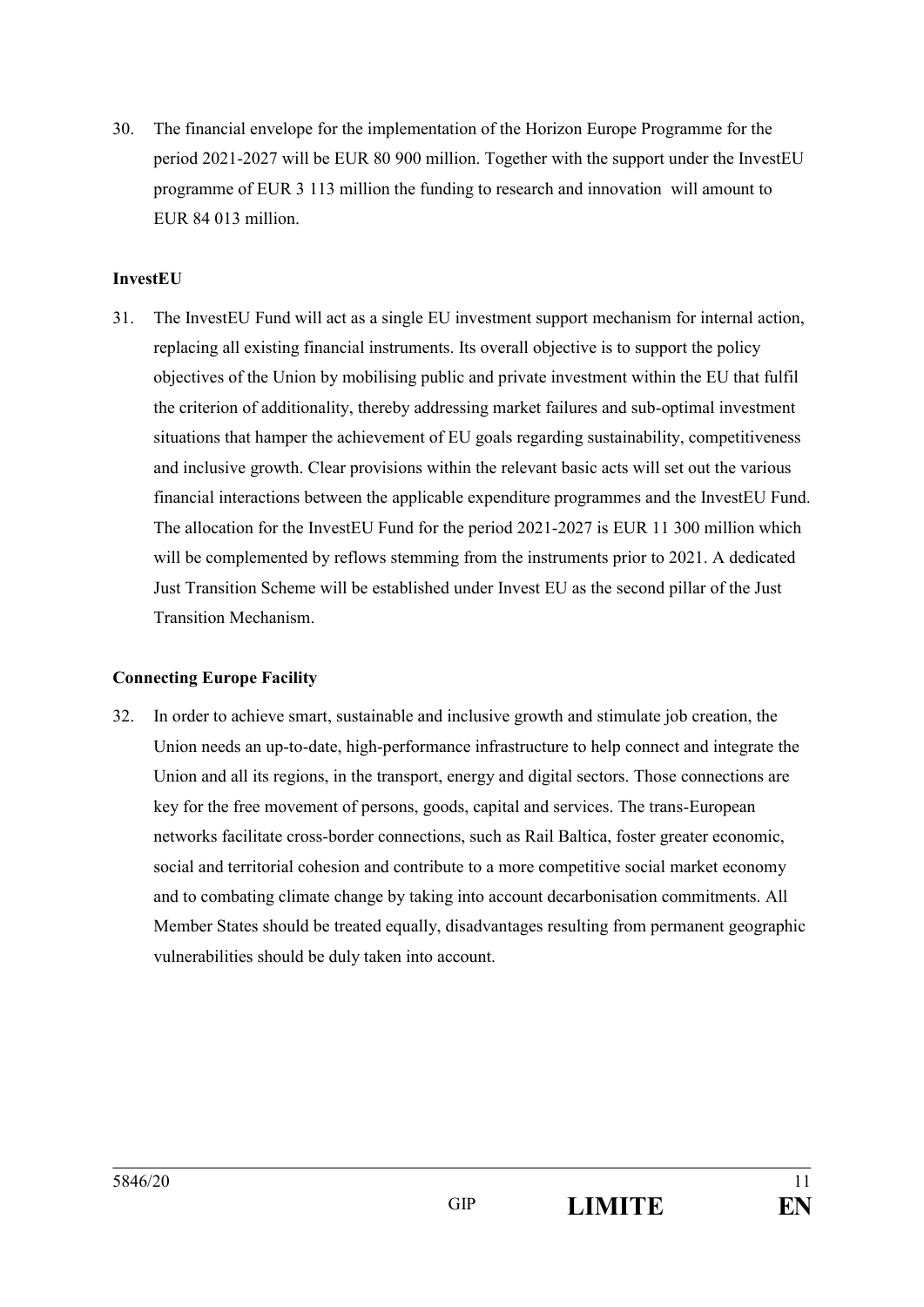- 33. The financial envelope for the implementation of the Connecting Europe Facility (CEF) for the period 2021-2027 will be EUR 28 396 million. That amount will be distributed among the sectors as follows:
	- a) transport: EUR 21 384 million,
		- out of which EUR 10 000 million will be transferred from the Cohesion Fund to be spent in line with the CEF Regulation:
			- o 30% shall be made available based on a high degree of competitiveness among Member States eligible for funding from the Cohesion Fund and 70% shall respect the national allocations under the Cohesion Fund until 2023 and thereafter be based on full competition between Member States eligible for the Cohesion Fund;
	- b) energy: EUR 5 180 million;
	- c) digital: EUR 1 832 million.

## **Digital Europe Programme**

34. The Digital Europe Programme will invest in key strategic digital capacities such as the EU's high-performance computing, artificial intelligence and cybersecurity. It will complement other instruments, notably Horizon Europe and CEF, in supporting the digital transformation of Europe. The financial envelope for the implementation of the Digital Europe Programme for the period 2021-2027 will be EUR 6 761 million.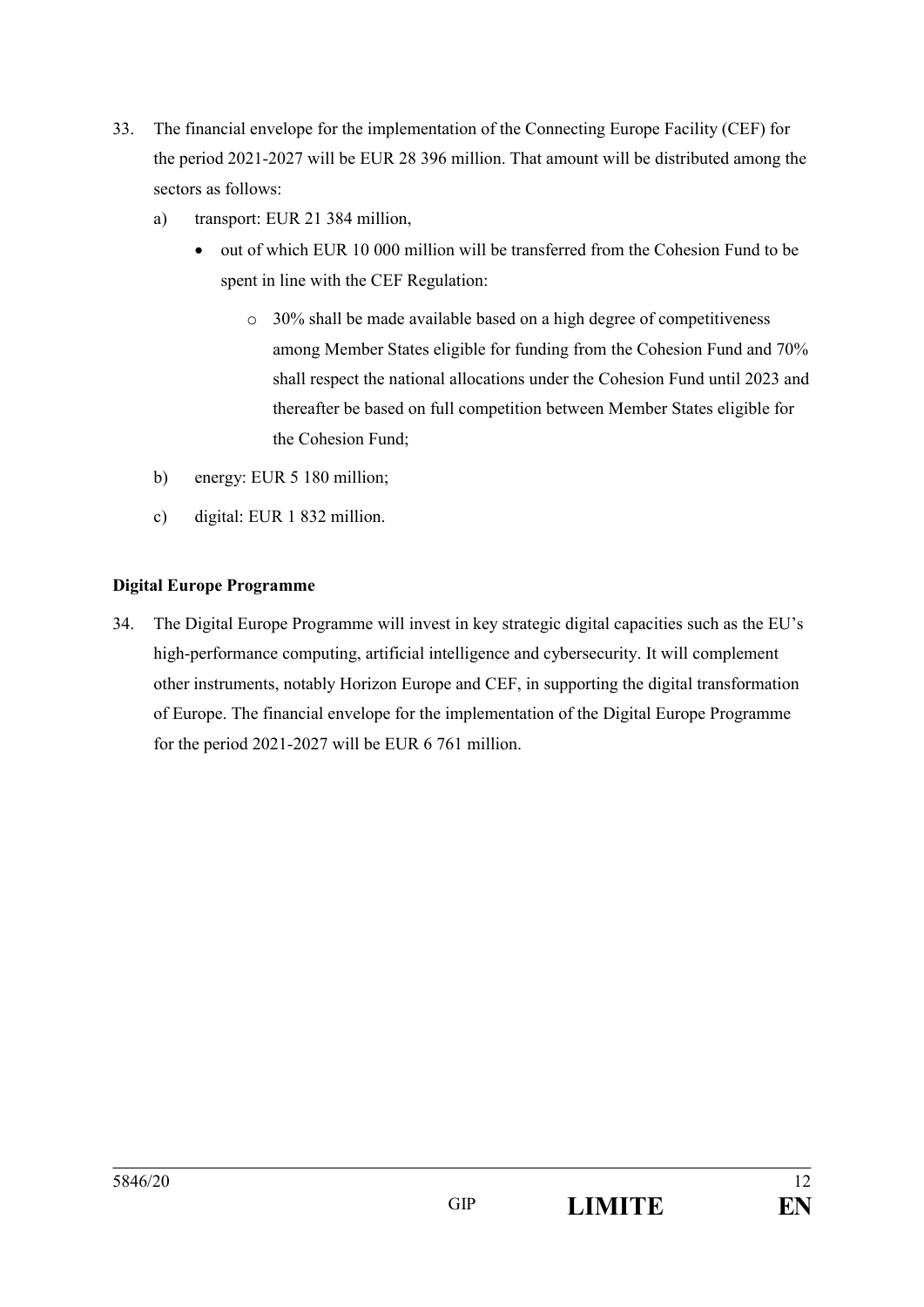## **HEADING 2 - COHESION AND VALUES**

- 35. The aim of this Heading is to contribute EU added value by fostering convergence, supporting investment, job creation and growth, helping reduce economic, social and territorial disparities within Member States and across Europe and delivering on the Bratislava and Rome agenda. This Heading invests in regional development and cohesion in deepening the Economic and Monetary Union, and in people, social cohesion and values. This Heading will play a crucial role in contributing to sustainable growth and social cohesion and in promoting common values.
- 36. Commitment appropriations for this Heading, which includes a sub-Heading for "Economic, social and territorial cohesion", will not exceed EUR 380 056 million of which EUR 323 181 million will be allocated to a sub-Heading for "Economic, social and territorial cohesion":

| <b>COHESION AND VALUES</b>                          |      |      |      |      |      |      |  |  |  |
|-----------------------------------------------------|------|------|------|------|------|------|--|--|--|
| (Million euros, 2018 prices)                        |      |      |      |      |      |      |  |  |  |
| 2021                                                | 2022 | 2023 | 2024 | 2025 | 2026 | 2027 |  |  |  |
| X                                                   | X    | X    | X    | X    | X    | X    |  |  |  |
| of which: Economic, social and territorial cohesion |      |      |      |      |      |      |  |  |  |
| X                                                   | X    | X    | X    | X    | X    | X    |  |  |  |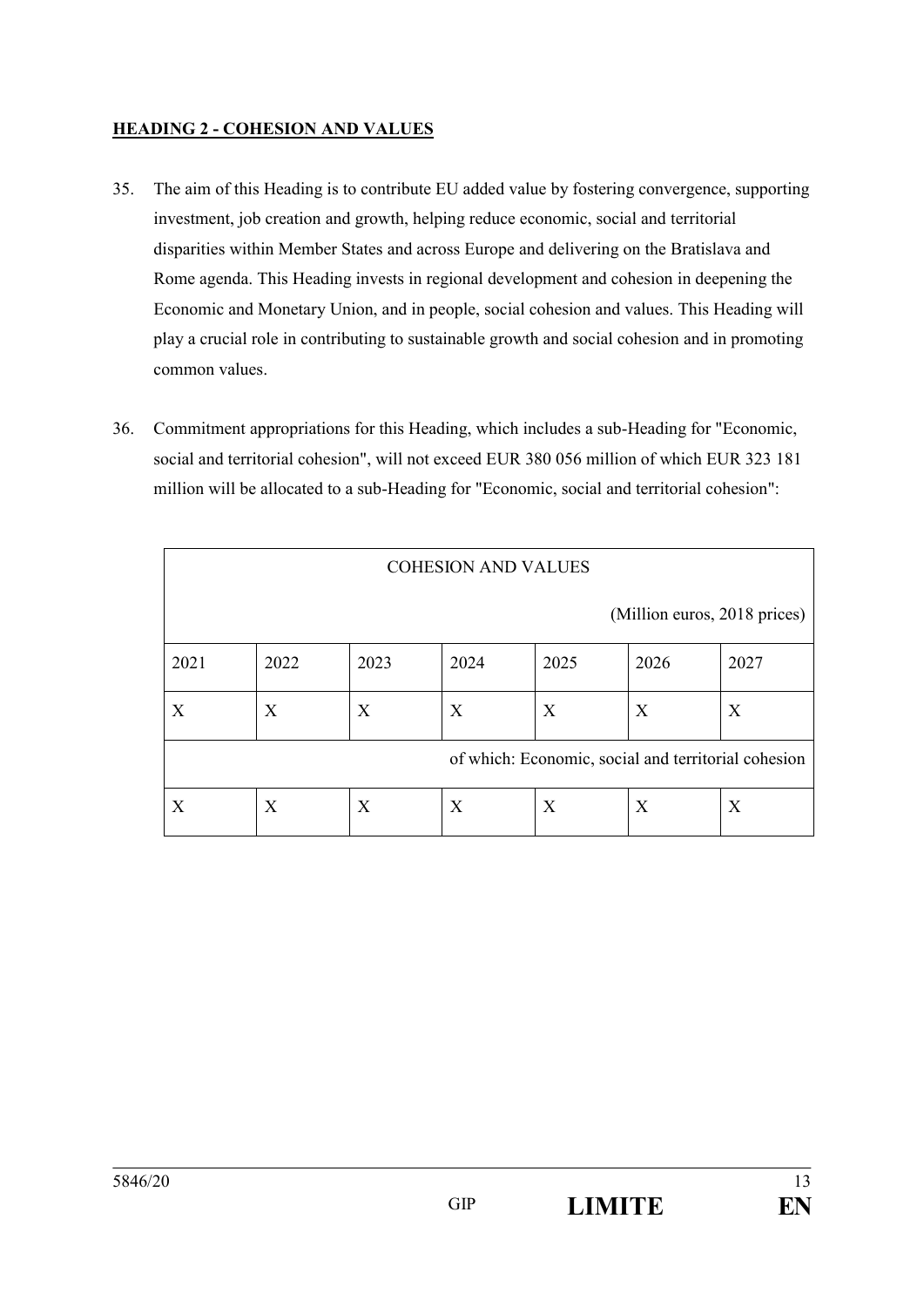#### **Cohesion Policy**

- 37. The main objective of Cohesion Policy is to develop and pursue actions leading to the strengthening of economic, social and territorial cohesion by contributing to reducing disparities between the levels of development of the various regions and the backwardness of the least favoured regions. Through the European Regional Development Fund (ERDF), the shared management strand of the European Social Fund Plus (ESF+) and the Cohesion Fund (CF), it will pursue the following goals: "Investment for jobs and growth" in Member States and regions, to be supported by all the Funds; and "European territorial cooperation", to be supported by the ERDF.
- 38. Cohesion policy will play an increasingly important role in supporting the ongoing economic reform process by Member States by strengthening the link to the European Semester. The Commission and Member States shall take into account relevant country-specific recommendations during the entire process.
- 39. Resources for the "Investment for jobs and growth" goal will amount to a total of EUR 315 300 million and will be allocated as follows:
	- a) EUR 200 000 million for less developed regions;
	- b) EUR 44 900 million for transition regions;
	- c) EUR 27 800 million for more developed regions;
	- d) EUR 40 700 million for Member States supported by the Cohesion Fund;
	- e) EUR 1 400 million as additional funding for the outermost regions identified in Article 349 TFEU and the NUTS level 2 regions fulfilling the criteria laid down in Article 2 of Protocol No 6 to the 1994 Act of Accession;
	- f) EUR 500 million for interregional innovation investments.
- 40. There will be no technical adjustment.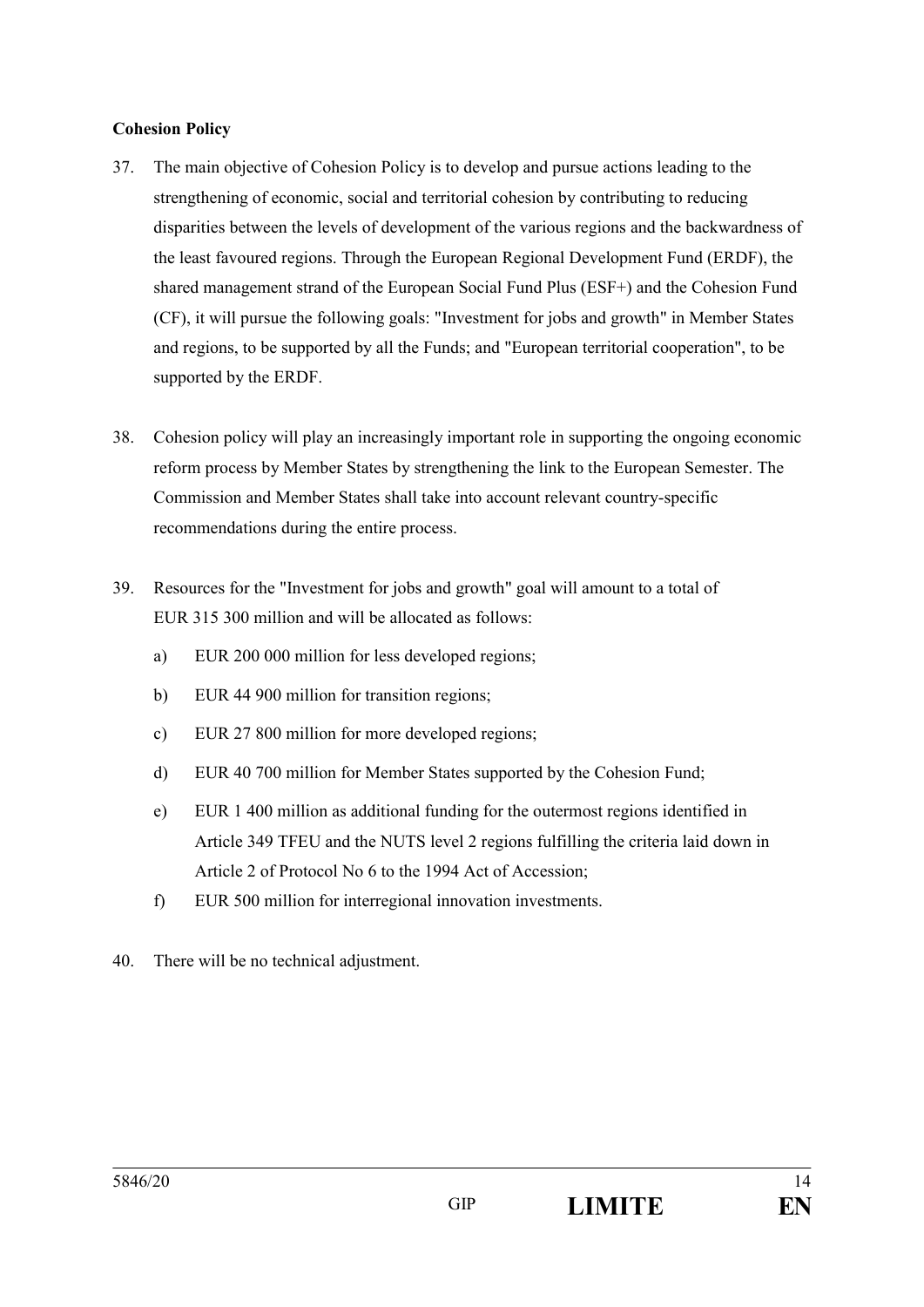- 41. The amount of resources available for the ESF+ under the "Investment for jobs and growth" goal will be EUR 85 600 million, including specific funding for outermost and northern sparsely populated regions of EUR 250 million. EUR 175 million of the ESF+ resources for the "Investment for jobs and growth" goal will be allocated for transnational cooperation supporting innovative solutions under direct or indirect management.
- 42. The amount of support from the Cohesion Fund to be transferred to the CEF will be EUR 10 000 million. The Cohesion Fund allocations of each Member State will be reduced accordingly. The modalities for the use of the transferred amount are included under Heading 1, CEF.
- 43. Resources for the "European territorial cooperation" goal (Interreg) will amount to a total of EUR 7.930 million and will be distributed as follows:
	- a) a total of EUR 5 693 million for maritime and land cross-border cooperation;
	- b) a total of EUR 1 466 million for transnational cooperation;
	- c) a total of EUR 500 million for interregional cooperation;
	- d) a total of EUR 271 million for outermost regions' cooperation.

The amount of EUR 970 million allocated by the Commission for ETC - component for interregional innovation investments is split in two parts:

- EUR 500 million is dedicated to interregional innovation investments under direct or indirect management of the ERDF under the "Investments for jobs and growth" goal, and
- EUR 470 million is included above taking into account the updated architecture of ETC programmes.
- 44. 0.35 % of the global resources will be allocated to technical assistance at the initiative of the Commission.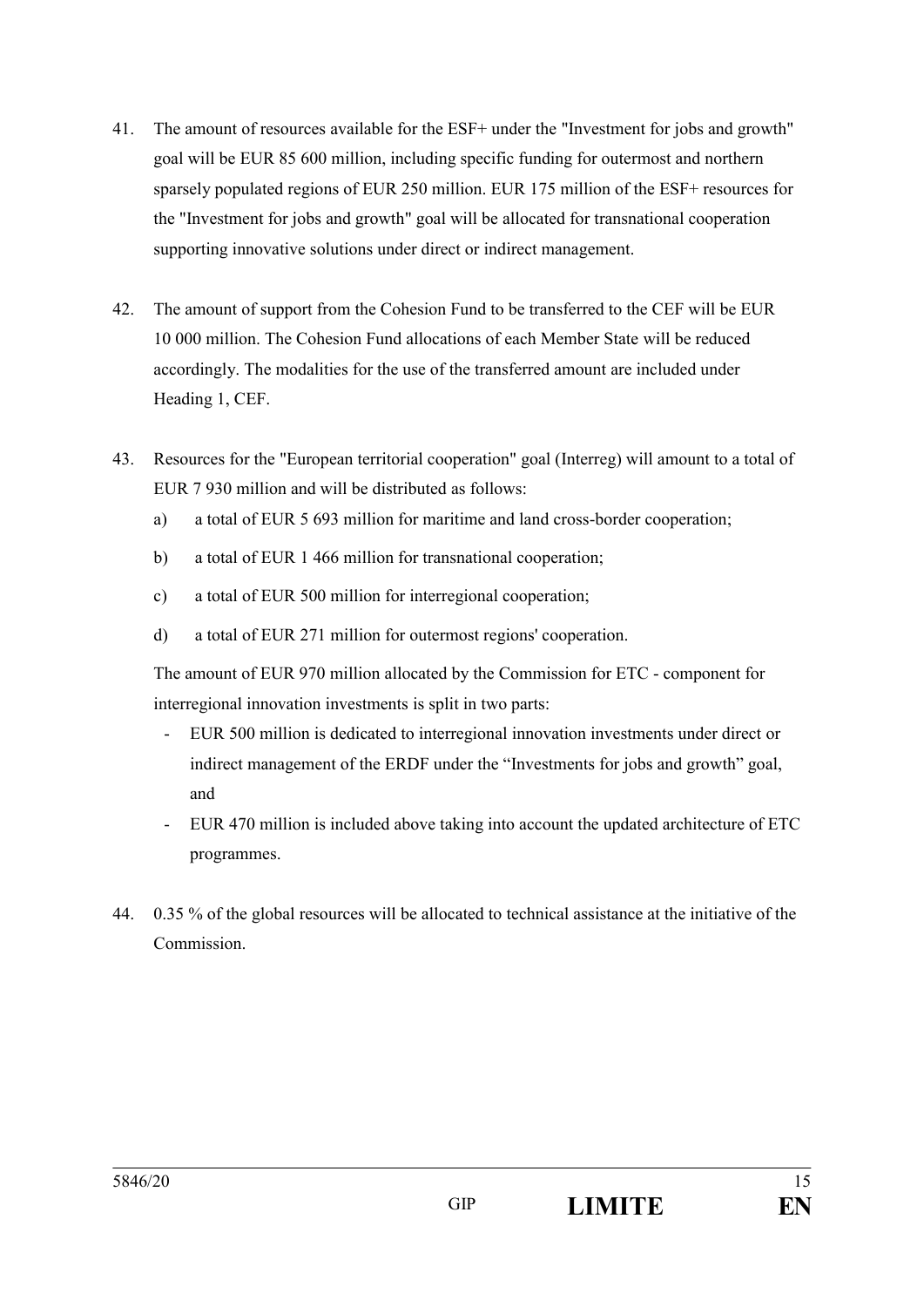## **Definitions and eligibility**

- 45. Resources from the ERDF and ESF+ for the "Investment for jobs and growth" goal will be allocated to three types of NUTS level 2 regions, taking into account the NUTS classification as of 2016, defined on the basis of how their GDP per capita, measured in purchasing power standards (PPS) and calculated on the basis of Union figures for the period 2015-2017, relates to the average GDP of the EU-27 for the same reference period, as follows:
	- a) less developed regions, whose GDP per capita is less than 75% of the average GDP of the EU-27;
	- b) transition regions, whose GDP per capita is between 75% and 100% of the average GDP of the EU-27;
	- c) more developed regions, whose GDP per capita is above 100% of the average GDP of the EU-27.
- 46. The Cohesion Fund will support those Member States whose gross national income (GNI) per capita, measured in PPS and calculated on the basis of Union figures for the period 2015-2017, is less than 90% of the average GNI per capita of the EU-27 for the same reference period.

# **Methodology on the allocation of global resources per Member State for the period 2021-27:** Allocation method for less developed regions eligible under the Investment for jobs and growth goal

- 47. Each Member State's allocation is the sum of the allocations for its individual eligible regions, calculated according to the following steps:
	- a) determination of an absolute amount per year (in Euro) obtained by multiplying the population of the region concerned by the difference between that region's GDP per capita, measured in PPS, and the EU-27 average GDP per capita in PPS;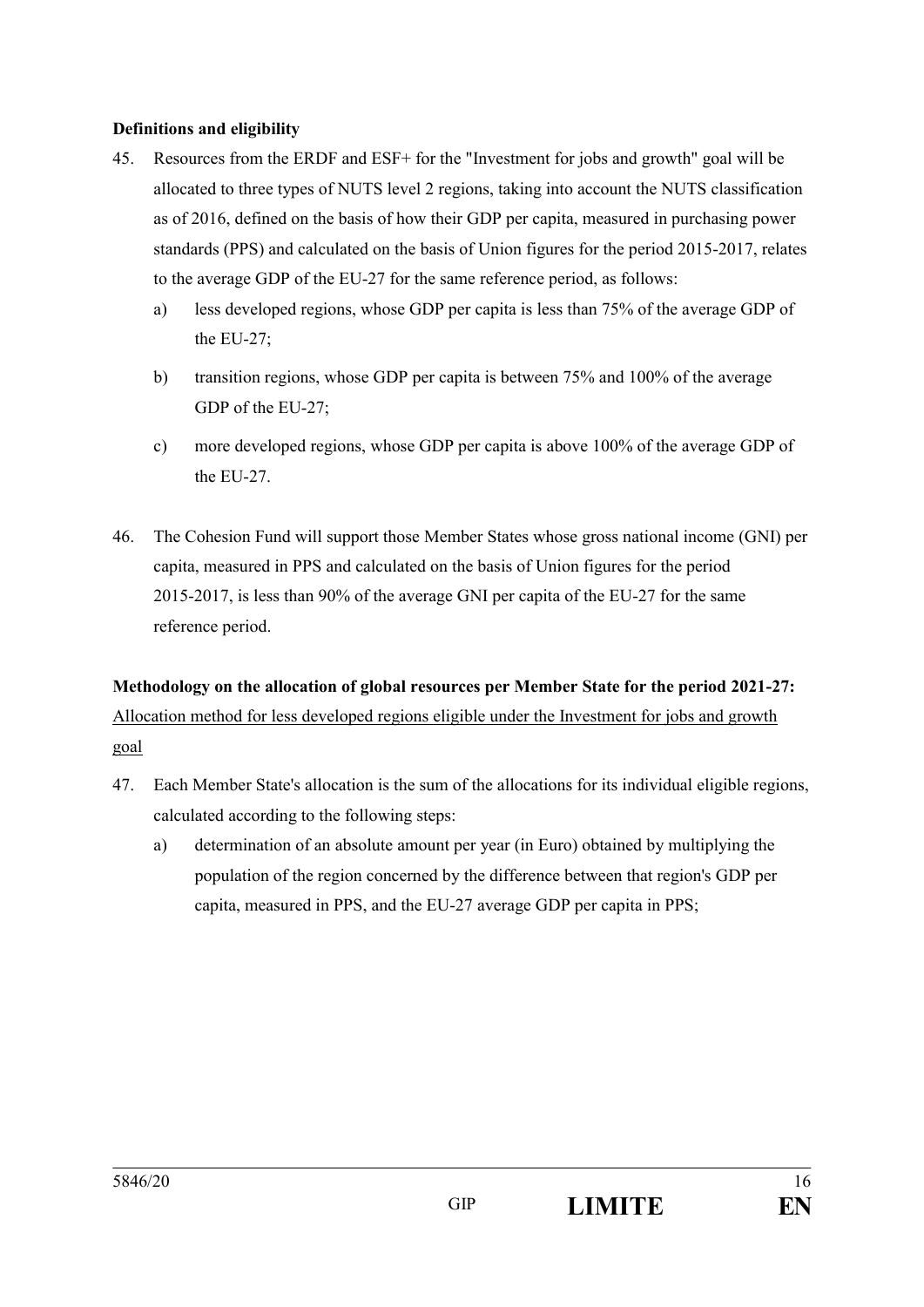- b) application of a percentage to the above absolute amount in order to determine that region's financial envelope; this percentage is graduated to reflect the relative prosperity, measured in PPS, as compared to the EU-27 average, of the Member State in which the eligible region is situated, i.e.:
	- i. for regions in Member States whose level of GNI per capita is below 82% of the EU average: 2.85%;
	- ii. for regions in Member States whose level of GNI per capita is between 82% and 99% of the EU average: 1.25%;
	- iii. for regions in Member States whose level of GNI per capita is over 99% of the EU average: 0.75%.
- c) to the amount obtained under step (b) is added, if applicable, an amount resulting from the allocation of a premium of EUR 570 per unemployed person per year, applied to the number of persons unemployed in that region exceeding the number that would be unemployed if the average unemployment rate of all the EU less developed regions applied;
- d) to the amount obtained under step  $(c)$  is added, if applicable, an amount resulting from the allocation of a premium of EUR 570 per young unemployed person (age group 15- 24) per year, applied to the number of young persons unemployed in that region exceeding the number that would be unemployed if the average youth unemployment rate of all the EU less developed regions applied;
- e) to the amount obtained under step (d) is added, if applicable, an amount resulting from the allocation of a premium of EUR 270 per person (age group 25-64) per year, applied to the number of persons in that region that would need to be subtracted in order to reach the average level of low education rate (less than primary, primary and lower secondary education) of all the EU less developed regions;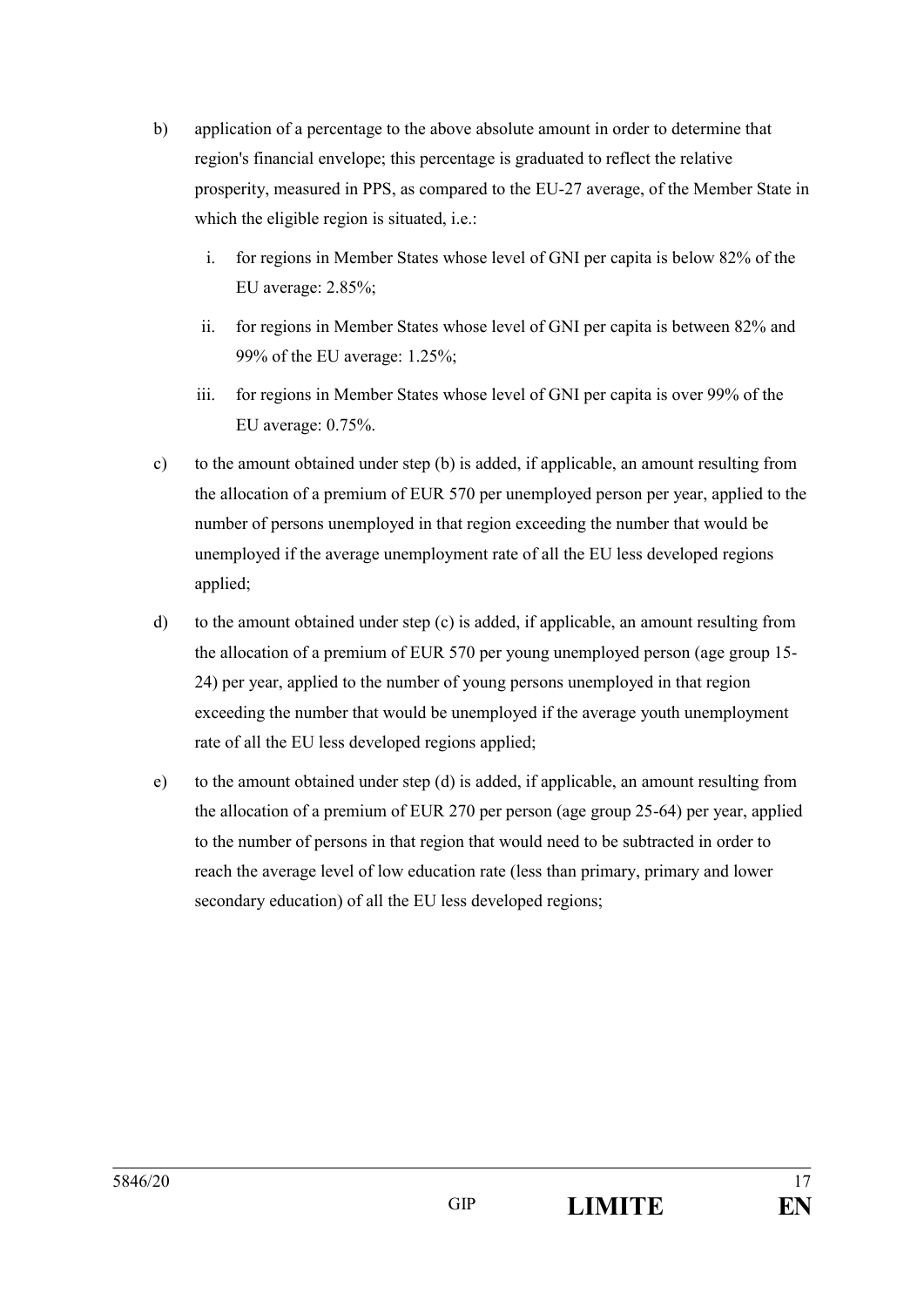- f) to the amount obtained under step (e) is added, if applicable, an amount of EUR 1 per tonne of CO2 equivalent per year applied to the population share of the region of the number of tonnes of CO2 equivalent by which the Member State exceeds the target of greenhouse gas emissions outside the emissions trading scheme set for 2030 as proposed by the Commission in 2016;
- g) to the amount obtained under step (f) is added, if applicable, an amount resulting from the allocation of a premium of EUR 405 per person per year, applied to the population share of the regions of net migration from outside the EU to the Member State since 1 January 2014.

## Allocation method for transition regions eligible under the Investment for jobs and growth goal

- 48. Each Member State's allocation is the sum of the allocations for its individual eligible regions, calculated according to the following steps:
	- a) determination of the minimum and maximum theoretical aid intensity for each eligible transition region. The minimum level of support is determined by the initial average per capita aid intensity of all more developed regions, i.e. EUR 15.2 per head and per year. The maximum level of support refers to a theoretical region with a GDP per head of 75% of the EU-27 average and is calculated using the method defined in paragraph 47 (a) and (b) above. Of the amount obtained by this method, 60% is taken into account;
	- b) calculation of initial regional allocations, taking into account regional GDP per capita (in PPS) through a linear interpolation of the region's relative GDP per capita compared to EU-27;
	- c) to the amount obtained under step (b) is added, if applicable, an amount resulting from the allocation of a premium of EUR 560 per unemployed person per year, applied to the number of persons unemployed in that region exceeding the number that would be unemployed if the average unemployment rate of all the EU less developed regions applied;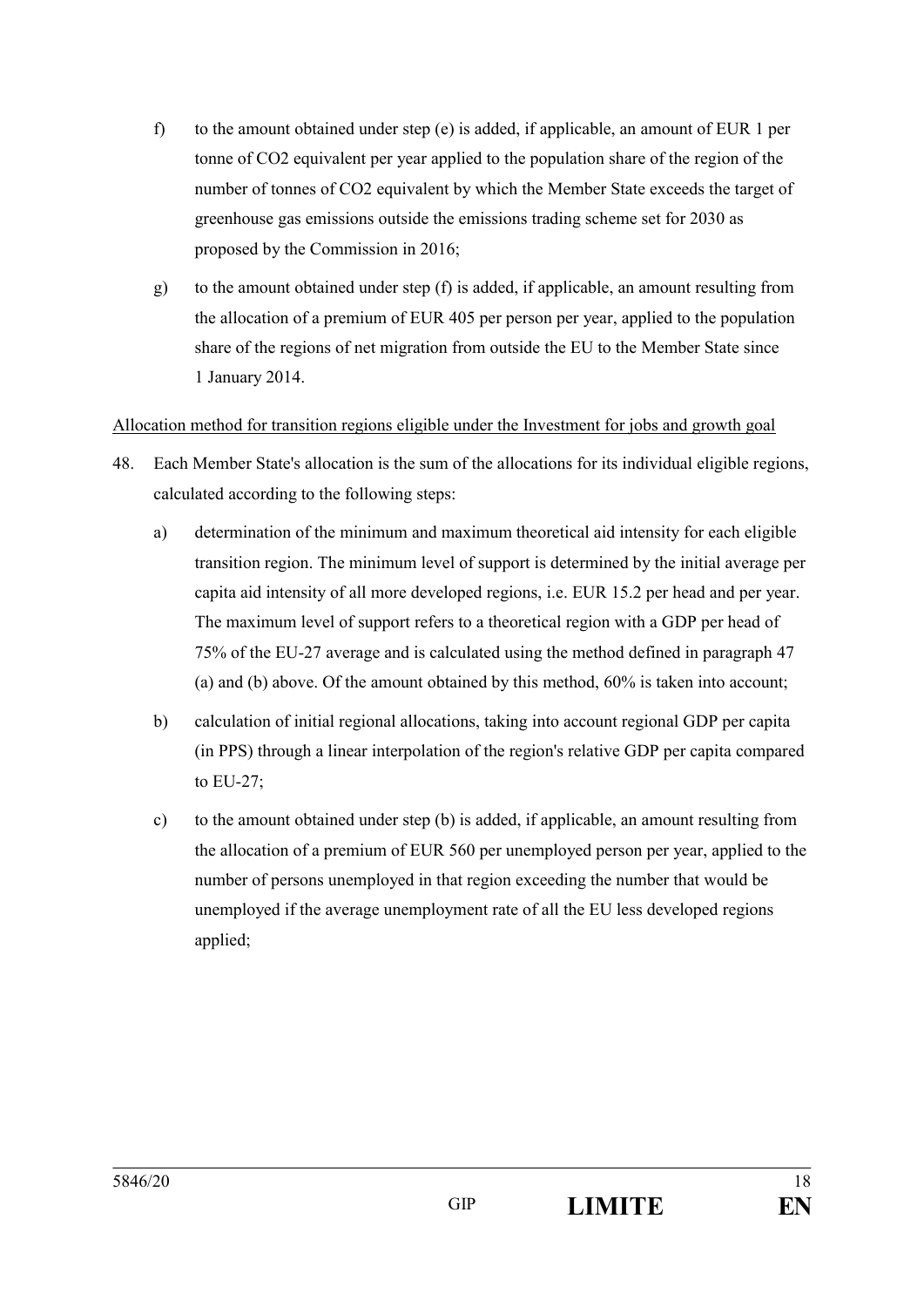- d) to the amount obtained under step (c) is added, if applicable, an amount resulting from the allocation of a premium of EUR 560 per young unemployed person (age group 15- 24) per year, applied to the number of young persons unemployed in that region exceeding the number that would be unemployed if the average youth unemployment rate of all less developed regions applied;
- e) to the amount obtained in accordance with point (d) is added, if applicable, an amount resulting from the allocation of a premium of EUR 250 per person (age group 25-64) per year, applied to the number of persons in that region that would need to be subtracted in order to reach the average level of low education rate (less than primary, primary and lower secondary education) of all less developed regions;
- f) to the amount obtained in accordance with point (e) is added, if applicable, an amount of EUR 1 per tonne of CO2 equivalent per year applied to the population share of the region of the number of tonnes of CO2 equivalent by which the Member State exceeds the target of greenhouse gas emissions outside the emissions trading scheme set for 2030 as proposed by the Commission in 2016;
- g) to the amount obtained in accordance with point (f) is added, an amount resulting from the allocation of a premium of EUR 405 per person per year, applied to the population share of the region of net migration from outside the EU to the Member State since 1 January 2014.

# Allocation method for more developed regions eligible under the Investment for jobs and growth goal

49. The total initial theoretical financial envelope will be obtained by multiplying an aid intensity per head and per year of EUR 15.2 by the eligible population.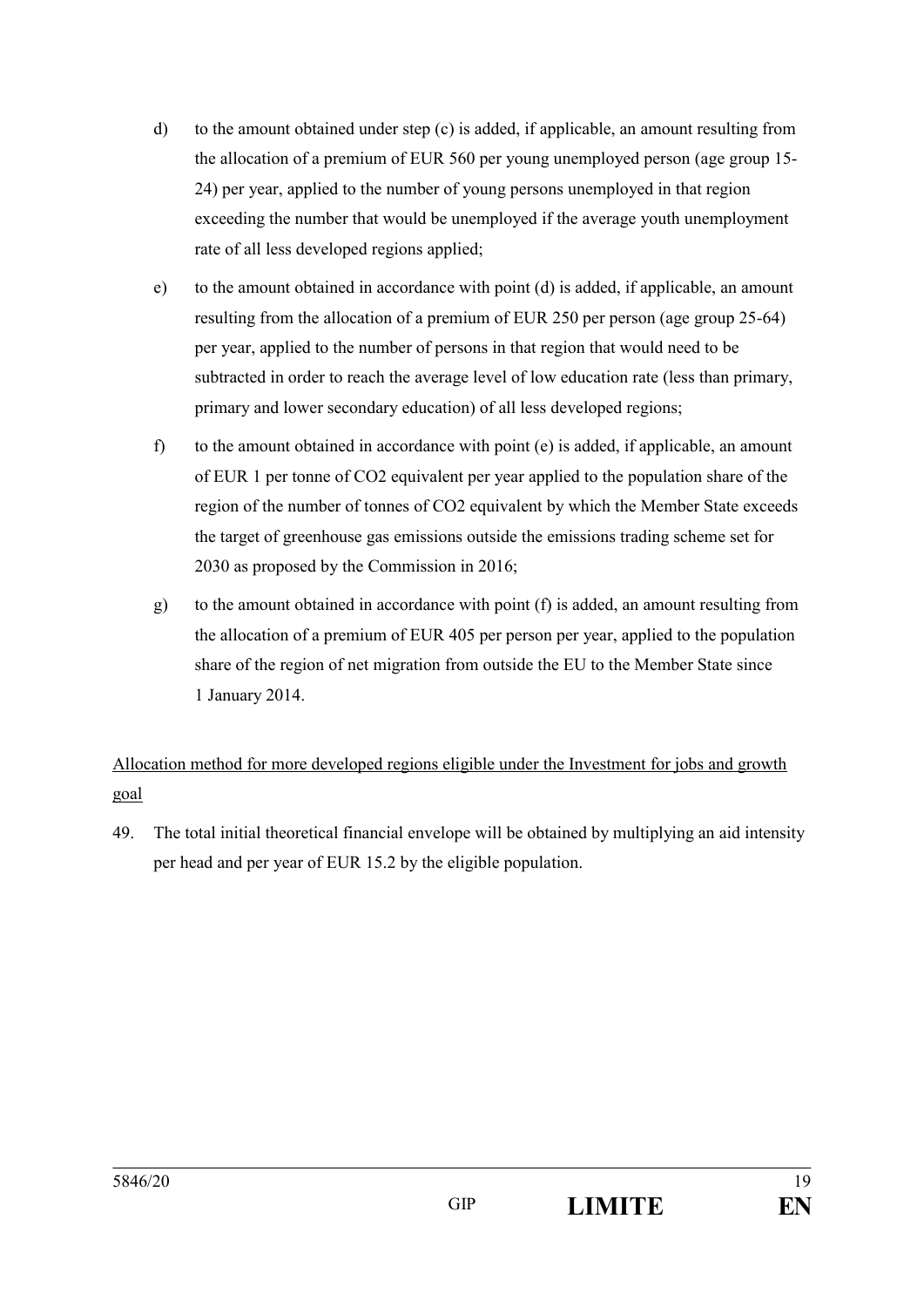- 50. The share of each Member State concerned will be the sum of the shares of its eligible regions, which are determined on the basis of the following criteria, weighted as indicated:
	- a) total regional population (weighting 20%);
	- b) number of unemployed people in NUTS level 2 regions with an unemployment rate above the average of all more developed regions (weighting 12.5%);
	- c) employment to be added to reach the average employment rate (ages 20 to 64) of all more developed regions (weighting 20%);
	- d) number of persons aged 30 to 34 with tertiary educational attainment to be added to reach the average tertiary educational attainment rate (ages 30 to 34) of all more developed regions (weighting 22.5%);
	- e) number of early leavers from education and training (aged 18 to 24) to be subtracted to reach the average rate of early leavers from education and training (aged 18 to 24) of all more developed regions (weighting 15%);
	- f) difference between the observed GDP of the region (measured in PPS), and the theoretical regional GDP if the region were to have the same GDP per head as the most prosperous NUTS level 2 region (weighting 7,5%);
	- g) population of NUTS level 3 regions with a population density below 12,5 inhabitants/km2 (weighting 2,5%).
- 51. To the amounts by NUTS level 2 region obtained in accordance with point 45 is added, if applicable, an amount of EUR 1 per tonne of CO2 equivalent per year applied to the population share of the region of the number of tonnes of CO2 equivalent by which the Member State exceeds the target of greenhouse gas emissions outside the emissions trading scheme set for 2030 as proposed by the Commission in 2016.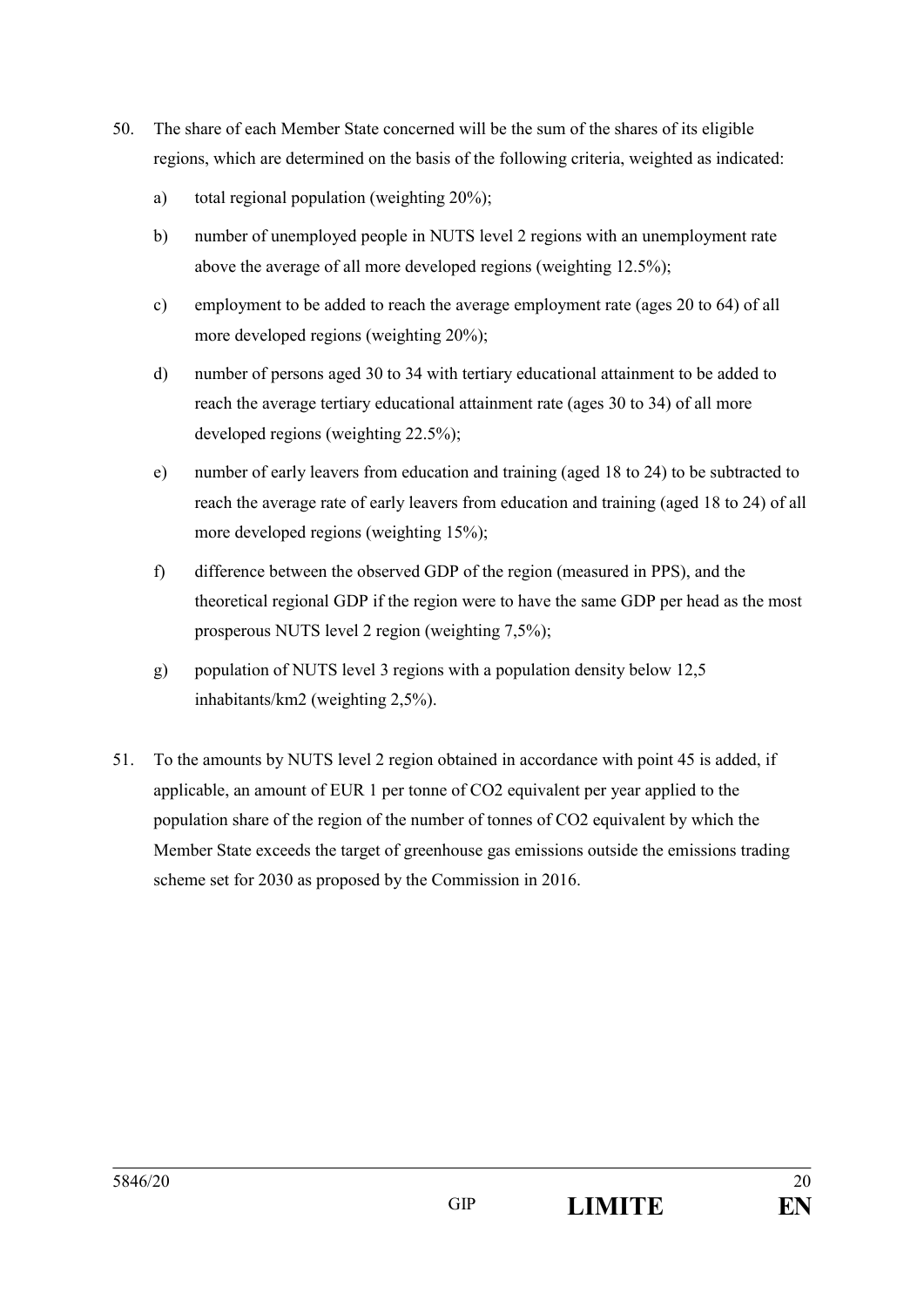52. To the amounts by NUTS level 2 region obtained in accordance with point 46 is added, an amount resulting from the allocation of a premium of EUR 405 per person per year, applied to the population share of the region of net migration from outside the EU to the Member State since 1 January 2014.

#### Allocation method for the Member States eligible for the Cohesion Fund

- 53. The financial envelope will be obtained by multiplying the average aid intensity per head and per year of EUR 62.9 by the eligible population. Each eligible Member State's allocation of this theoretical financial envelope corresponds to a percentage based on its population, surface area and national prosperity, and will be obtained by applying the following steps:
	- a) calculation of the arithmetical average of that Member State's population and surface area shares of the total population and surface area of all the eligible Member States. If, however, a Member State's share of total population exceeds its share of total surface area by a factor of five or more, reflecting an extremely high population density, only the share of total population will be used for this step;
	- b) adjustment of the percentage figures so obtained by a coefficient representing one third of the percentage by which that Member State's GNI per capita (measured in PPS) for the period 2015-2017 exceeds or falls below the average GNI per capita of all the eligible Member States (average expressed as 100%).

For each eligible Member State, the share of the Cohesion Fund will not be higher than one third of the total allocation minus the allocation for the European territorial development goal after the application of paragraphs 51 to 56. This adjustment will proportionally increase all other transfers resulting from paragraphs 41 to 46.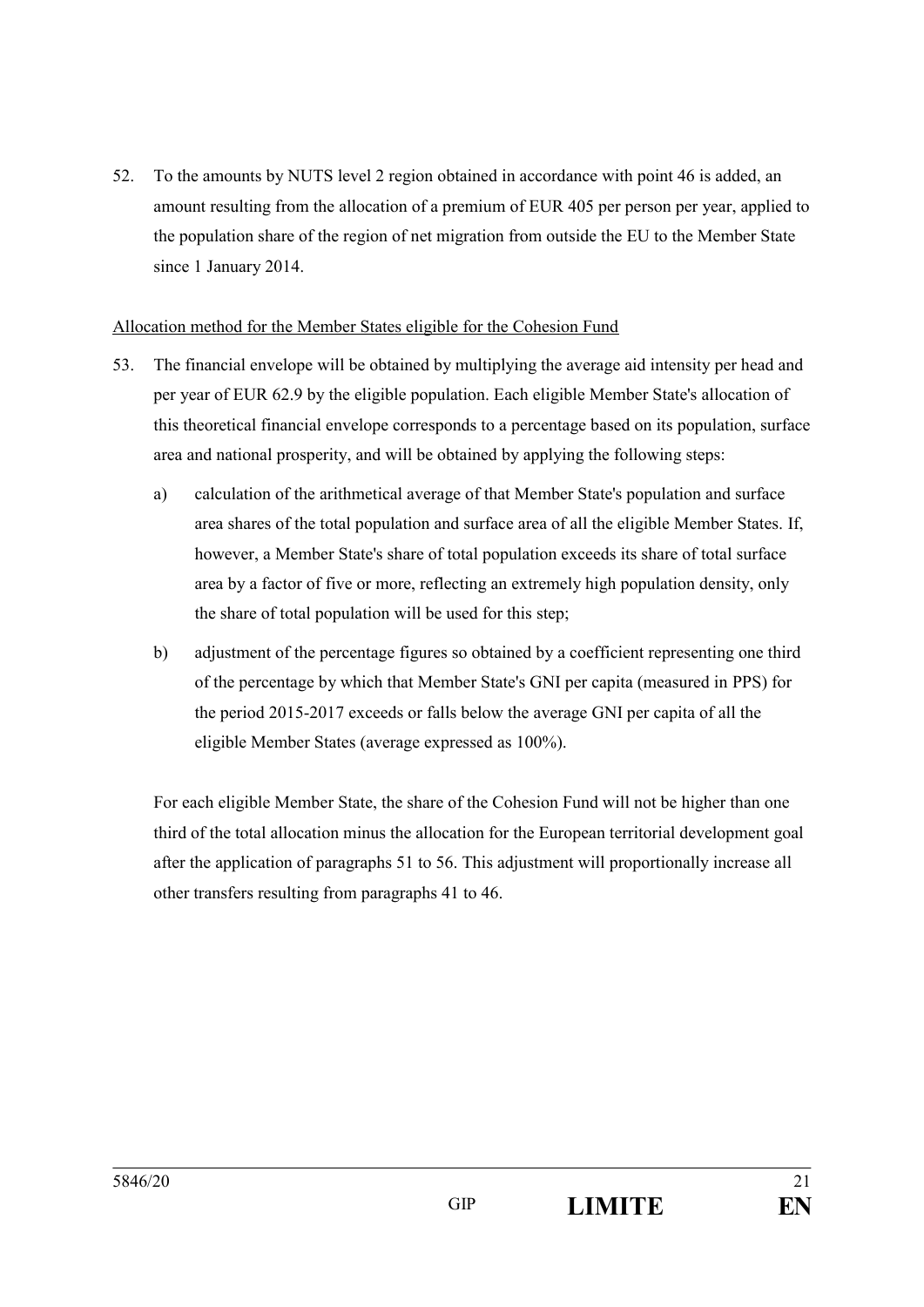## Allocation method for the European territorial cooperation goal

- 54. The allocation of resources by Member State, covering cross-border, transnational and outermost regions' cooperation is determined as the weighted sum of the shares determined on the basis of the following criteria, weighted as indicated:
	- a) total population of all NUTS level 3 border regions and of other NUTS level 3 regions of which at least half of the regional population lives within 25 kilometres of the border (weighting  $45.8\%$ );
	- b) population living within 25 kilometres of the borders (weighting 30.5%);
	- c) total population of the Member States (weighting 20%);
	- d) total population of outermost regions (weighting 3.7%).

The share of the cross-border component corresponds to the sum of the weights of criteria (a) and (b). The share of the transnational component corresponds to the weight of criterion (c). The share of the outermost regions' cooperation corresponds to the weight of criterion (d).

# Allocation method for the additional funding for the outermost regions identified in Article 349 TFEU and the NUTS level 2 regions fulfilling the criteria laid down in Article 2 of Protocol No 6 to the 1994 Act of Accession

55. An additional special allocation corresponding to an aid intensity of EUR 30 per inhabitant per year will be allocated to the outermost NUTS level 2 regions and the northern sparsely populated NUTS level 2 regions. That allocation will be distributed per region and Member State in a manner proportional to the total population of those regions.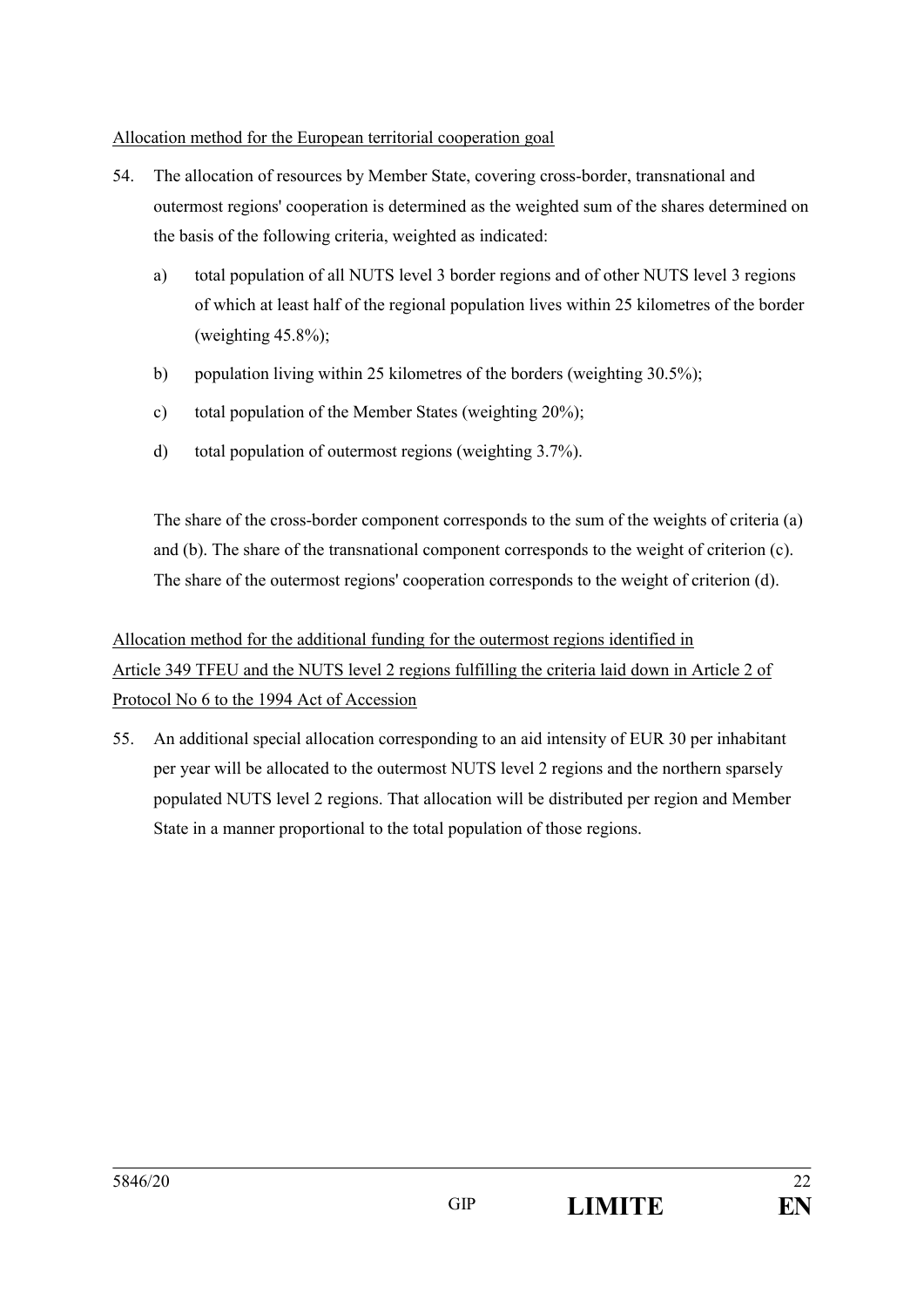Minimum and maximum levels of transfers from the funds supporting economic, social and territorial cohesion (capping and safety nets)

- 56. In order to contribute to achieving adequate concentration of cohesion funding on the least developed regions and Member States and to the reduction in disparities in average per capita aid intensities the maximum level of transfer (capping) from the Funds to each individual Member State will be determined as a percentage of the GDP of the Member State, whereby these percentages will be as follows:
	- a) for Member States whose average GNI per capita (in PPS) for the period 2015-2017 is under 55% of the EU-27 average: 2.3% of their GDP;
	- b) for Member States whose average GNI per capita (in PPS) for the period 2015-2017 is equal to or above 68% of the EU-27 average: 1.5% of their GDP;
	- c) for Member States whose average GNI per capita (in PPS) for the period 2015-2017 is equal to or above 55% and below 68% of the EU-27 average: the percentage is obtained through a linear interpolation between 2.3% and 1.5% of their GDP leading to a proportional reduction of the capping percentage in line with the increase in prosperity.

The capping will be applied on an annual basis to the GDP projections of the Commission, and will - if applicable - proportionally reduce all transfers (except for the more developed regions and the European territorial cooperation goal) to the Member State concerned in order to obtain the maximum level of transfer.

57. The rules described in paragraph 51 will not result in allocations per Member State higher than 107% of their level in real terms for the 2014-2020 programming period. This adjustment will be applied proportionately to all transfers (except for the European territorial development goal) to the Member State concerned in order to obtain the maximum level of transfer.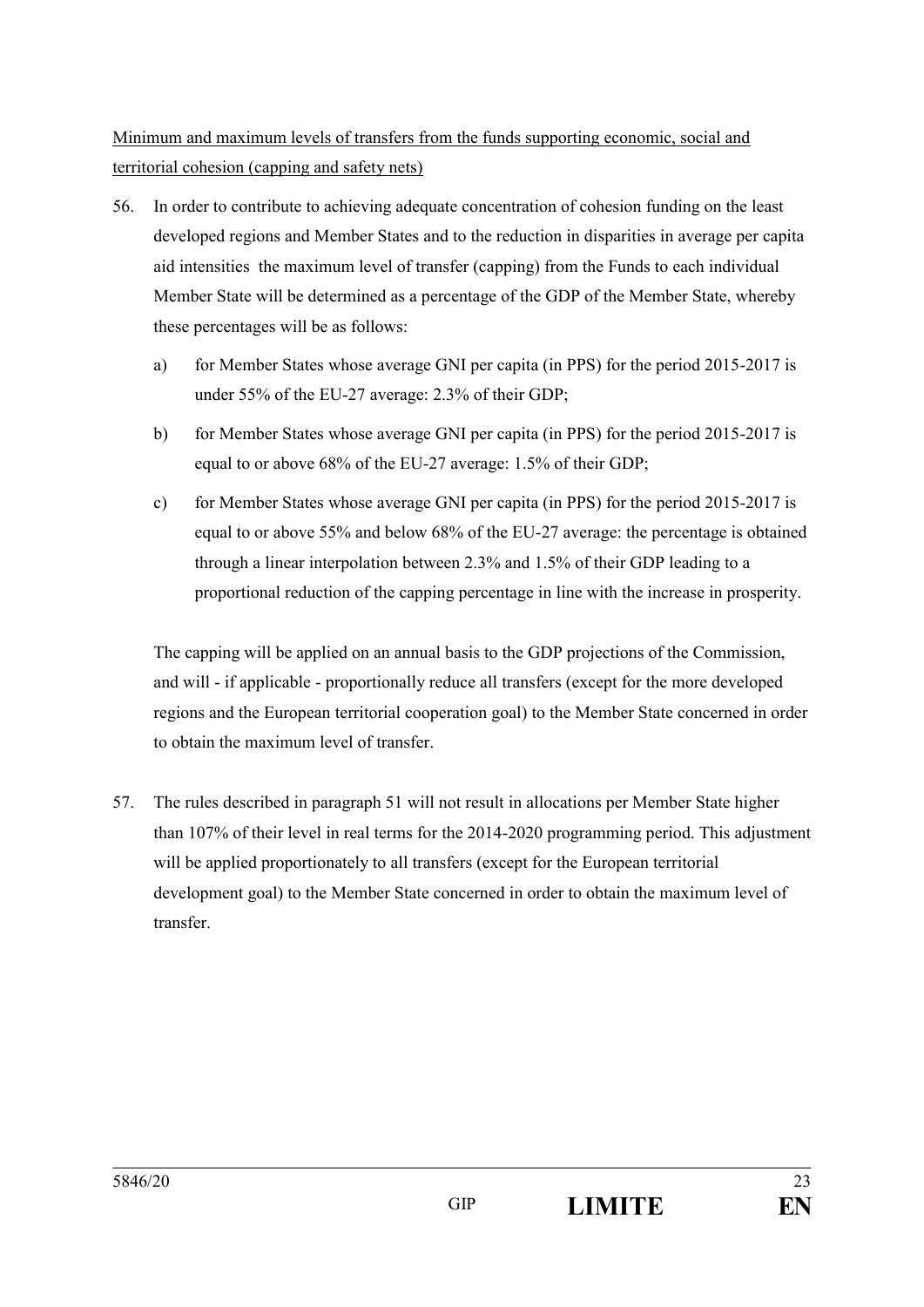- 58. In order to consolidate convergence efforts and to ensure that transition is smooth and gradual, the minimum total allocation from the Funds for a Member State will correspond to 76% of its individual 2014-2020 total allocation. The adjustments needed to fulfil this requirement will be applied proportionally to the allocations from the Funds, excluding the allocations under the European territorial cooperation goal.
- 59. The maximum total allocation from the Funds for a Member State having a GNI per capita (in PPS) of at least 120% of the EU-27 average will correspond to 80% of its individual 2014- 2020 total allocation. The maximum total allocation from the funds for a Member State having a GNI per capita (in PPS) equal to or above 110% and below 120% of the EU-27 average will correspond to 90% of its individual 2014-2020 total allocation. The adjustments needed to fulfil this requirement will be applied proportionally to the allocations from the Funds, excluding the allocation under the European territorial cooperation goal.

## Additional allocation provisions

- 60. For all regions that were classified as less developed regions for the 2014-2020 programming period, but whose GDP per capita is above 75% of the EU-27 average, the minimum yearly level of support under the Investment for jobs and growth goal will correspond to 60% of their former indicative average annual allocation under the Investment for jobs and growth goal, calculated by the Commission within the MFF 2014-2020.
- 61. No transition region will receive less than what it would have received if it had been a more developed region. The minimum total allocation of a Member State for its transition regions, which were already transition regions in 2014-20, shall correspond to a minimum of 65% of the total 2014-20 allocation for these regions in that Member State. The adjustments needed to fulfil this requirement shall be applied to the allocations to the more developed regions in that Member State.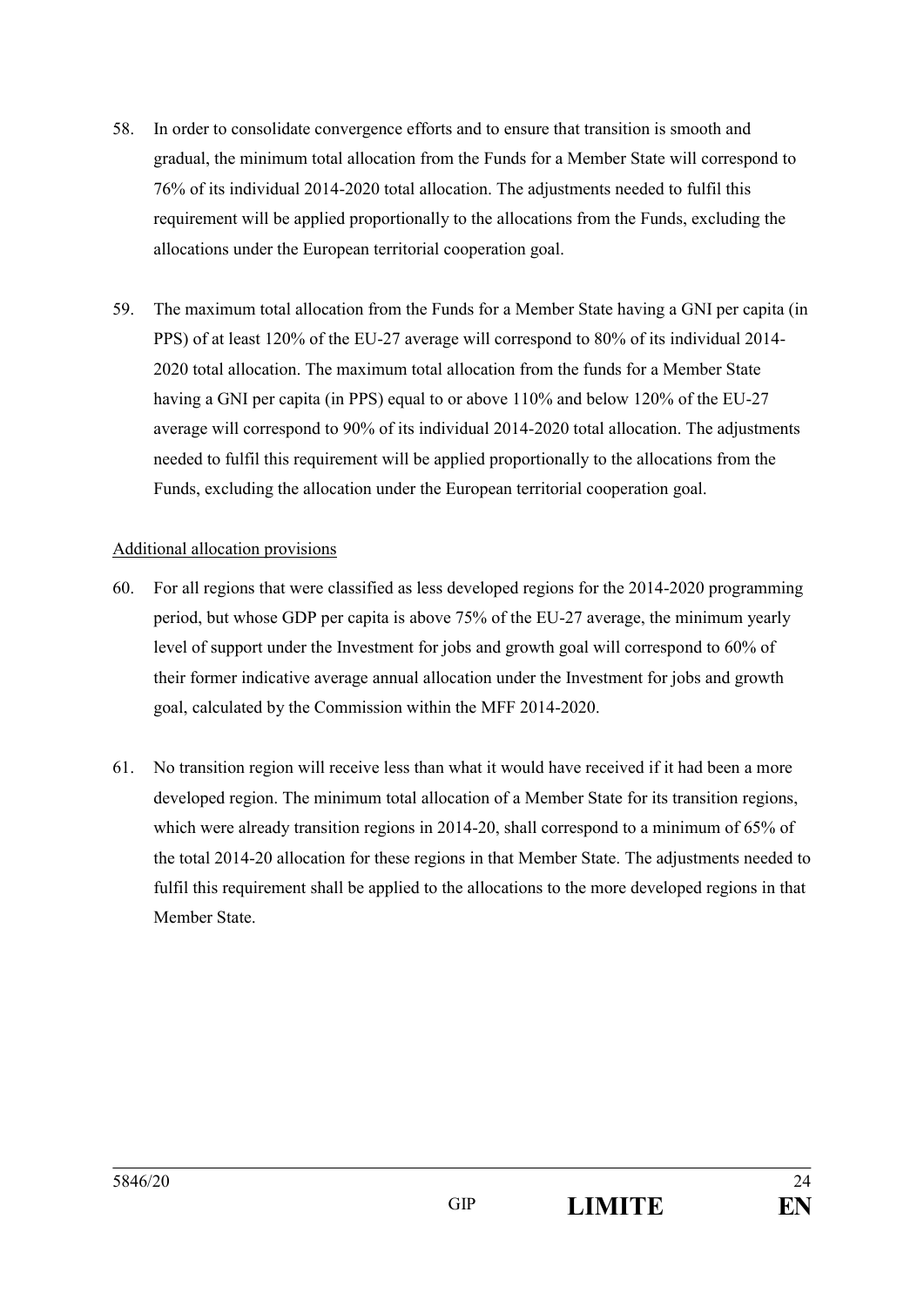- 62. A total of EUR 100 million will be allocated for the PEACE PLUS programme in support of peace and reconciliation and of the continuation of North-South cross border cooperation.
- 63. Where the population of a Member State has declined, on average, by more than 1% per year, between the periods 2007-2009 and 2016-2018, that Member State shall receive an additional allocation equivalent to the total fall in its population between those two periods multiplied by EUR 500. That additional allocation shall be for less developed regions in the Member State concerned.
- 64. For less developed regions in Member States who have only benefited of one period of cohesion policy, an additional allocation of EUR 300 million shall be provided to its less developed regions.

## **Co-financing rates**

- 65. The co-financing rate for the Investment for jobs and growth goal will not be higher than:
	- a) 75% for the less developed regions;
	- b) 65% for transition regions that in the 2014-2020 programming period were classified as less developed regions;
	- c) 55% for the transition regions;
	- d) 40% for the more developed regions.

The co-financing rates for outermost regions will not be higher than 75%.

The co-financing rate for the Cohesion Fund will not be higher than 75%.

Higher co-financing rates for priorities supporting innovative actions and for support for most deprived under ESF+ may apply.

The co-financing rate for Interreg programmes will not be higher than 70%.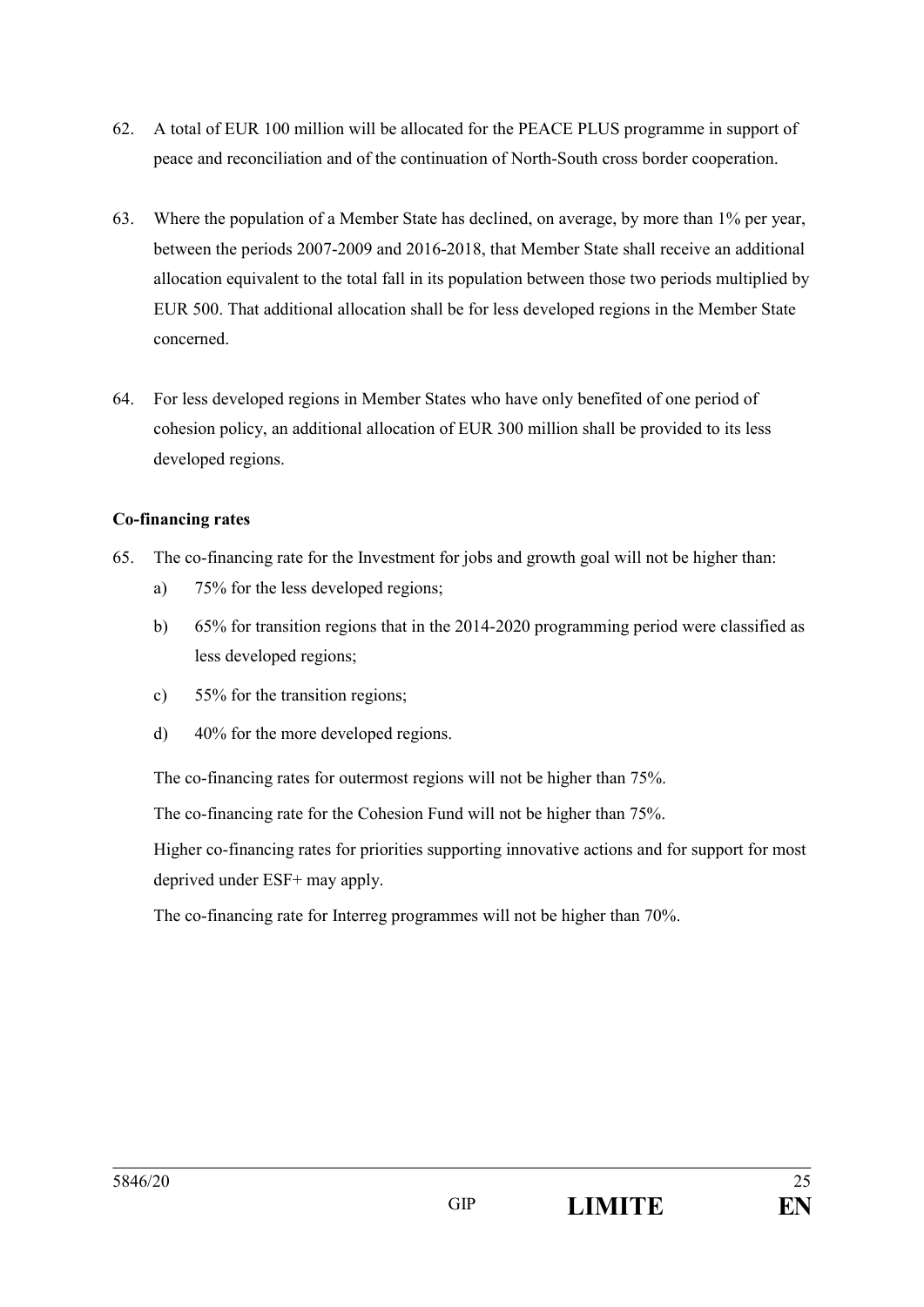Higher co-financing rates for external cross-border cooperation programmes under the European territorial cooperation goal (Interreg) may apply.

Technical assistance measures implemented at the initiative of, or on behalf of, the Commission may be financed at the rate of 100%.

#### **Measures linked to sound economic governance**

66. Mechanisms to ensure a link between Union funding policies and the economic governance of the Union should be maintained, allowing the Commission to request a review or amendments to relevant programmes in order to support implementation of the relevant Council recommendations or maximise growth and competitiveness impact of the Funds; or make a proposal to the Council to suspend all or part of the commitments or payments for one or more of the programmes of the Member State concerned where that Member State fails to take effective action in the context of the economic governance process.

#### **Pre-financing rates**

- 67. The Commission will pay pre-financing based on the total support from the Funds set out in the decision approving the programme. The pre-financing for each Fund will be paid in yearly instalments, subject to availability of funds, as follows:
	- a) 2021: 0.5%;
	- b)  $2022: 0.5\%$ ;
	- c)  $2023: 0.5\%$ ;
	- d) 2024: 0.5%;
	- e) 2025: 0.5%;
	- f)  $2026: 0.5\%$ .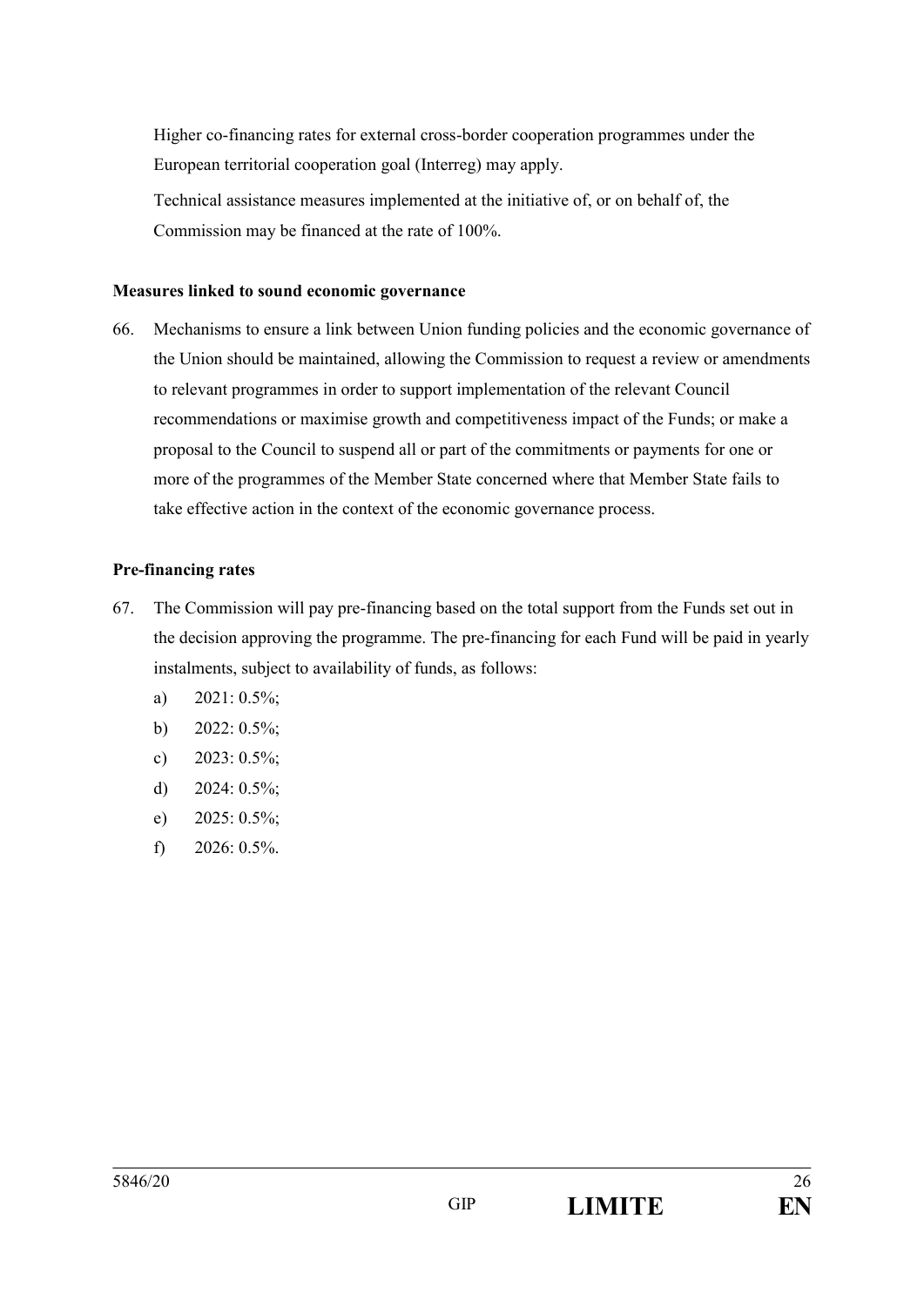The pre-financing for European territorial cooperation goal (Interreg) will be paid in yearly instalments, subject to availability of funds, as follows:

- a)  $2021:1\%$ ;
- b)  $2022:1\%$ ;
- c)  $2023:3\%$ ;
- d)  $2024:3\%$ ;
- e) 2025: 3%;
- f)  $2026:3\%$ .

The pre-financing for each Fund and for the European territorial cooperation goal shall be cleared each year with the acceptance of accounts.

For the Asylum and Migration Fund, the Internal Security Fund and the Border Management and Visa Instrument a specific pre-financing rate will be set out.

Programmes relating to the period 2014-2020 period will be pre-financed at a rate of 2% as of 1 January 2021.

## **Decommitment rules**

68. Any amount in a programme which has not been used for pre-financing or for which a payment application has not been submitted by 31 December of the second calendar year following the year of the budget commitments for the years 2022 to 2026 will be decommitted. Amounts included in payment applications shall also fulfil enabling conditions in order to avoid decommitment. In order to ensure a smooth transition, the 20% of the budget commitments for the year 2021 will be added to each budget commitment for the years 2022 to 2023 and 30% will be added to each budget commitment for the years 2024 and 2025 for the purposes of calculating the amounts to be covered by pre-financing or payment application by the time limit concerning the budget commitment for those years. The amount to be covered by pre-financing or payment applications by the time limit concerning the budget commitments for the budget commitment of 2022 shall be 55% of that commitment. 15% of the budget commitments of 2022 will be added to each budget commitment for the years 2023 to 2025 for the purposes of calculating the amounts to be covered.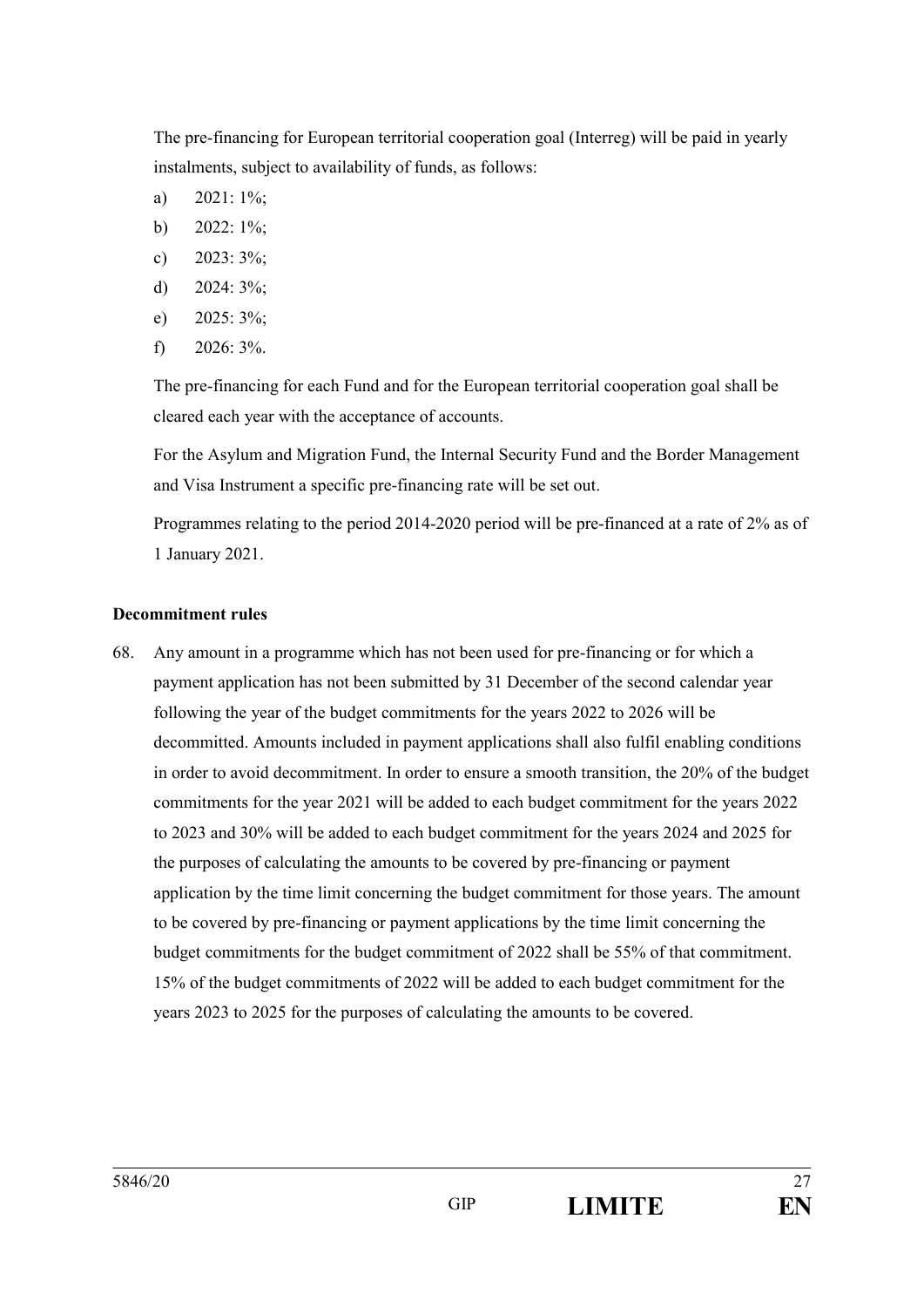69. In order to take account of the involvement of non-EU actors in the implementation of Interreg programmes supported by an external financing instrument of the Union, any amount which has not been used for pre-financing or for which a payment application has not been submitted by 31 December of the third calendar year following the year of the budget commitments for the years 2021 to 2026 will be decommitted.

#### **Thematic concentration of ERDF support**

- 70. With regard to programmes implemented under the Investment for jobs and growth goal, the total ERDF resources in each Member State will be concentrated either at national or regional level as follows:
	- a) Member States with a gross national income ratio equal to or above 100% or more developed regions will allocate at least 85% of their total ERDF resources under priorities other than for technical assistance to "smart" and "green" objectives, and at least 30% to "green";
	- b) Member States with a gross national income ratio equal to or above 75% and below 100% or transition regions will allocate at least 45% of their total ERDF resources under priorities other than for technical assistance to "smart", and at least 30% to "green";
	- c) Member States with a gross national income ratio below 75% or less developed regions will allocate at least 30% of their total ERDF resources under priorities other than for technical assistance to "smart", and at least 30% to "green".

The Member States will decide at the beginning of the programming period the level – national or regional – to which thematic concentration would be applied. When a Member State decides to establish the thematic concentration at regional level, its requirements will be defined for all regions of the Member State included in the same development category.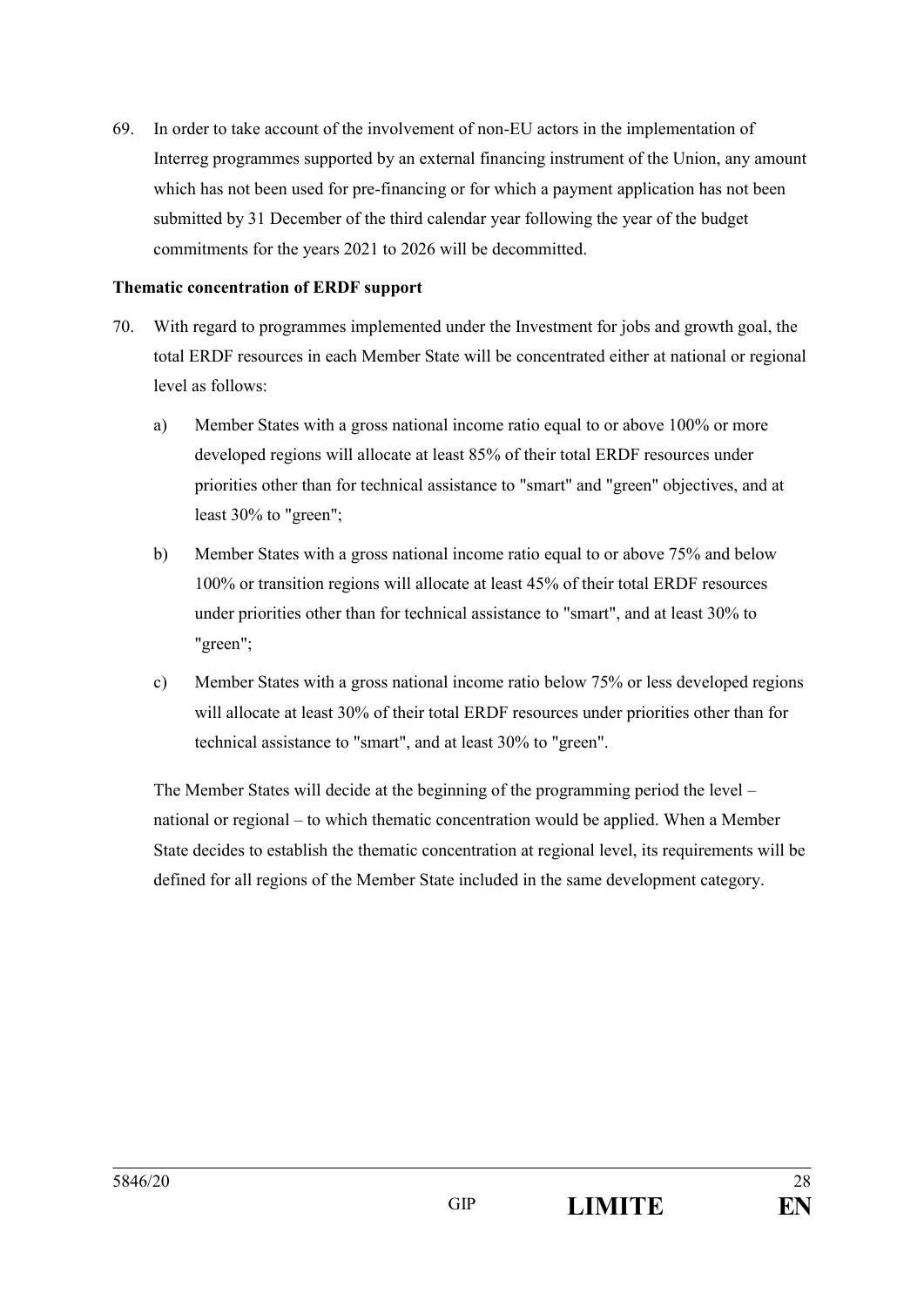If the share of Cohesion Fund resources allocated to support the "green" objective is higher than 50%, then the allocations above 50% may be counted towards achieving the minimum ERDF shares.

For the purposes of this paragraph, the gross national income ratio means the ratio between the gross national income per capita of a Member State, measured in PPS and calculated on the basis of Union figures for the period 2015-2017, and the average gross national income per capita in PPS of the 27 Member States for that same reference period.

## **Support to the Turkish-Cypriot community**

71. This Heading will also finance support to the Turkish-Cypriot community.

## **Economic and Monetary Union**

- 72. The Budgetary Instrument for Convergence and Competitiveness (BICC) will support structural reforms and public investment through coherent packages. Strategic guidance will be provided by the euro area Member States through a strengthened Euro Area Recommendation. The instrument will be applicable to all euro area Member States and to ERM II Member States on a voluntary basis. The financial envelope for the BICC for the period 2021-2027 will be EUR 12 903 million. Possible additional voluntary contributions to the instrument could be provided through external assigned revenue, which shall be used under the rules and for the purpose of the BICC.
- 73. A Convergence and Reform Instrument (CRI) will be available to Member States whose currency is not the euro, whose per capita gross national income (GNI) is below the average GNI of the euro area and who have not informed the Commission of their intention to participate in the BICC. The financial envelope for the CRI for the period 2021-2027 will be EUR 5 511 million.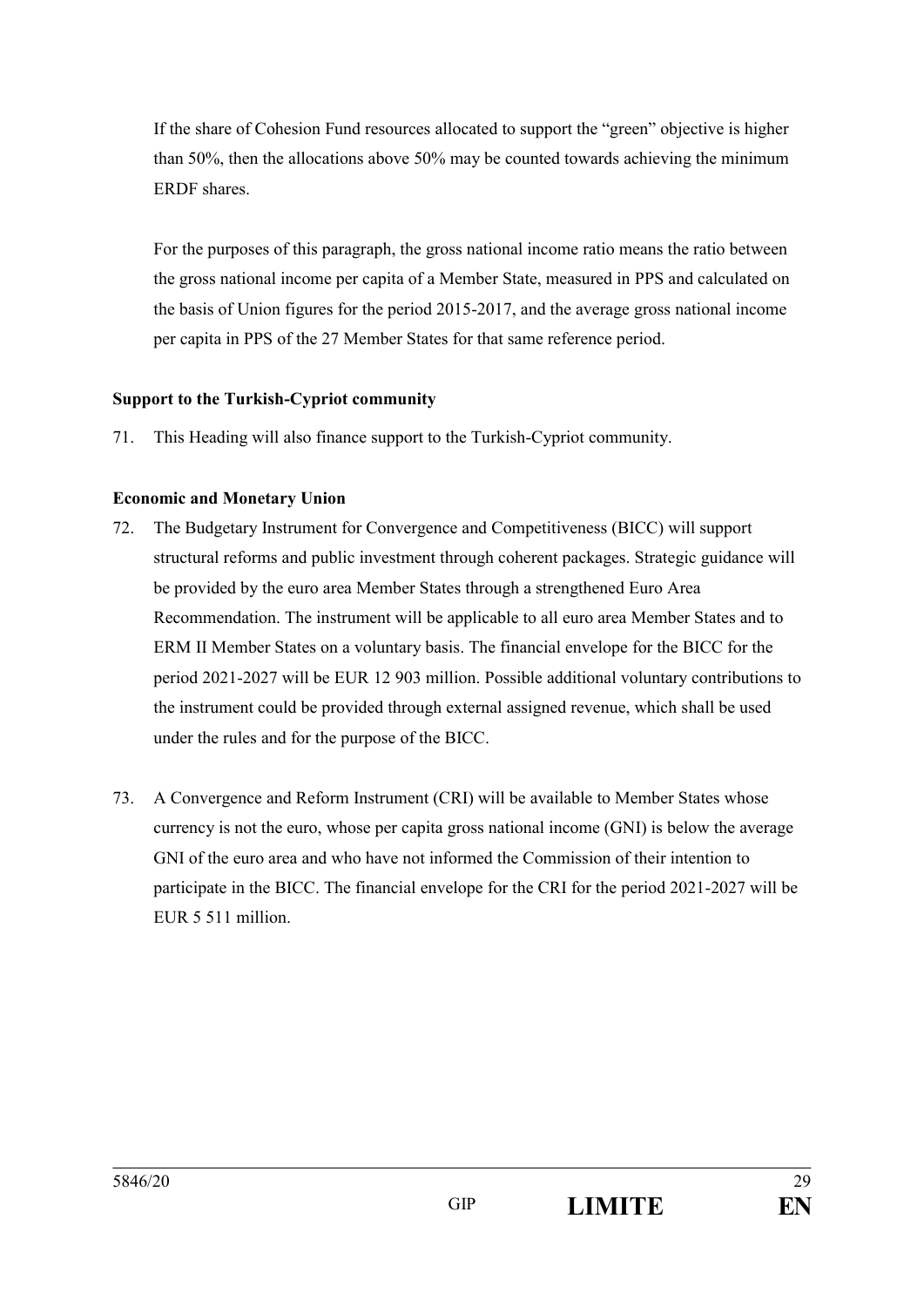74. The Technical Support Instrument will improve Member States' administrative capacity to design, develop and implement reforms. It will be available for all Member States and have a financial envelope for the period 2021-2027 of EUR 767 million.

## **Investing in people, social cohesion and values**

75. The ESF+ will provide comprehensive support to youth employment, up- and re-skilling of workers, social inclusion and poverty reduction, including child poverty, by merging existing programmes: the European Social Fund, the Youth Employment Initiative, the Fund for European Aid to the Most Deprived, the Employment and Social Innovation programme and the Health programme.

The total financial envelope for the ESF+ for the period 2021-2027 will be EUR 86 650 million, of which:

- EUR 1 042 million for the ESF+ strand under direct and indirect management;
- EUR 85 600 million for the ESF+ strand under shared management under the Investment for Jobs and Growth goal.

The shared management strand will remain under a sub-heading together with the ERDF and the Cohesion Fund.

- 76. With regard to the ESF+ resources under shared management each Member State shall allocate:
	- a) at least 25% to the specific objectives for the social inclusion, including integration of migrants;
	- b) at least 2% to the specific objective addressing material deprivation;
	- c) at least 10% to targeted actions for young people not in employment (NEET) in the case of having a rate of NEET above the EU average.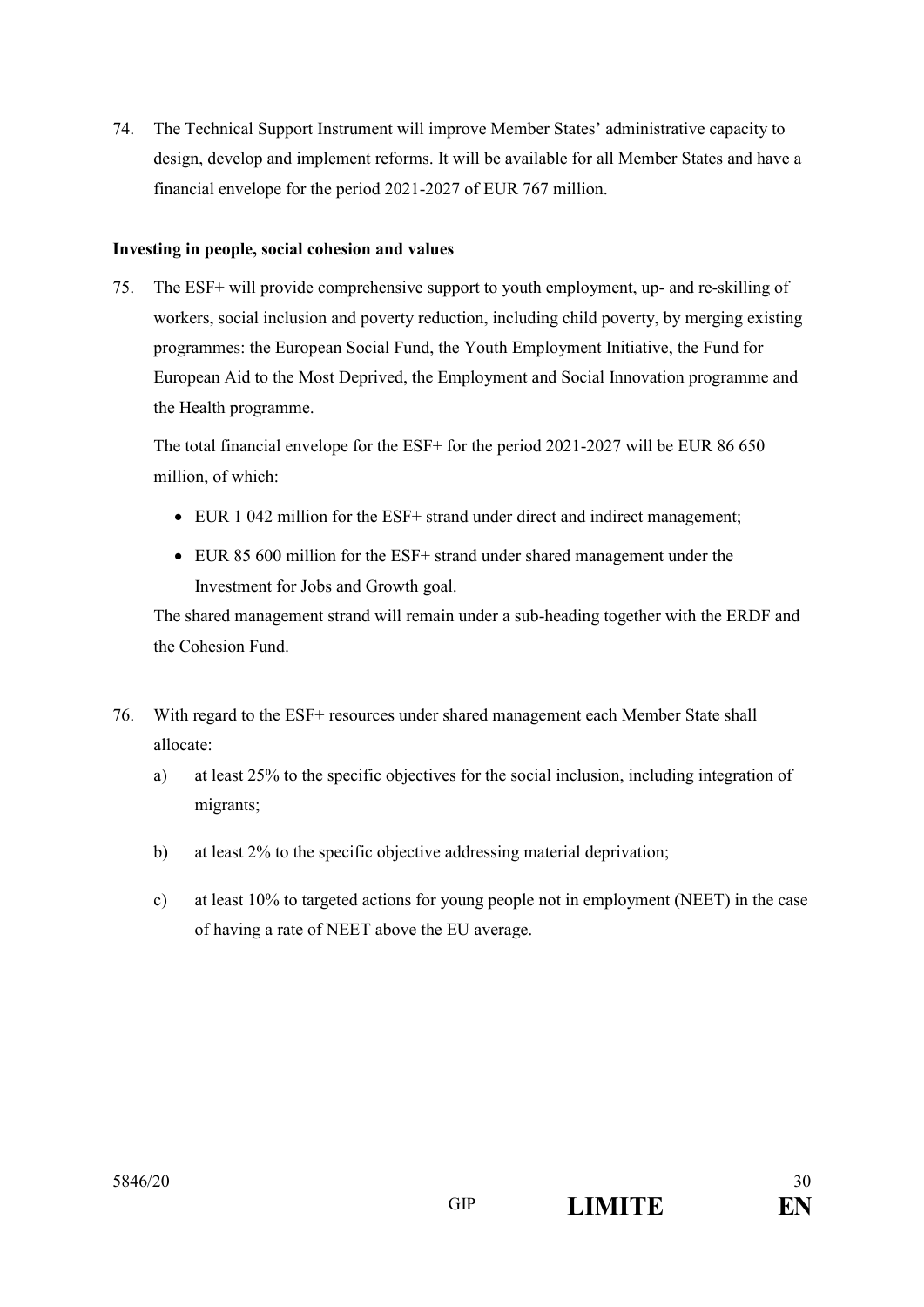- 77. Building on the existing Erasmus+, the new programme will provide learning and mobility opportunities for pupils, apprentices, young people, students and teachers. It will have a strong focus on inclusion of people with fewer opportunities and will strengthen transnational cooperation opportunities for universities, vocational education and training institutions. Erasmus+ will continue to support cooperation in the field of sport. The financial envelope for the implementation of the Erasmus+ programme for the period 2021-2027 will be EUR 21 208 million.
- 78. This Heading will also provide funding for the European Solidarity Corps, the Creative Europe Programme as well as the Justice, Rights and Values and the Pericles IV Programme.
- 79. The amount for Eurojust will be at least 10% higher than the level of 2020 in real terms.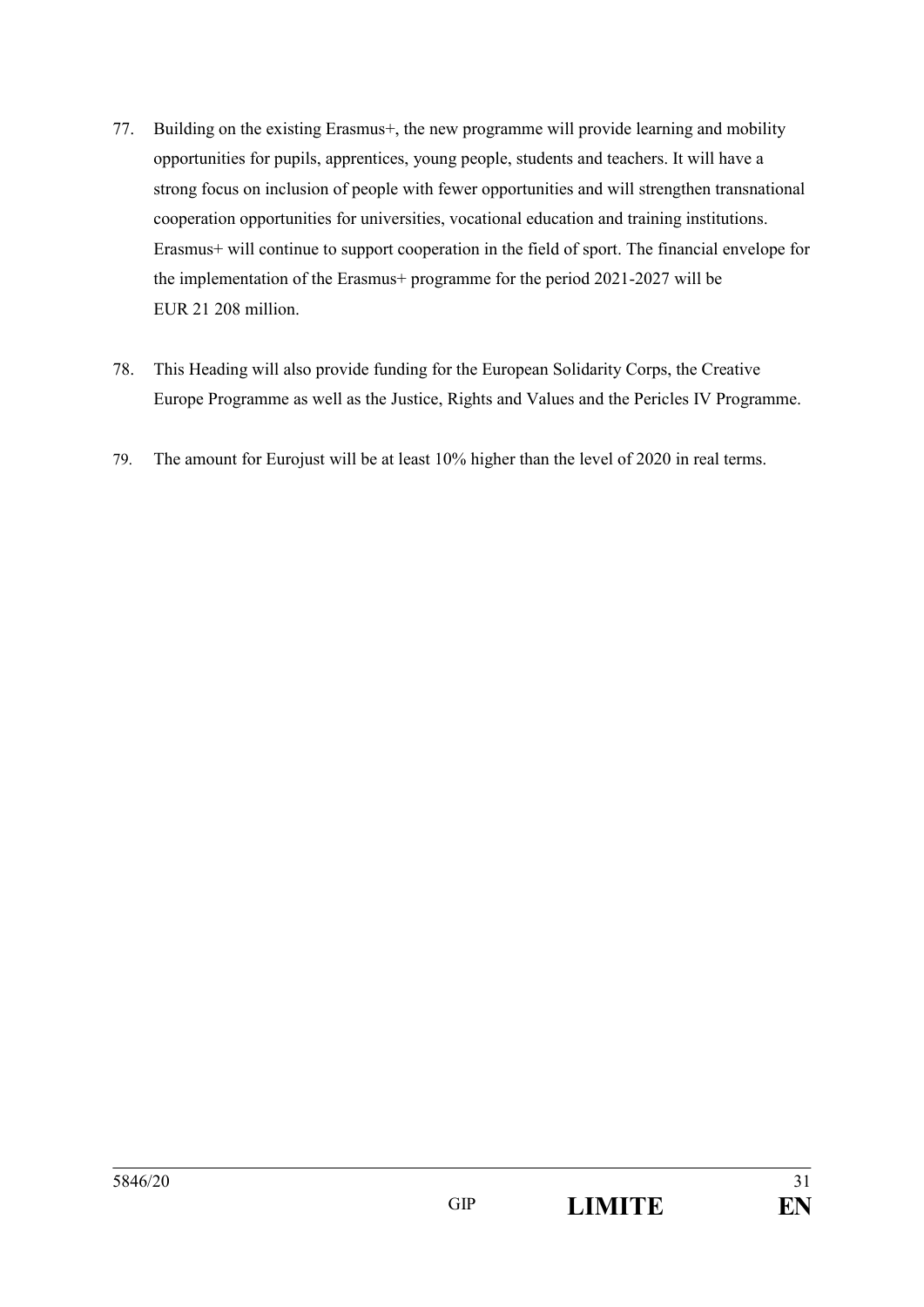## **HEADING 3 - NATURAL RESOURCES AND ENVIRONMENT**

- 80. Funding in this Heading focuses on delivering added value through a modernised, sustainable agricultural, maritime and fisheries policy as well as by advancing climate action and promoting environmental and biodiversity protection. The mainstreaming of climate across the budget and enhanced integration of environmental objectives gives this Heading a key role in reaching the ambitious target of at least 25% of EU expenditure contributing to climate objectives.
- 81. Commitment appropriations for this Heading, which consists of agriculture and maritime policy, as well as environment and climate action will not exceed EUR 354 082 million of which EUR 256 747 million will be allocated to market related expenditure and direct payments:

| NATURAL RESOURCES AND ENVIRONMENT                        |      |      |      |      |      |      |  |  |
|----------------------------------------------------------|------|------|------|------|------|------|--|--|
| (Million euros, 2018 prices)                             |      |      |      |      |      |      |  |  |
| 2021                                                     | 2022 | 2023 | 2024 | 2025 | 2026 | 2027 |  |  |
| Χ                                                        | X    | X    | X    | X    | X    | X    |  |  |
| of which: Market related expenditure and direct payments |      |      |      |      |      |      |  |  |
| X                                                        | X    | X    | X    | Χ    | X    | X    |  |  |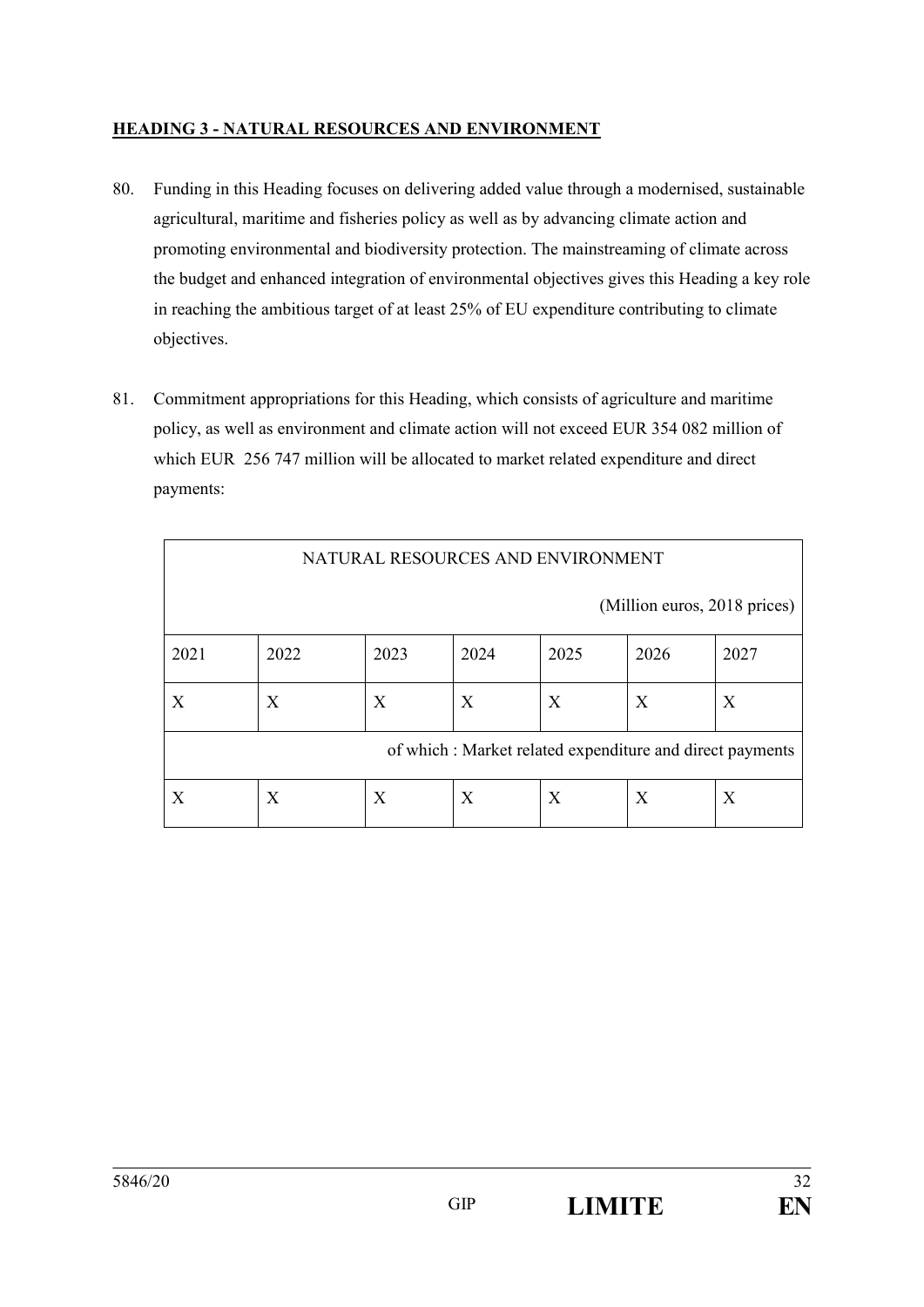#### **Common Agricultural Policy**

- 82. A reformed and modernised Common Agricultural Policy (CAP) will ensure access to safe, high quality, affordable, nutritious and diverse food. It will support the transition towards an economically, environmentally and socially sustainable and market-oriented agricultural sector and the development of vibrant rural areas. The CAP will continue to deliver on the objectives set out in the Treaties and provide a fair standard of living for the agricultural community. The CAP will also pay full regard to the welfare requirements of animals. Account should be taken of the social structure of agriculture and of the structural and natural disparities between the various agricultural regions.
- 83. A new delivery model bringing both pillars under a single programming instrument the CAP Strategic Plan - will ensure that common objectives set at EU level will be met. The new delivery model will grant more flexibility for the Member States and contribute to simplification. The share of the CAP expenditure that is expected to be dedicated to climate action shall be 40%.
- 84. The Common Agricultural Policy for the period 2021-2027 will continue to be based on the two pillars structure:
	- a) Pillar I (market measures and direct payments) will provide direct support to farmers and finance market measures. It will contribute, in particular through a new environmental architecture, to a higher level of environmental and climate ambition of the Common Agricultural Policy. Measures in Pillar I will, as in the current financing period, be funded entirely by the EU budget.
	- b) Pillar II (Rural Development) will deliver specific climate and environmental public goods, improve the competitiveness of the agriculture and forestry sectors, promote the diversification of economic activity and quality of life and work in rural areas including areas with specific constraints. Measures in Pillar II will be co-financed by Member States.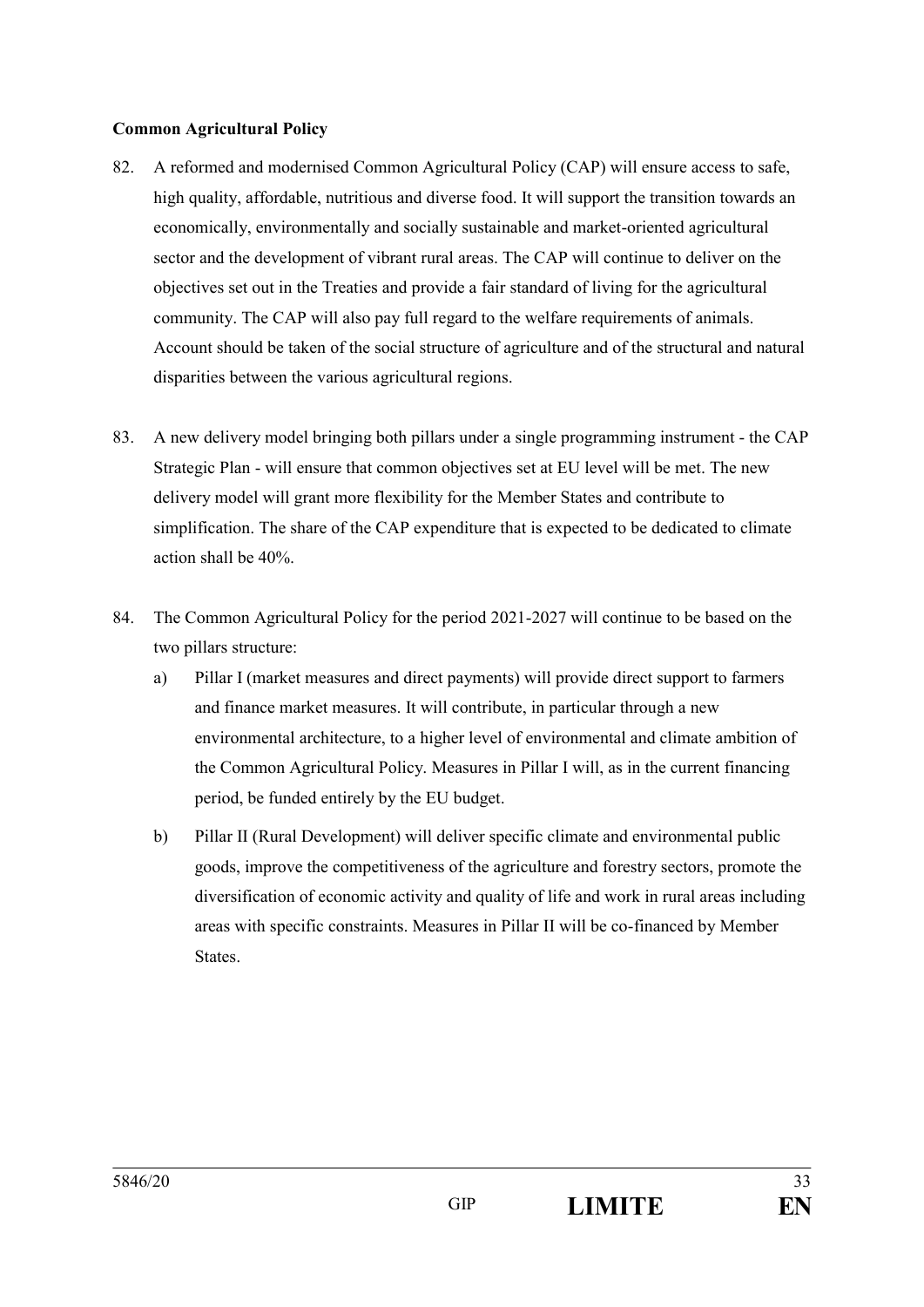#### **Pillar I**

#### *External convergence*

85. The external convergence of direct payments will continue. All Member States with direct payments per hectare below 90% of the EU average will close 50% of the gap between their current average direct payments level and 90% of the EU average in six equal steps starting in 2022. This convergence will be financed proportionately by all Member States.

#### *Capping of direct payments for large farmers*

86. Capping of the direct payments for large beneficiaries will be introduced at the level of EUR 100 000. It will apply only to the Basic Income Support for Sustainability (BISS). When applying capping, Member States may, on voluntary basis, subtract from the amount of Basic Income Support for Sustainability per beneficiary all labour related costs.

#### *Agricultural reserve and financial discipline*

87. A reserve intended to provide support for the agricultural sector for the purpose of market management or stabilisation or in the case of crises affecting the agricultural production or distribution ("the agricultural reserve") shall be established at the beginning of each year in the European Agricultural Guarantee Fund (EAGF). The amount of the agricultural reserve shall be EUR 450 million in current prices at the beginning of each year of the period 2021- 2027. The unused amounts of the agricultural crisis reserve in financial year 2020 will be carried over to financial year 2021 to set up the reserve (exact years to be synchronized with the CAP transitional period). Non-committed appropriations of the agricultural reserve shall be carried over to finance the agricultural reserve. In case the reserve is used, it will be refilled using existing revenue assigned to the EAGF, margins available under the EAGF subceiling or, as a last resort, by the financial discipline mechanism.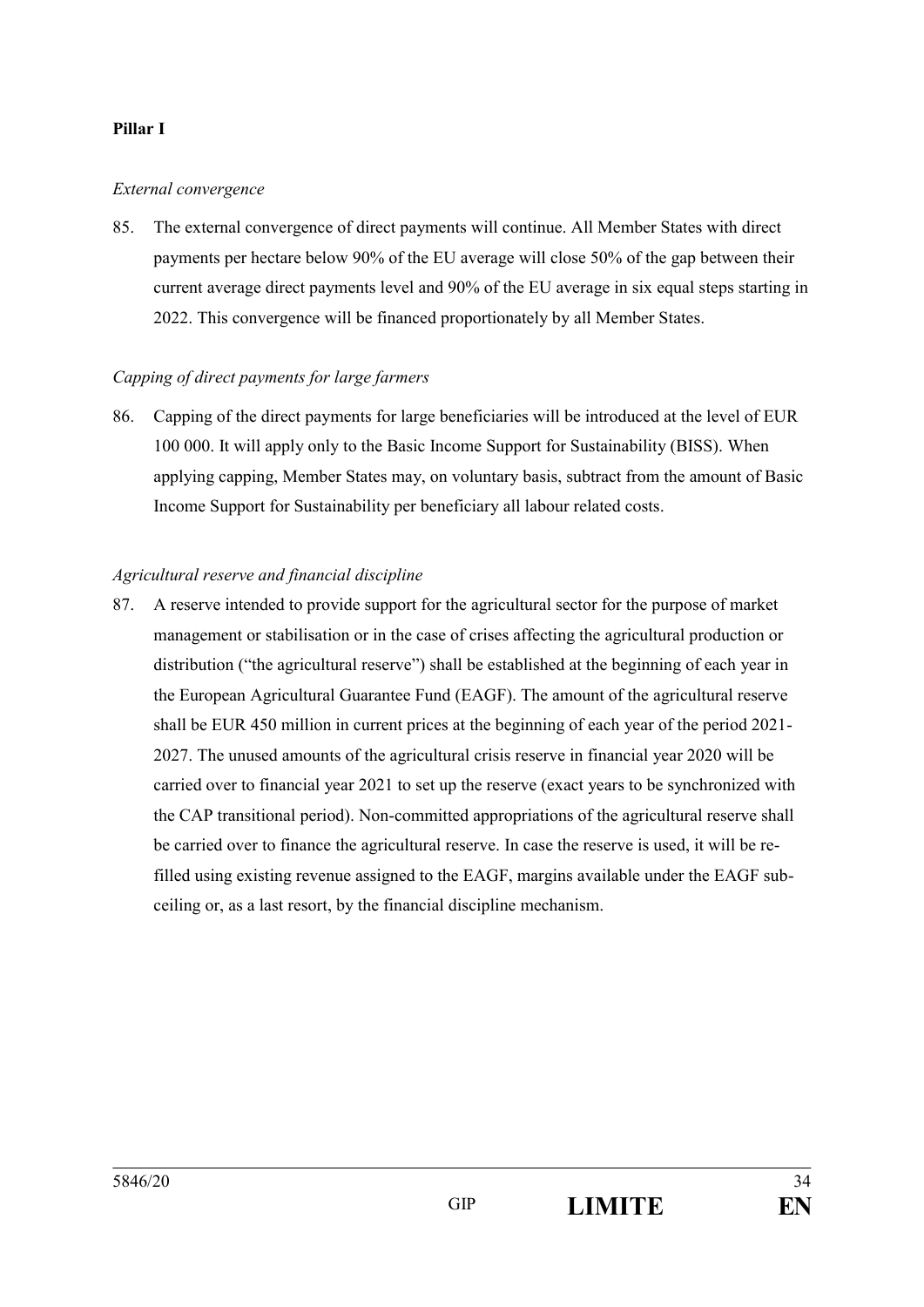88. The financial discipline mechanism, will remain for the purpose of ensuring the respect of the EAGF sub-ceiling.

## **Flexibility between pillars**

- 89. Member States may decide to make available as additional support:
	- for measures under rural development programming financed under the EAFRD in the financial years 2022-2027, up to 20% of their annual national ceilings set out in Annex IV after deduction of the allocations for cotton set in Annex VI for calendar years 2021 to 2026 of the Regulation of the European Parliament and of the Council establishing rules on support for strategic plans. As a result, the corresponding amount will no longer be available for granting direct payments. The threshold may be increased by 15 percentage points provided that Member States use the corresponding increase for EAFRD financed interventions addressing specific environmental- and climate-related objectives and by 2 percentage points provided that Member States use the corresponding increase for EAFRD financed interventions for supporting young farmers;
	- up to 20% of the Member State's allocation for EAFRD in the financial years 2022-2027 to the Member State's allocation for direct payments set out in Annex IV of the Regulation of the European Parliament and of the Council establishing rules on support for strategic plans for calendar years 2021 to 2026. As a result, the corresponding amount will no longer be available for support under rural development. The threshold may be increased to 25% for Member States with direct payments per hectare below 90% of the EU average.

#### **Pillar II**

#### *Distribution of rural development support*

90. The allocation for EAFRD for the period 2021-2027 is EUR 72 537 million of which 0.25% will be used for technical assistance of the Commission.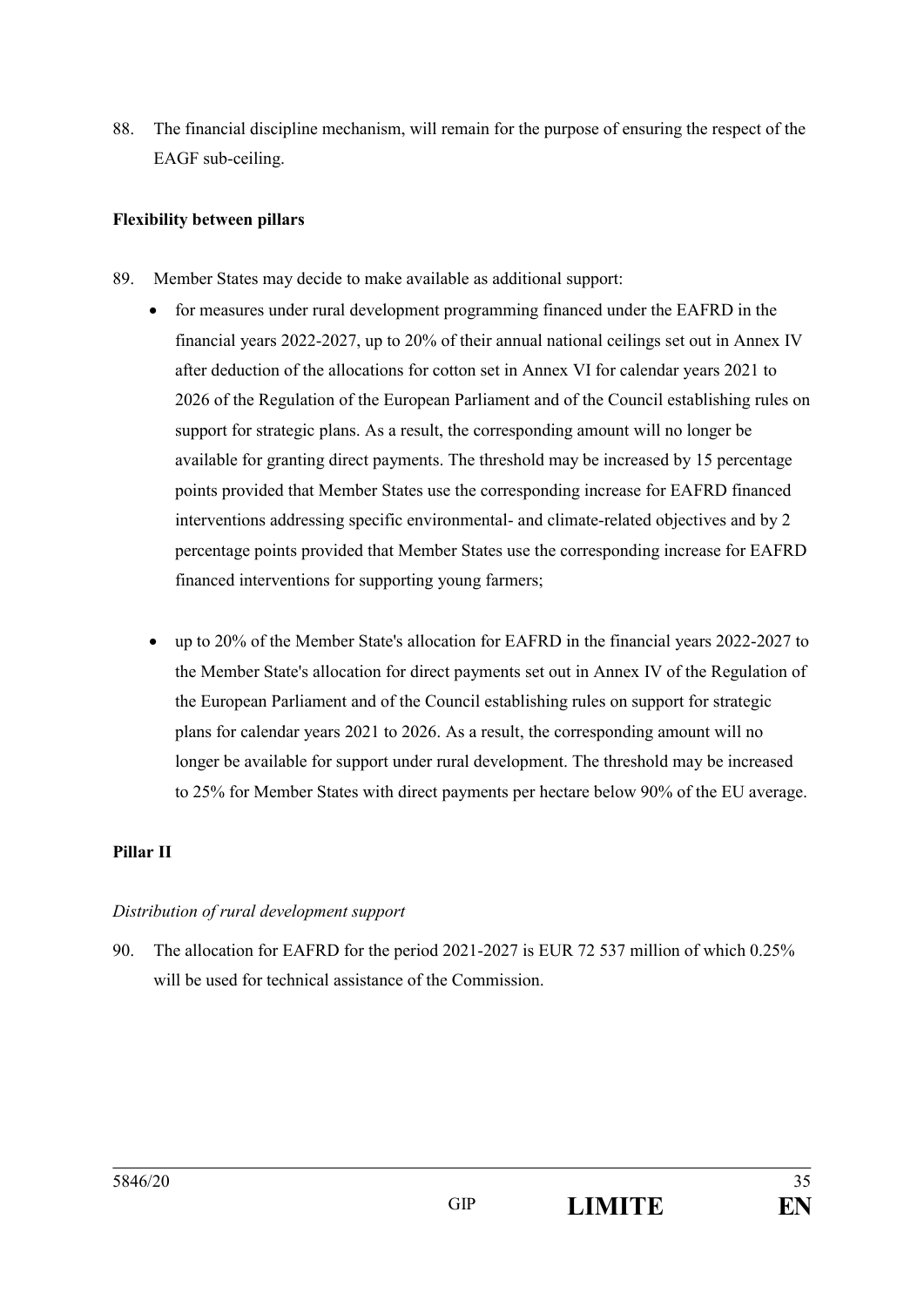## *Pre-financing rural development*

- 91. An initial pre-financing shall be paid in instalments as follows:
	- a. in 2021**\***: 1% of the amount of support from the EAFRD for the entire duration of the CAP Strategic Plan;
	- b. in 2022**\***: 1% of the amount of support from the EAFRD for the entire duration of the CAP Strategic Plan;
	- c. in 2023**\***: 1% of the amount of support from the EAFRD for the entire duration of the CAP Strategic Plan.
	- \* (Exact years to be synchronized with the CAP transitional period).

## *Co-financing rates for rural development support*

- 92. The maximum EAFRD contribution rate, to be established in the CAP Strategic Plans, shall be:
	- a. 75% of the eligible public expenditure in the outermost regions and in the smaller Aegean islands within the meaning of Regulation (EU) No 229/2013;
	- b. 75% of the eligible public expenditure in the less developed regions;
	- c. 55% of the eligible public expenditure in transition regions;
	- d. 65% of the eligible expenditure for payments for natural or other area-specific constraints;
	- e. 43% of the eligible public expenditure in the other regions.

The minimum EAFRD contribution rate shall be 20%. A higher 80% co-financing rate shall apply for environmental, climate and other management commitments; for area-specific disadvantages resulting from certain mandatory requirements; for non-productive investments; for support for the European Innovation Partnership and for LEADER. 100% cofinancing applies for funds transferred to the EAFRD.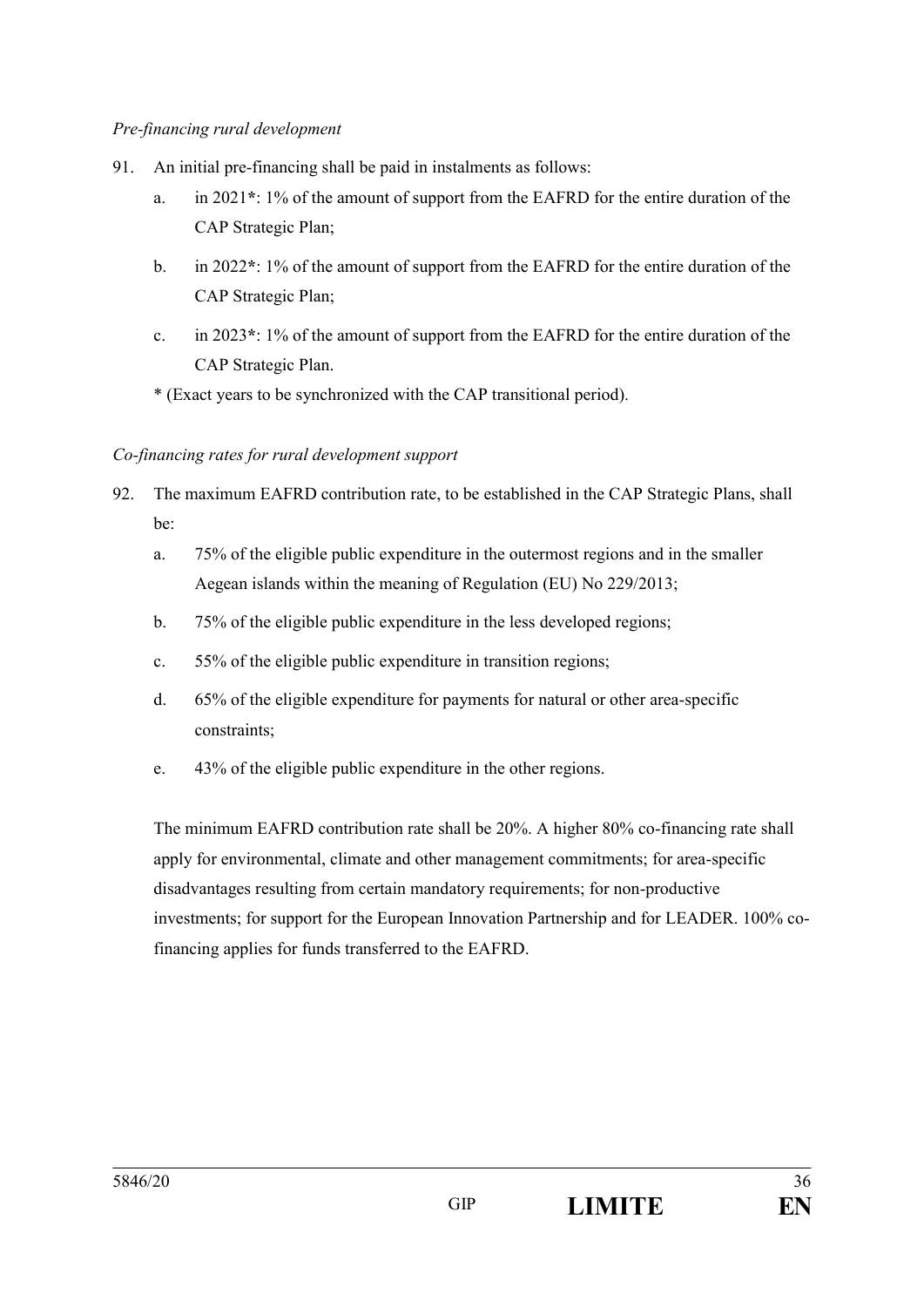#### *De-commitment rules*

93. The Commission shall automatically decommit any portion of a budget commitment for rural development interventions in a CAP Strategic Plan that has not been used for prefinancing or for making interim payments in relation to expenditure effected by 31 December of the second year following that of the budget commitment.

> o o o

- 94. Financing under this Heading will also support the European Maritime and Fisheries Fund, targeting funding to the Common Fisheries Policy (CFP), the Union's maritime policy and the Union's international commitments in the field of ocean governance, notably in the context of the 2030 Agenda for Sustainable Development. It will therefore support sustainable fisheries and aquaculture and the conservation of marine biological resources, as well as the local communities dependent on it.
- 95. The Heading will further finance the programme for the environment and climate action, LIFE, which will provide additional support to conservation of biodiversity, including Natura 2000, and the transformation of the Union into a clean, circular, energy efficient, low carbon and climate resilient society.
- 96. In order to address social and economic consequences of the objective of reaching climate neutrality by 2050, a Just Transition Mechanism, including a Just transition Fund, will be created. The allocation for the Just Transition Fund for the period 2021-2027 is EUR 7 500 million. The distribution key for the Just Transition Fund will be in line with the Commission's proposal. For Member States that have not yet committed to a national objective of climate neutrality by 2050, access to the Just Transition Fund will be limited to 50% of their national allocation, the other 50% being made available upon the acceptance of such a commitment.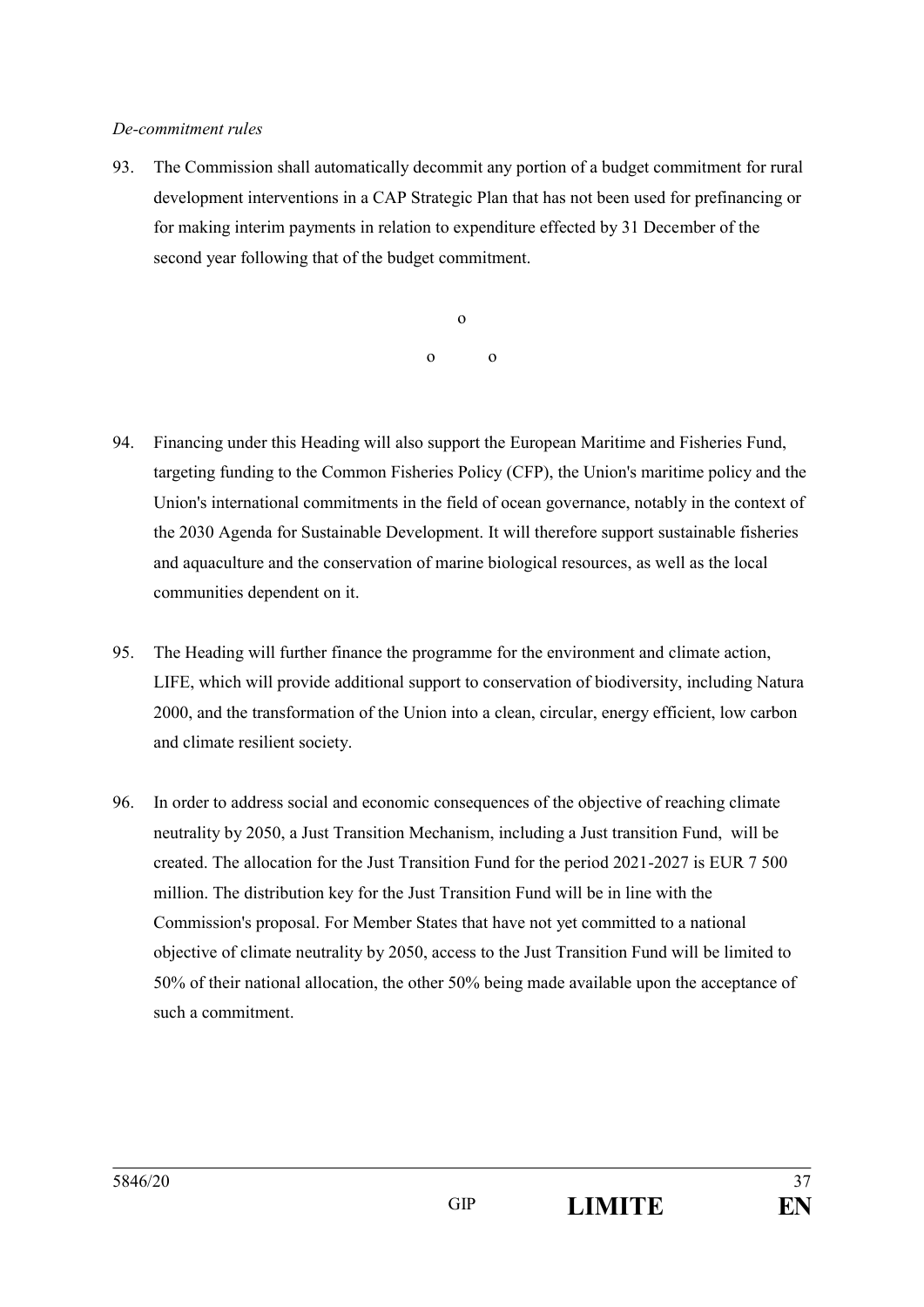## **HEADING 4 - MIGRATION AND BORDER MANAGEMENT**

- 97. This Heading finances measures related to the management of external borders, migration and asylum, thereby contributing to the delivery of the Bratislava and Rome agenda. Coordinated action at EU level offers significant EU added value as effective control of external borders is a prerequisite for ensuring more efficient migration management and a high level of internal security while safeguarding the principle of free movement of persons and goods within the Union. Programmes under this Heading will help the European Union and its Member States to deliver on a comprehensive approach to migration effectively.
- 98. Commitment appropriations for this Heading will not exceed EUR 21 890 million:

| MIGRATION AND BORDER MANAGEMENT |      |      |      |      |      |      |  |  |
|---------------------------------|------|------|------|------|------|------|--|--|
| (Million euros, 2018 prices)    |      |      |      |      |      |      |  |  |
| 2021                            | 2022 | 2023 | 2024 | 2025 | 2026 | 2027 |  |  |
|                                 | Х    |      | X    | X    |      |      |  |  |

#### **Migration**

99. The Asylum and Migration Fund will support Member States' work to provide reception to asylum seekers and integration measures. It will also support the development of a common asylum and migration policy and facilitate effective external migration management, including returns and reinforced cooperation with third countries. Synergies will be ensured with cohesion policy, which supports socio-economic integration, with external policy, which addresses the external dimension, including the root causes of migration, and through cooperation with third countries on migration management and security.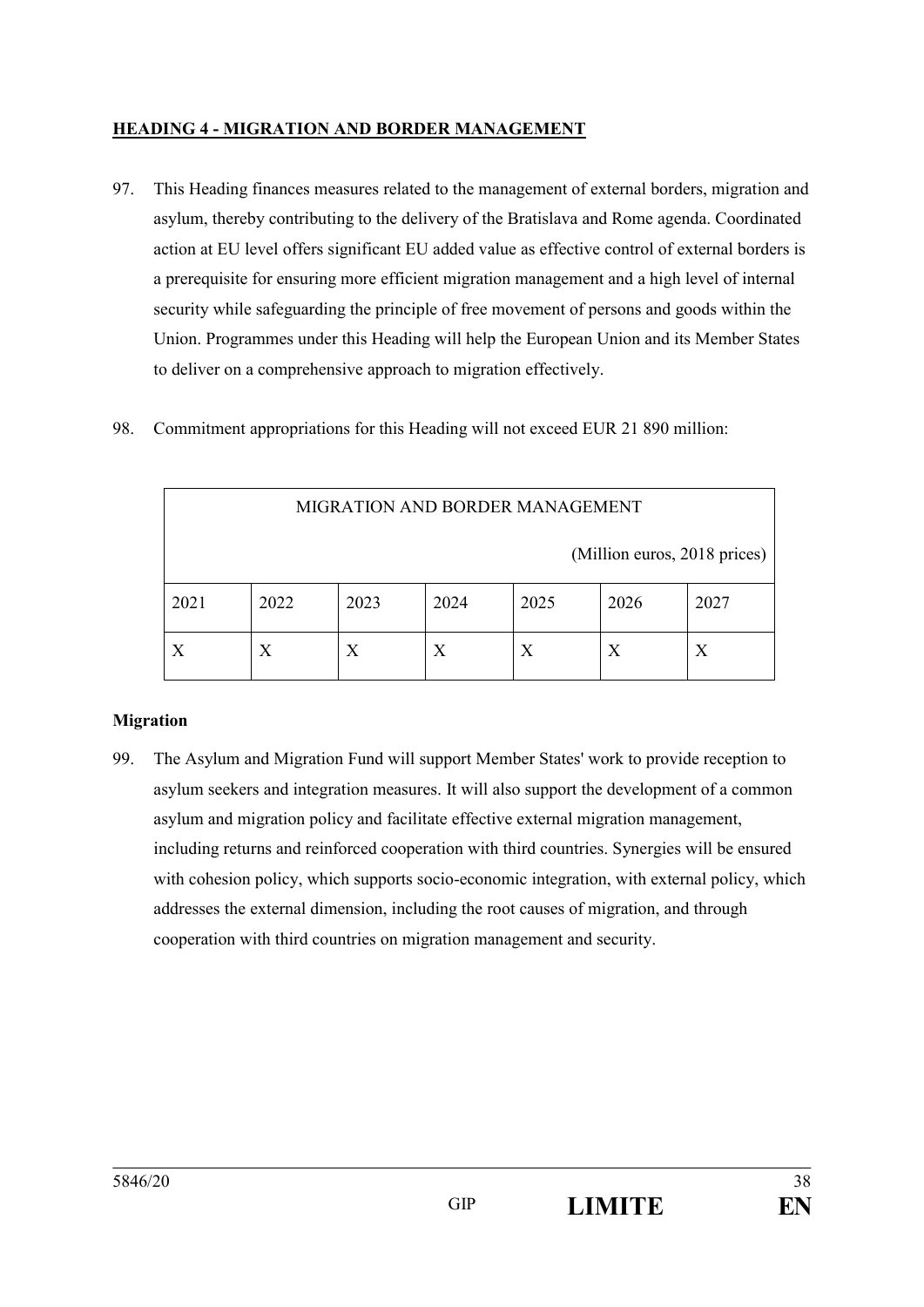- 100. The allocation for the Asylum and Migration Fund for the period 2021-2027 is EUR 8 705 million and shall be used as follows:
	- (a) EUR 5 523 million will be allocated to the national programmes implemented under shared management;
	- (b) EUR 3 182 million will be allocated to the thematic facility.

The thematic facility includes a dedicated, significant component for tailored actions to address external migration.

Allocations to Member States will be based on objective criteria linked to asylum, legal migration and integration and countering irregular migration including returns and will be updated in 2024 with effect as of 2025 based on the latest available statistical data.

## **Border Management**

- 101. The Integrated Border Management Fund will provide support to the shared responsibility of securing the external borders while safeguarding the free movement of persons within the Union, and will facilitate legitimate trade, contributing to a secure and efficient customs union. Synergy will be ensured with external policy instruments, in order to contribute to border protection and external migration management through cooperation with third countries.
- 102. The allocation for the Integrated Border Management Fund for the period 2021-2027 is EUR 5 505 million, and shall be used as follows:
	- (a) EUR 893 million for the instrument for financial support for customs control equipment;
	- (b) EUR 4 612 million for the instrument for financial support for border management and visa, of which:
		- $\bullet$  EUR 3 228 million will be allocated to the national programmes under shared management, of which EUR 139 million for the Special Transit Scheme;
		- $\bullet$  EUR 1 384 million will be allocated to the thematic facility.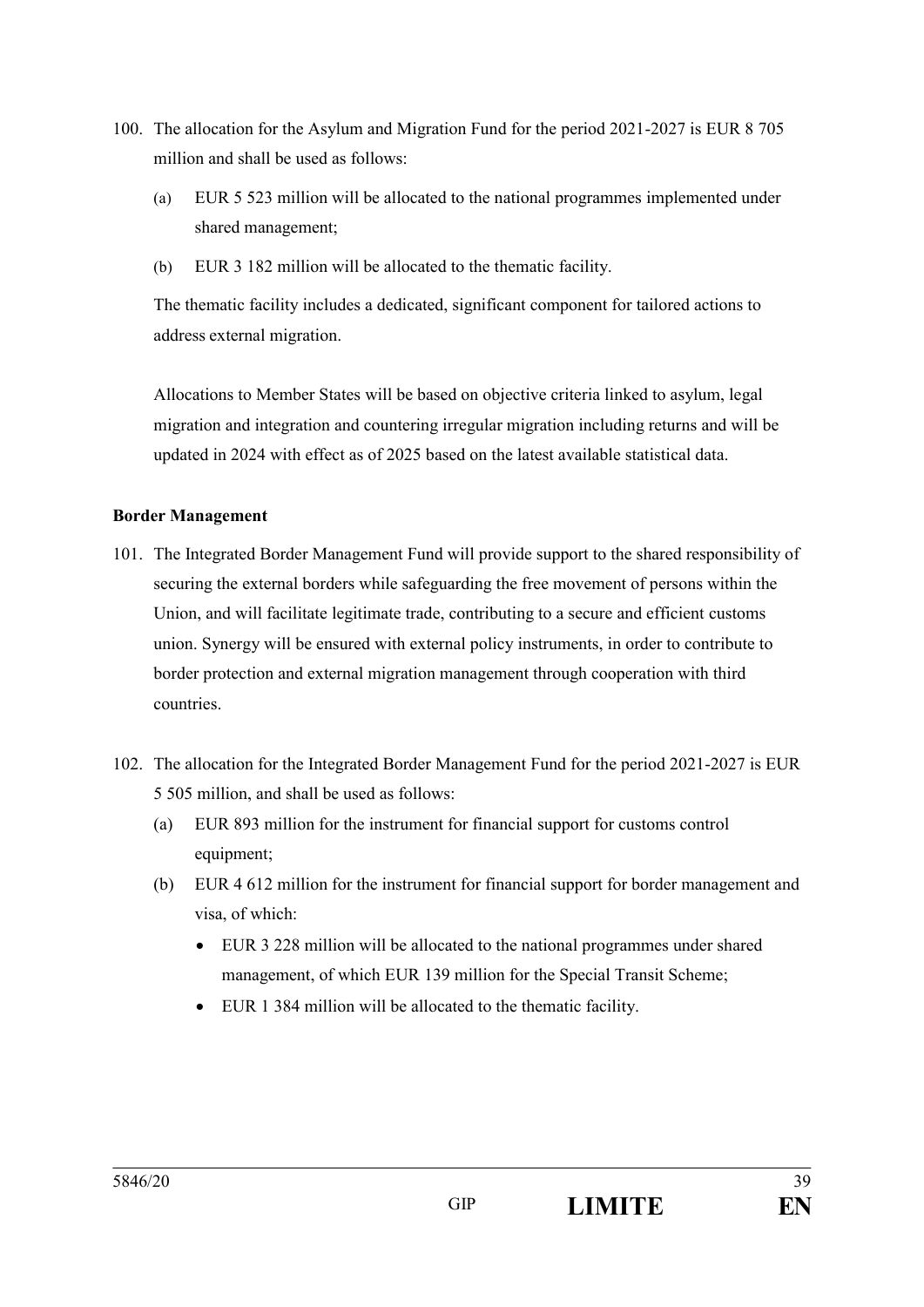The thematic facility includes a dedicated, significant component for tailored actions to address external migration.

Allocations to Member States under (b) will be based on objective criteria linked to external land borders, external sea borders, airports and consular offices and will be updated in 2024 with effect as of 2025 based on the latest available statistical data for these criteria.

- 103. In view of the special needs of those Member States who have experienced the highest number of asylum applications per capita in 2018 and 2019, it is appropriate to increase the fixed amounts for Cyprus, Malta and Greece to EUR 25 million in the Asylum and Migration Fund and to EUR 25 million in the Border and Management Fund.
- 104. These measures will be complemented by a reinforced European Border and Coast Guard Agency (EBCGA), with a total envelope of EUR 5 148 million, and by increased Member States' contributions in kind to support frontline Member States.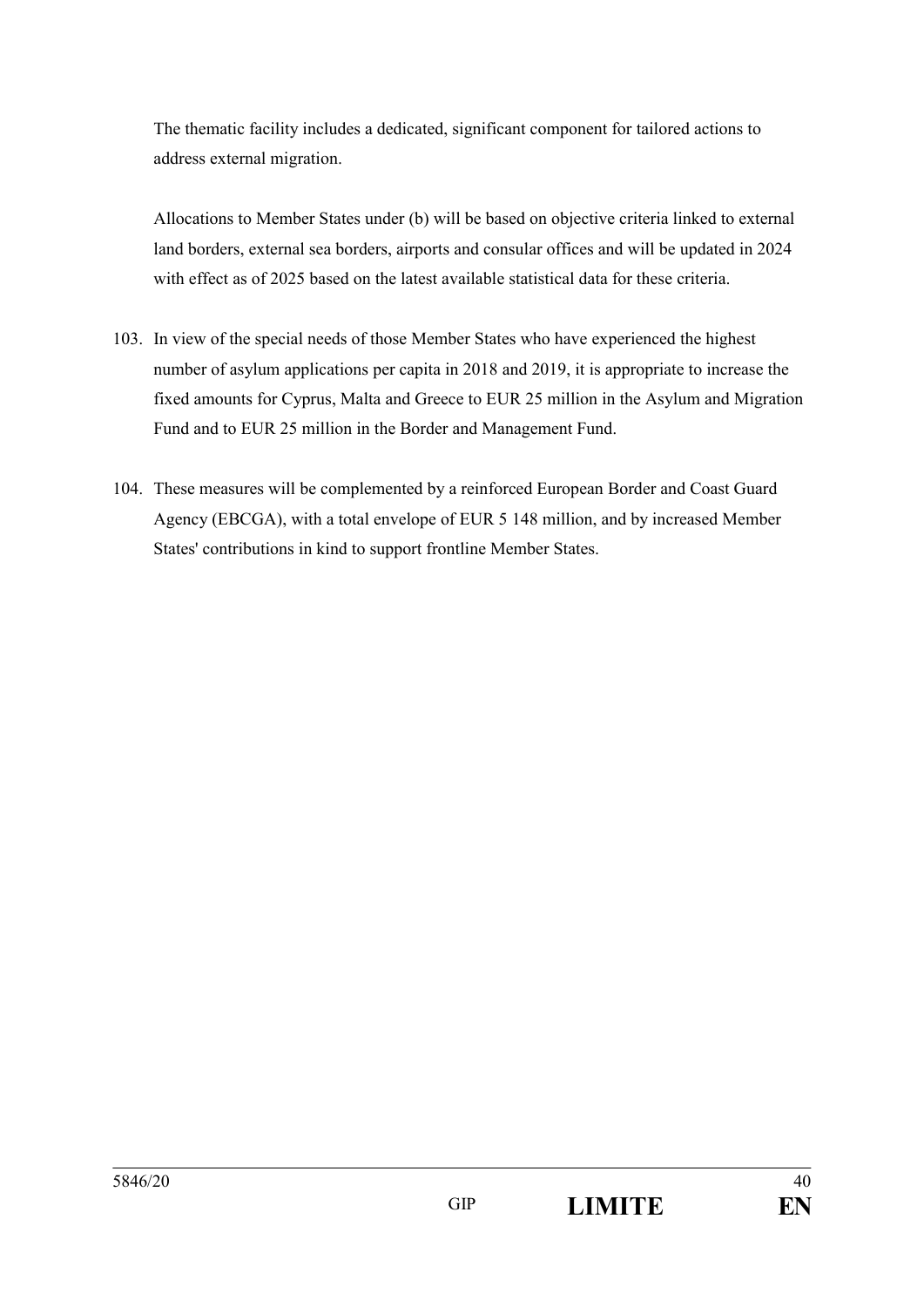## **HEADING 5 - SECURITY AND DEFENCE**

- 105. Actions under this Heading constitute programmes targeted at security and defence where cooperation at Union level offers high value added, reflecting the changed geopolitical situation and the new political priorities of the EU. This includes actions in relation to internal security, crisis response and nuclear decommissioning as well as in the area of defence.
- 106. The level of commitments for this Heading will not exceed EUR 14 290 million:

| <b>HEADING 5 - SECURITY AND DEFENCE</b>              |                            |  |  |  |  |  |  |  |  |
|------------------------------------------------------|----------------------------|--|--|--|--|--|--|--|--|
| (Million euros, 2018 prices)                         |                            |  |  |  |  |  |  |  |  |
| 2023<br>2021<br>2022<br>2025<br>2026<br>2024<br>2027 |                            |  |  |  |  |  |  |  |  |
| X                                                    | Х<br>X<br>X<br>Χ<br>X<br>X |  |  |  |  |  |  |  |  |

## **Security**

107. Financing from this Heading will support the Internal Security Fund, which will contribute to ensuring a high level of security in the Union in particular by preventing and tackling terrorism and radicalisation, serious and organised crime and cybercrime as well as by assisting and protecting victims of crime. It will also finance actions dedicated to external migration management in relation to combatting illegal migration and trafficking of human beings.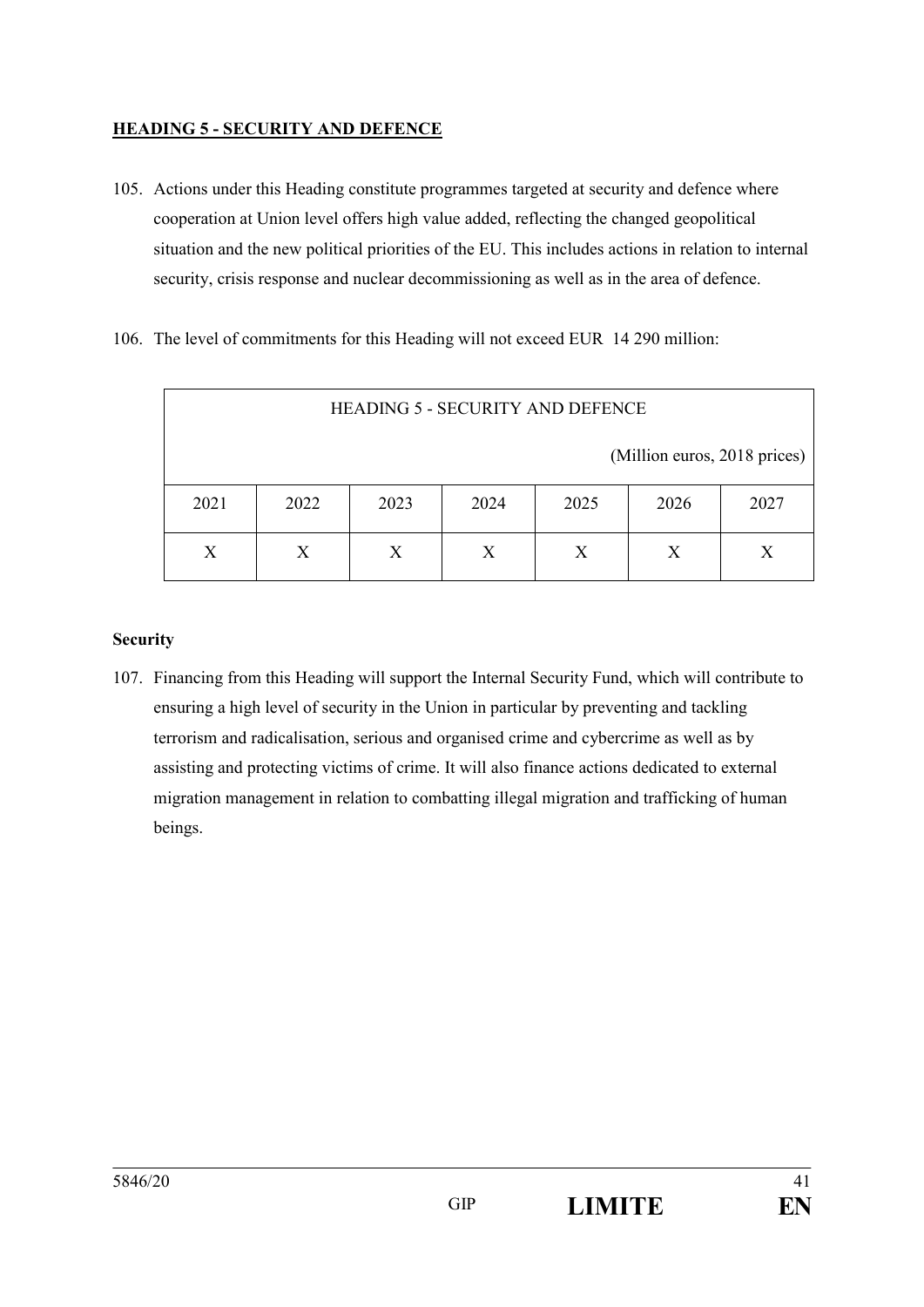- 108. The allocation for the Internal Security Fund for the period 2021-2027 is EUR 1 705 million, and shall be used as follows:
	- (a) EUR 1 194 million will be allocated to the national programmes implemented under shared management;
	- (b) EUR 511 million will be allocated to the thematic facility.

The thematic facility includes a dedicated, significant component for tailored actions to address external migration.

- 109. In order to support nuclear safety in Europe**,** a specific support will be granted to the decommissioning of the following nuclear power plants:
	- EUR 490 million to Ignalina in Lithuania for 2021 2027 with an EU contribution rate of 86%;
	- EUR 50 million to Bohunice in Slovakia for 2021 2025 with a maximum EU contribution rate of 50%;
	- EUR 57 million to Kozloduy in Bulgaria for 2021 2027 with a maximum EU contribution rate of 50%.

In addition, EUR 448 million for nuclear safety and the decommissioning of the EU's own installations will be provided.

110. The amount for Europol will be at least 10% higher than the level of 2020 in real terms.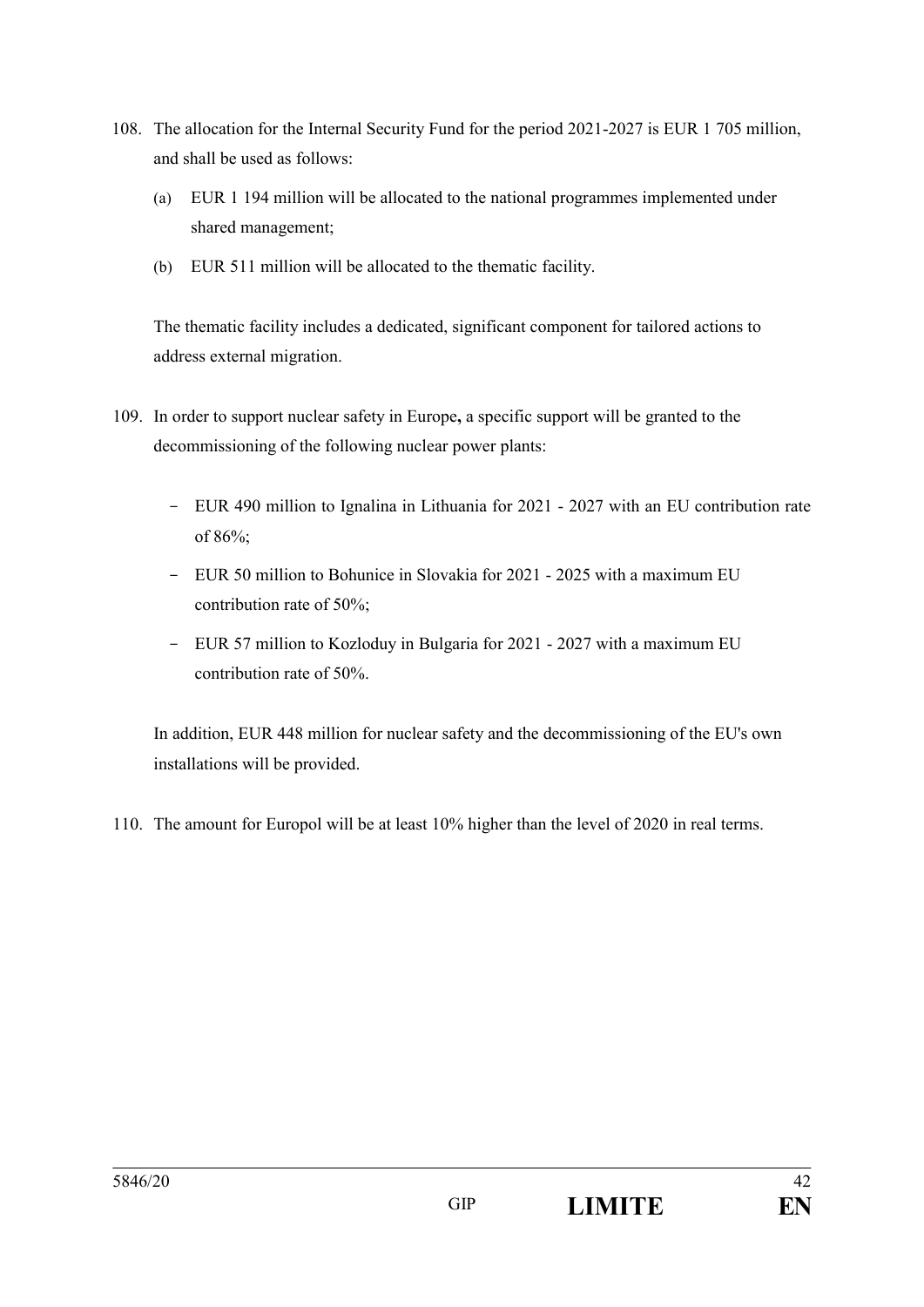#### **Defence**

- 111. Financing from this Heading will also include a financial contribution of EUR 7 014 million for the European Defence Fund (EDF) aimed at fostering competitiveness, efficiency and innovation capacity of the European defence technological and industrial base supporting collaborative actions and cross-border cooperation throughout the Union, at each stage of the industrial cycle of defence products and technologies. The programme design will ensure participation of defence industries of all sizes, including SME and mid-caps, across the Union, thus strengthening and improving defence supply and value chains. It shall contribute to the European Union's strategic autonomy and the ability to work with strategic partners and support projects consistent with defence capability priorities commonly agreed by the Member States, including within the framework of the Common Foreign and Security Policy and particularly in the context of the Capability Development Plan.
- 112. A financial contribution of EUR 1 500 million will be made to the Connecting Europe Facility to adapt the TEN-T networks to military mobility needs.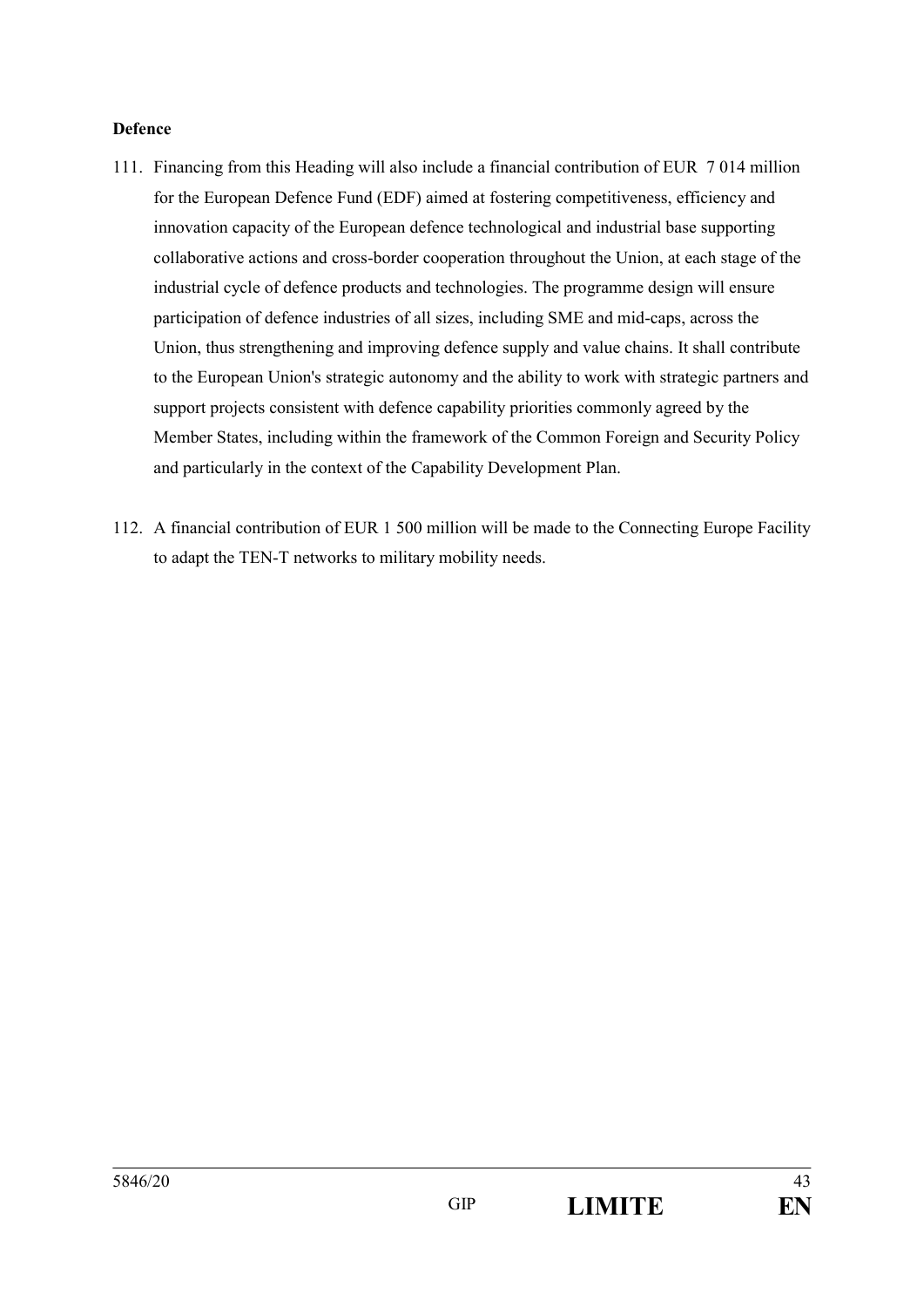## **HEADING 6 - NEIGHBOURHOOD AND THE WORLD**

- 113. This Heading finances the Union's external action and assistance for countries preparing for accession to the Union. Stronger coordination between external and internal policies will ensure proper implementation of the 2030 Agenda for Sustainable Development, the Paris Climate Agreement, the EU Global Strategy, the European Consensus on Development, the European Neighbourhood Policy, as well as external dimension of migration, including the Partnership Framework with third countries on migration. A modernised external policy will demonstrate EU added value by increasing effectiveness and visibility and making the Union better equipped to pursue its goals and values globally, in strong coordination with Member States.
- 114. Expenditure for Sub-Saharan Africa, the Caribbean and the Pacific currently financed through the current European Development Fund will be integrated into this Heading.

| NEIGHBOURHOOD AND THE WORLD |                              |      |      |      |      |      |  |  |  |
|-----------------------------|------------------------------|------|------|------|------|------|--|--|--|
|                             | (Million euros, 2018 prices) |      |      |      |      |      |  |  |  |
| 2021                        | 2022                         | 2023 | 2024 | 2025 | 2026 | 2027 |  |  |  |
| Х                           | X<br>Х<br>Х<br>X<br>Х        |      |      |      |      |      |  |  |  |

115. Commitment appropriations for this Heading will not exceed EUR 101 905 million: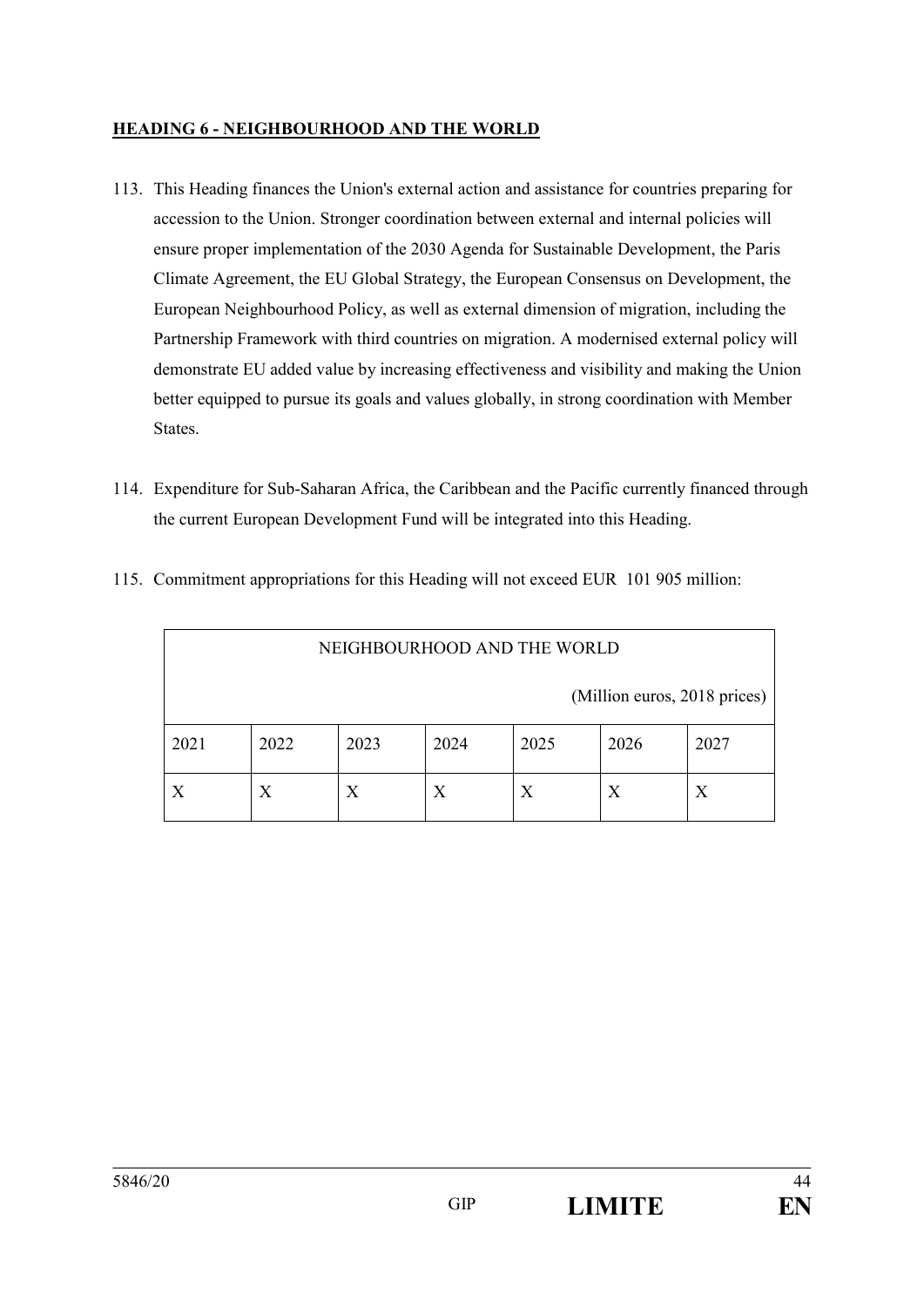#### **External action**

- 116. In order to increase the coherence, transparency, flexibility and effectiveness of EU external cooperation, most existing instruments will be merged into a Neighbourhood**,** Development and International Cooperation Instrument with a total financial envelope of EUR 75 492 million, of which:
	- (i) Geographic programmes: EUR 57 374 million, of which at least EUR 18 360 million for the Neighbourhood, while maintaining an adequate geographical balance, and at least EUR 26 966 million for Sub-Saharan Africa.
	- (ii) EUR 6 039 million for thematic programmes;
	- (iii) EUR 3 020 million for rapid response actions;
	- (iv) EUR 9 059 million for the emerging challenges and priorities cushion to address unforeseen circumstances, new needs or emerging challenges, like crisis and post-crisis situations or migratory pressure, or promote new Union-led or international initiatives or priorities.
- 117. Under conditions similar to those of the current European Development Fund, and for the 2021-2027 period, unused commitment and payment appropriations under this instrument will be automatically carried over to the following financial year and decommitted appropriations may be made available again.
- 118. The allocation for the Humanitarian Aid Instrument, delivering EU assistance to save and preserve lives, prevent human suffering, safeguard populations affected by natural disasters or man-made crises, will be EUR 9 760 million.
- 119. External action will also finance a financial contribution of EUR 2 375 million for the Common Foreign and Security Policy and of EUR 444 million for the Overseas Countries and Territories, including Greenland.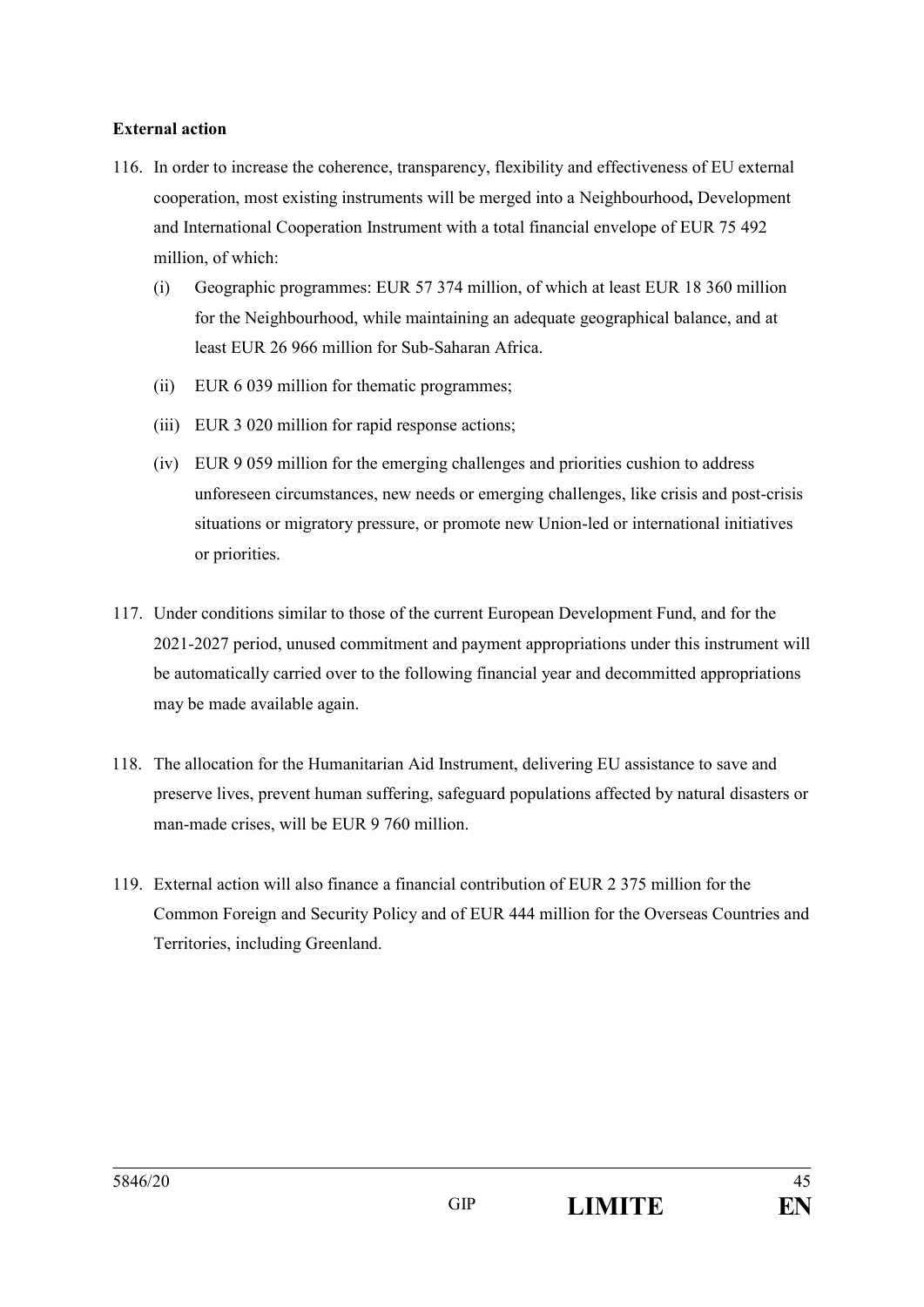#### **Pre-accession assistance**

120. The allocation for the Instrument for Pre-Accession, supporting beneficiaries on their path to fulfilling the accession criteria, will be EUR 11 365 million.

#### **The European Peace Facility**

121. A European Peace Facility will be established as an off-budget instrument to finance actions in the field of security and defence which the Council may decide, replacing the current African Peace Facility and the Athena mechanism. The financial ceiling for the Facility for the period 2021-2027 will be EUR 8 000 million and will be financed as an off-budget item outside the MFF through contributions from Member States based on a GNI distribution key.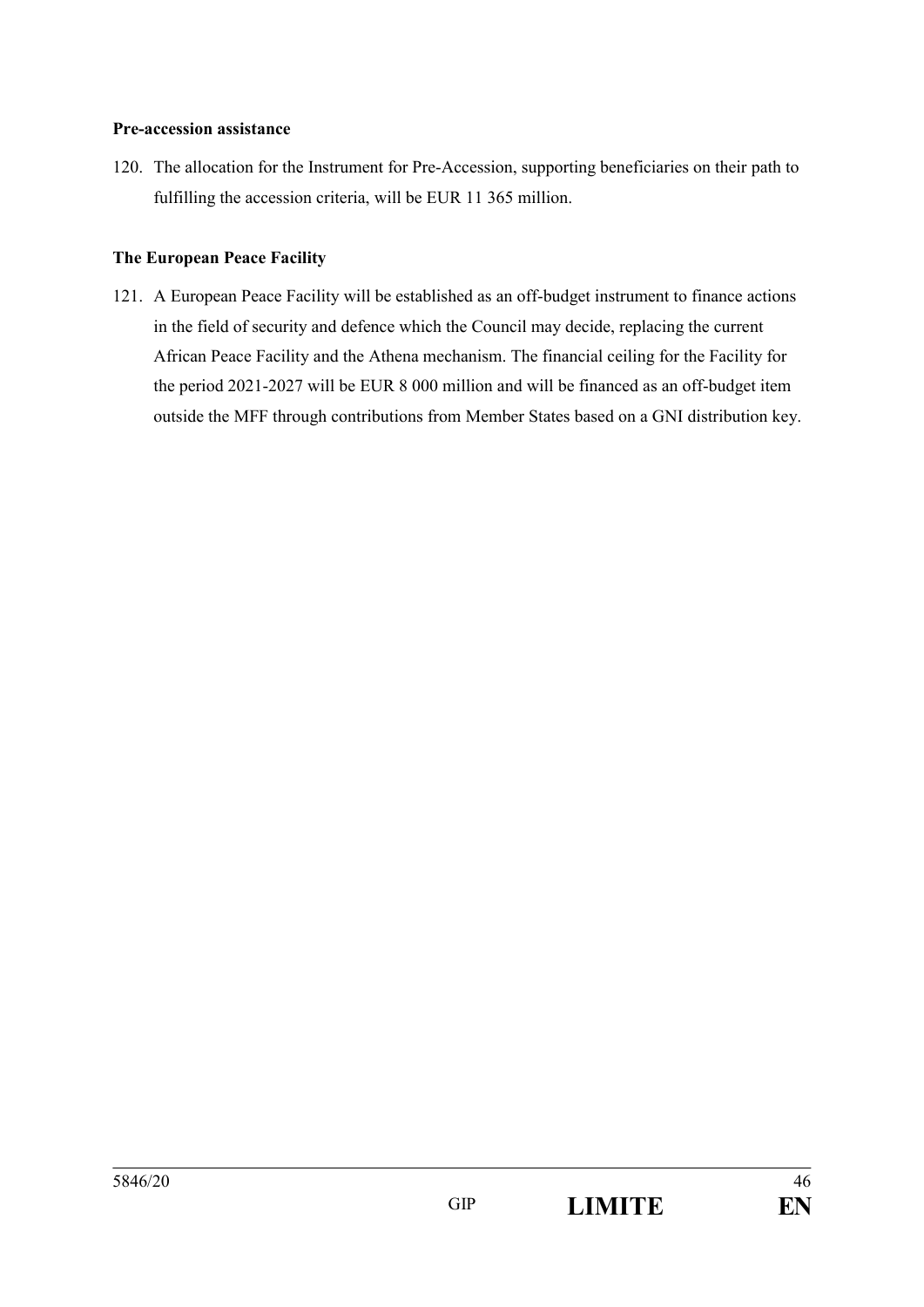## **HEADING 7 - EUROPEAN PUBLIC ADMINISTRATION**

- 122. A highly professional European Public Administration, recruited on the broadest possible geographical basis, plays a crucial role in supporting the Union to deliver on its priorities and to implement policies and programmes in the common European interest. At the same time, while recalling previous and ongoing reform efforts, European citizens expect every public administration and its staff to operate as efficiently as possible. In the context of a Union of 27 Member States it is necessary to continuously consolidate these reforms and constantly improve efficiency and effectiveness of the European Public Administration.
- 123. Commitment appropriations for this Heading, which consists of administrative expenditure of the institutions and European schools and pensions, will not exceed EUR 73 102 million:

| EUROPEAN PUBLIC ADMINSTRATION                             |      |      |      |      |      |      |  |  |
|-----------------------------------------------------------|------|------|------|------|------|------|--|--|
| (Million euros, 2018 prices)                              |      |      |      |      |      |      |  |  |
| 2021                                                      | 2022 | 2023 | 2024 | 2025 | 2026 | 2027 |  |  |
| Χ                                                         | X    | X    | X    | X    | X    | X    |  |  |
| of which : administrative expenditure of the institutions |      |      |      |      |      |      |  |  |
| X                                                         | X    | X    | X    | X    | X    | X    |  |  |

The ceilings will be set in such a way as to avoid excessive margins and to reflect expected salary-adjustments, career-progression, pension costs and other relevant assumptions.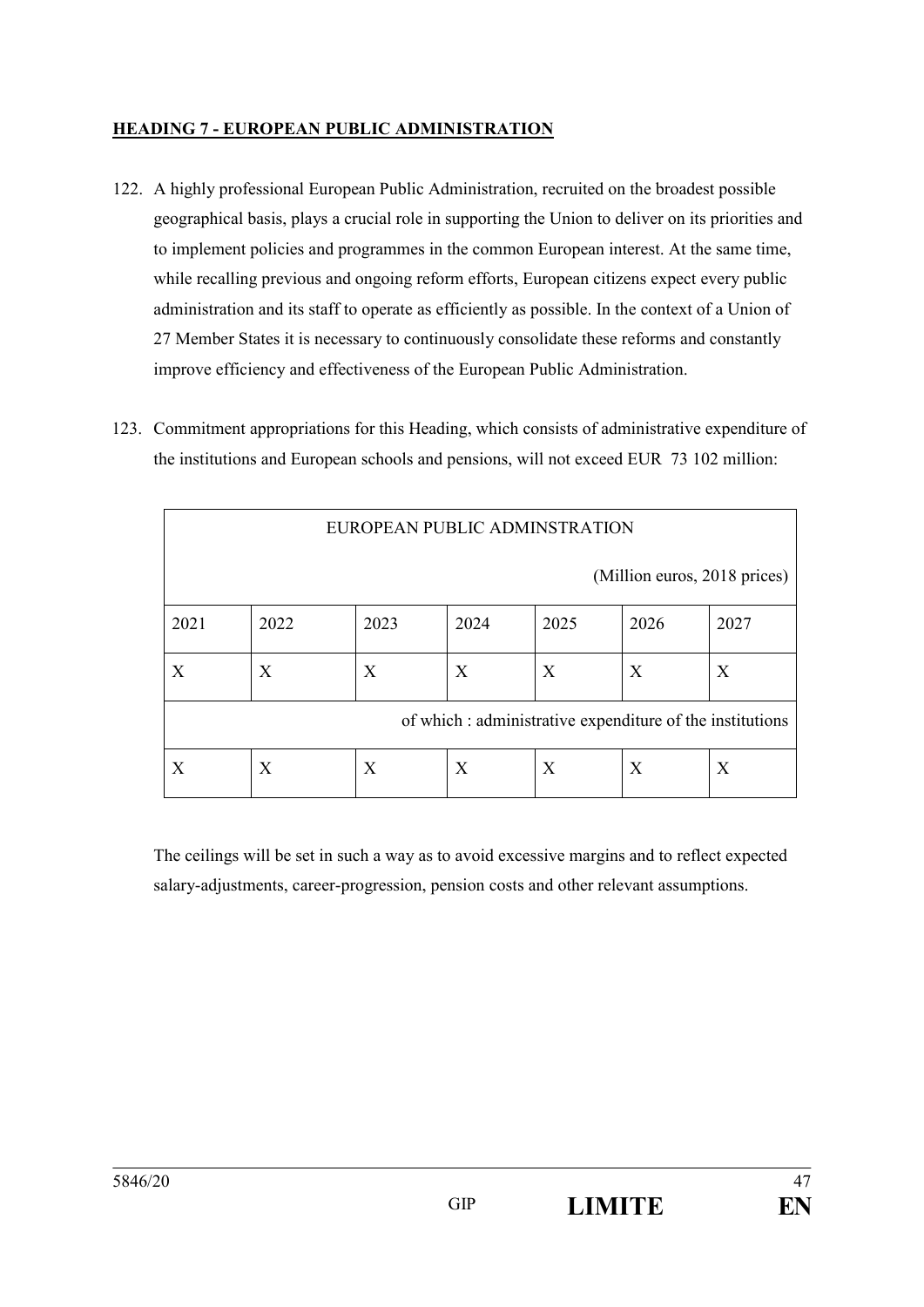- 124. Programme support expenditure should as per current and past practice continue to be linked to the operational expenditure within the respective programme envelopes or policy area. To increase transparency and control, the administrative and programme support expenditure should be monitored and reported across all Headings regularly and in a comprehensive way. In the context of a Union of 27 Member States, all EU institutions should adopt a comprehensive and targeted approach for considering the number of staff and are invited to reduce administrative expenditure where possible.
- 125. All EU institutions, bodies, agencies and their administrations should conduct a regular staff screening that ensures the optimisation of staff resources at the current level and should continue to seek efficiency gains in non-salary related expenditure, including by deepening interinstitutional cooperation, such as in the area of IT, procurement and buildings, and freezing non-salary related expenditure.
- 126. Recognizing that the 2013 Staff Regulations reform package contains clear and precise provisions, the reporting and the necessary evaluation of the current reform are to serve as a basis for any possible subsequent revision of the Staff Regulations. The Commission is invited in its evaluation and possible subsequent proposals to address issues such as career progression, the size and duration of allowances, the adequacy of the tax system, the solidarity levy as well as the sustainability of the pension system.
- 127. To further control and manage administrative spending, efficiency gains and measures applied in comparable administrations could serve as a benchmark.

o o o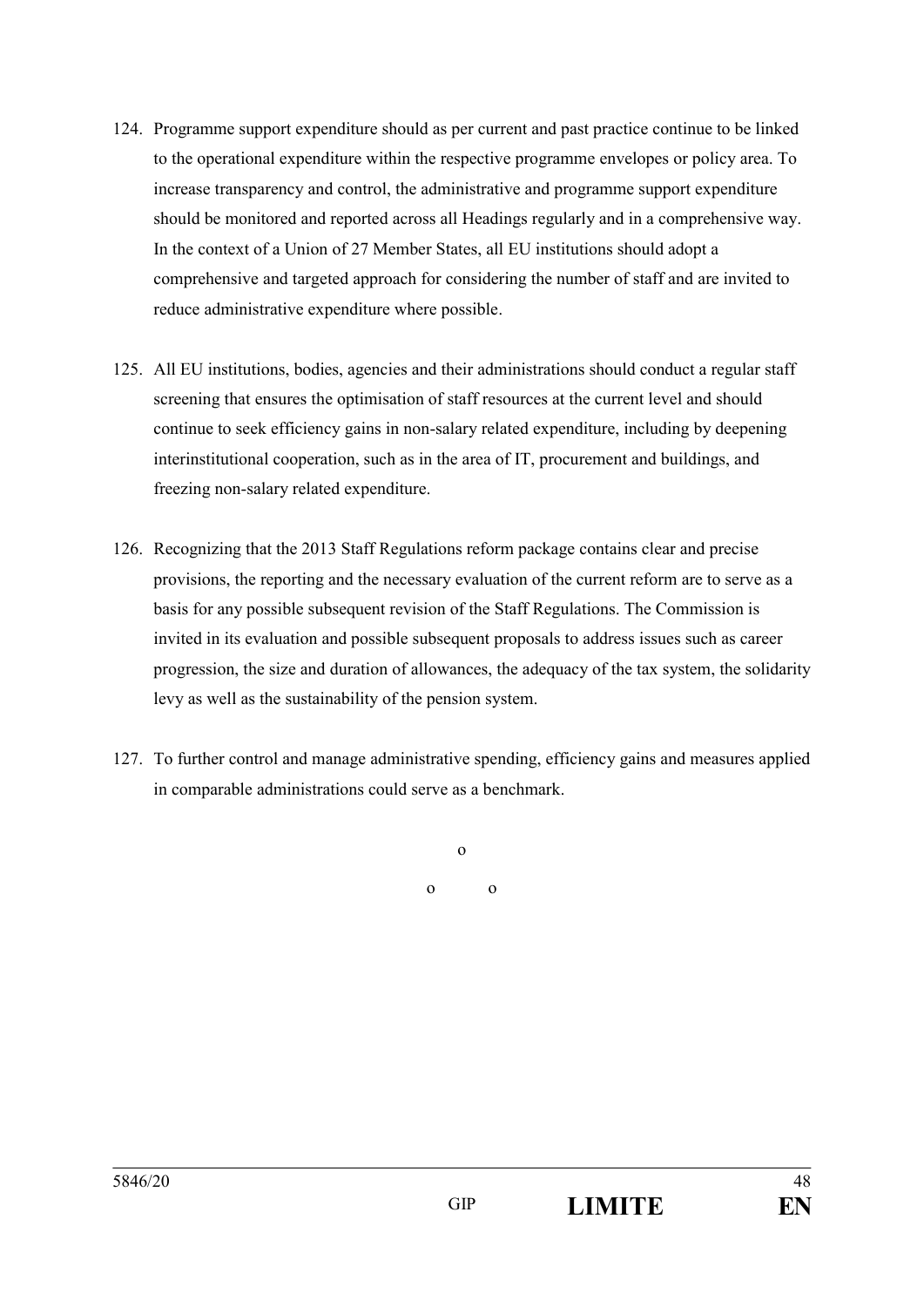#### **Flexibility: Thematic Special Instruments**

- 128. Flexibility will also be provided through dedicated thematic special instruments that provide additional financial means to respond to specific unforeseen events; it is the nature of these instruments that they are only used in case of need, therefore clear criteria for their mobilisation should be defined. In the spirit of the overall aim to consolidate and streamline EU expenditure, duplication both between these instruments as well as with spending programmes should be avoided and further synergy explored. The complex rules for reshuffling of amounts between instruments and the carry-over of unused amounts to the following years should be simplified and harmonised.
- 129. The European Globalisation Adjustment Fund, a solidarity and emergency relief instrument offering one-off assistance to support workers who lose their jobs in restructuring events linked to globalisation including those caused by automation and digitalisation shall not exceed a maximum annual amount of EUR 186 million (2018 prices). The amounts will be mobilised over and above the MFF ceilings for commitments and payments.
- 130. A new Solidarity and Emergency Aid Reserve (SEAR) should replace the current European Union solidarity fund (EUSF) and the current emergency aid reserve (EAR). It may be used to respond to emergency situations resulting from major natural disasters in Member States and accession countries under the EUSF, and for rapid response to specific emergency needs within the EU or in third countries following events which could not be foreseen, in particular emergency response and humanitarian crises. Clear criteria and modalities for its use should be defined.

The annual amount of the Reserve is fixed at EUR 1 200 million (2018 prices). Decision on transfers to allow its mobilisation shall be taken by the European Parliament and by the Council on a proposal by the Commission. The Reserve shall be entered in the general budget of the Union as a provision. The annual amount may be used up to year n+1. The amount stemming from the previous year shall be drawn on first.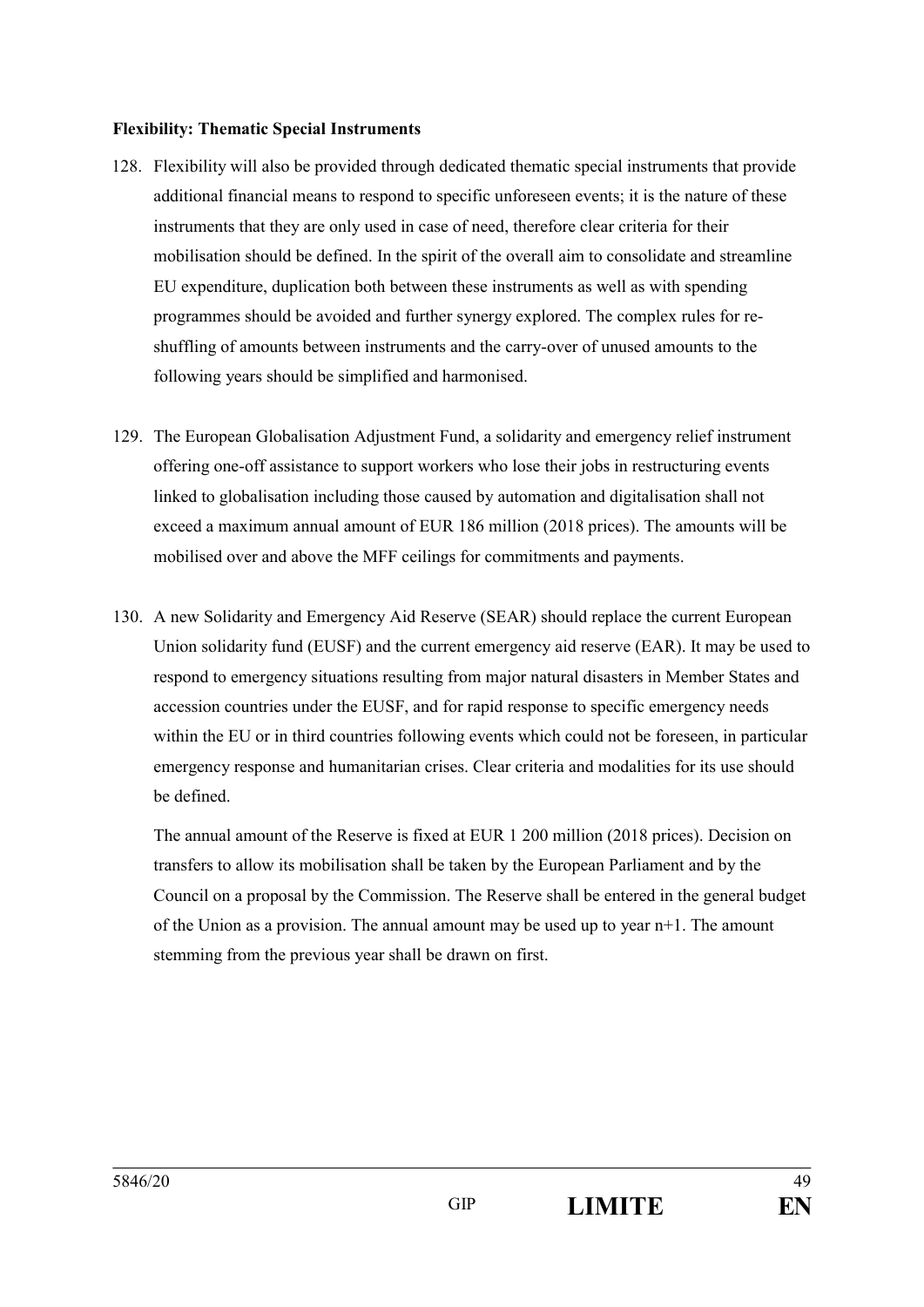The amounts will be mobilised over and above the MFF ceilings for commitments and payments.

By 1 October of each year, at least one quarter of the annual amount for year n shall remain available to cover needs arising until the end of that year. As of 1 October, the remaining part of the amount available may be mobilised either for internal or external operations to cover needs arising until the end of that year.

## **Flexibility: Non-Thematic Special Instruments**

- 131. The Global Margin for Commitments (GMC), the Global Margin for Payments (GMP) and the Contingency Margin (CM) will be replaced by a Single Margin Instrument (SMI). This instrument will be able to use commitments and/or payments by drawing upon:
	- In the first instance, margins of one or more MFF Headings left available below the MFF ceilings from previous financial years as from the year 2021, to be made available in the years 2022-2027 and to be fully offset against the margins of the respective previous years.
	- Only if the amounts available pursuant to the first indent, if any, and as a last resort, are insufficient, an additional amount which shall be fully offset against the margins for current or future financial years. The amounts thus offset shall not be further mobilised in the context of the MFF.

With the exception of payment margins referred to in the first indent, amounts may be mobilised over and above the respective annual ceilings in relation to an amending or annual budget to allow the financing of specific unforeseen expenditure which could not be financed within the limits of the ceilings available. For the payment margins referred to in the first indent the Commission shall adjust the payment ceiling for the years 2022-2027 upwards by amounts equivalent to the difference between the executed payments and the MFF payment ceiling of the year n-1 as part of the annual technical adjustment of the financial framework.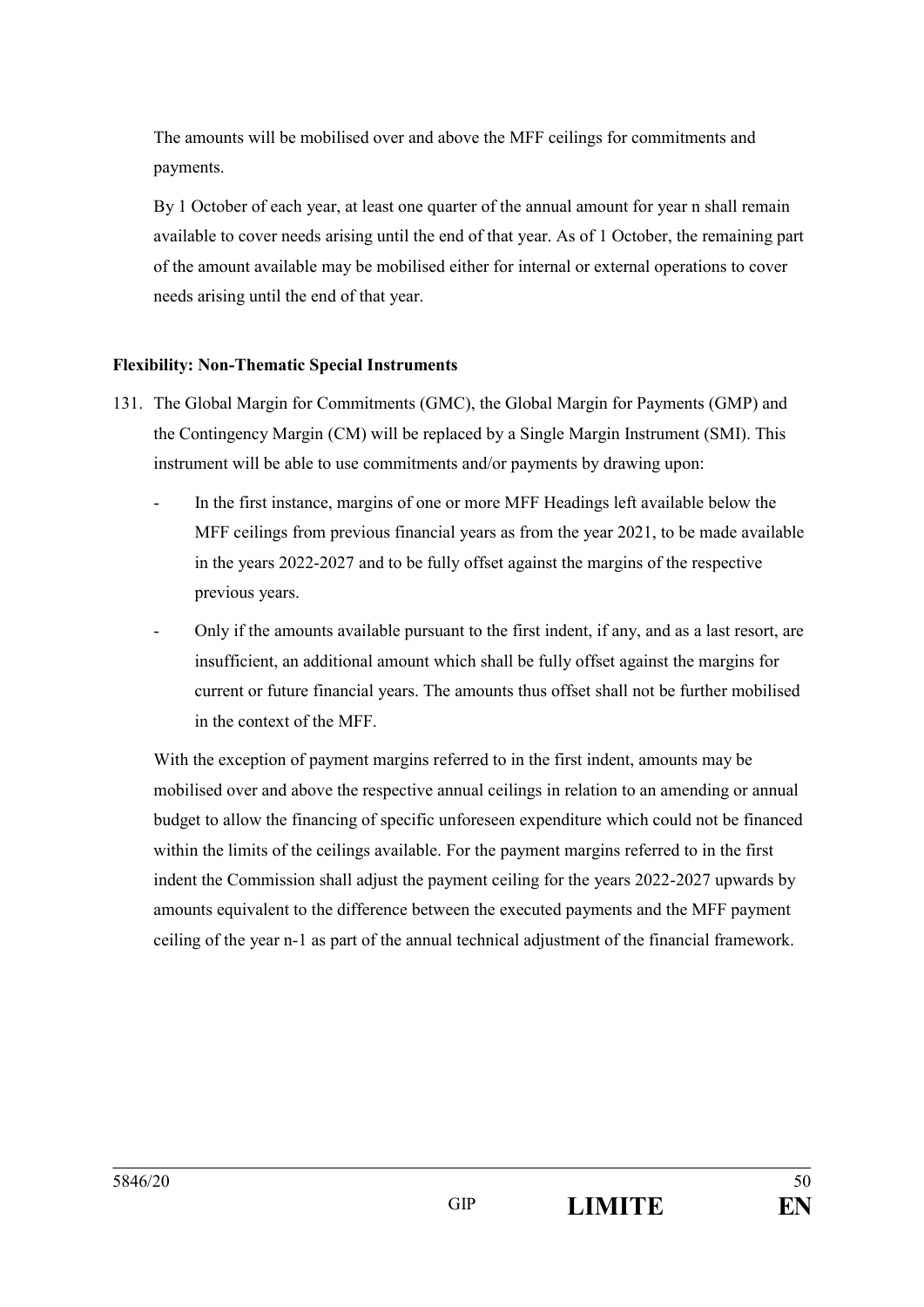The total annual amount mobilised for this instrument in relation to an amending or annual budget shall not exceed 0.04% of EU GNI in commitments and 0.03% of EU GNI in payments, and shall be consistent with the own resources ceiling.

In addition, the annual upwards adjustment of the payment ceiling shall not exceed the following amounts (in 2018 prices) for the years 2025-2027 as compared to the original payment ceiling of the relevant years:

 $2025 - EUR$  8 000 million  $2026 - EUR$  13 000 million  $2027 - EUR$  15 000 million.

132. The Flexibility instrument will be a non-thematic instrument to allow the financing of specific unforeseen expenditure in commitments and corresponding payments that could not be financed otherwise. The Flexibility instrument annual ceiling will be set at EUR 772 million (2018 prices). The annual amount may be used up to year n+2. The amount stemming from the previous years shall be drawn on first, in order of age.

The amounts will be mobilised over and above the MFF ceilings for commitments and payments.

133. There shall be no financing for special instruments from de-commitments.

o

o o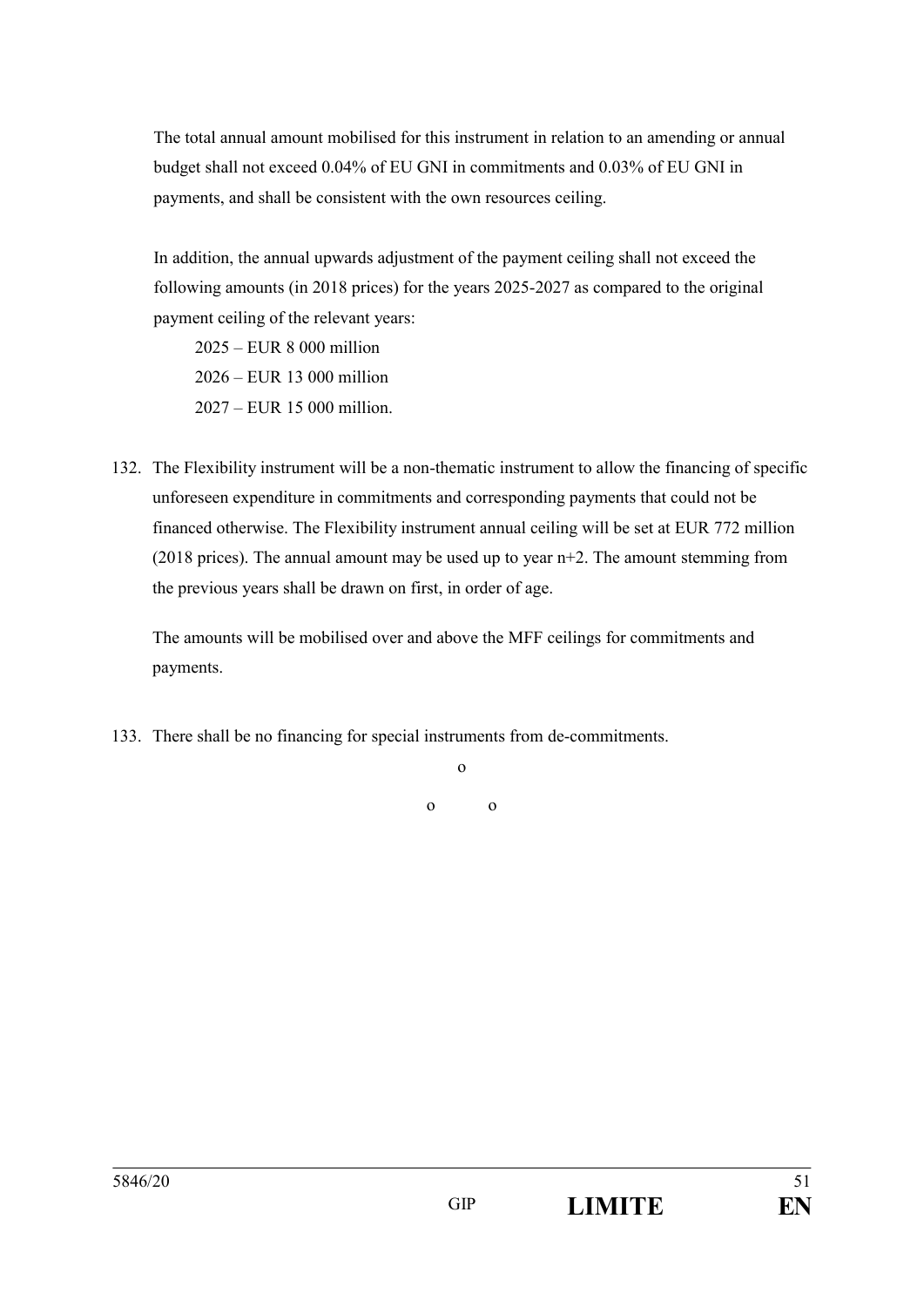# **III. PART II : REVENUE**

- 134. The own resources arrangements should be guided by the overall objectives of simplicity, transparency and equity, including fair burden sharing. The total amount of own resources allocated to the Union budget to cover annual appropriations for payments shall not exceed 1.27% of the sum of all the Member States' GNIs. The total amount of annual appropriations for commitments shall not exceed 1.33% of the sum of all the Member States' GNIs. An orderly ratio between appropriations for commitments and payments shall be maintained.
- 135. The new system of own resources of the European Union will enter into force on the first day of the second month following receipt of the notification of its adoption by the last Member State. All its elements will apply retroactively from 1 January 2021.
- 136. Regarding the Council Regulation on the methods and procedure for making available own resources and on the measures to meet cash requirements, the Commission is invited to assess presenting a proposal for its revision in order to tackle challenges with respect to making available own resource.

#### *Traditional own resources*

137. From 1 January 2021, Member States shall retain, by way of collection costs, 12.5% of the amounts collected by them.